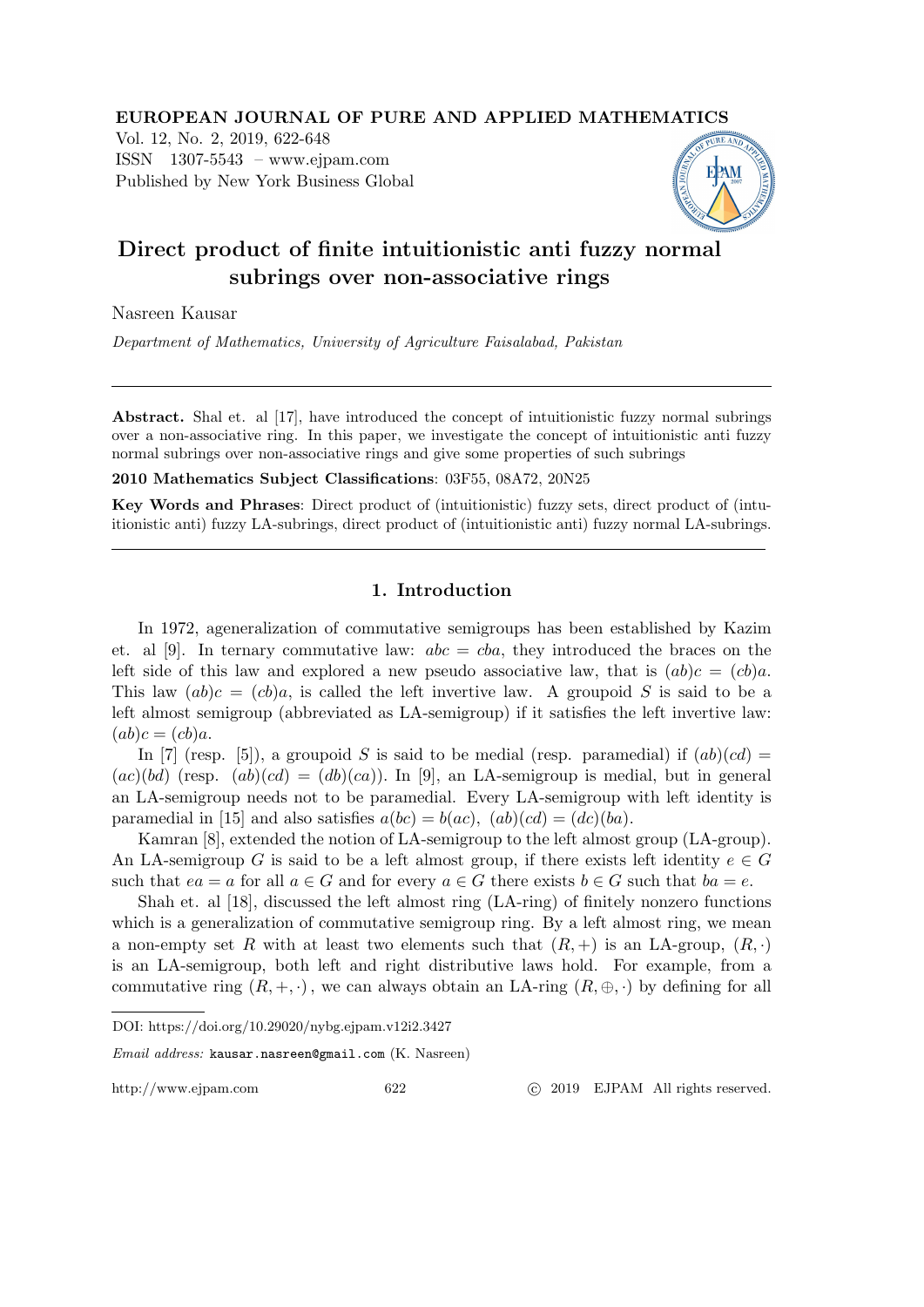$a, b \in R$ ,  $a \oplus b = b - a$  and  $a \cdot b$  is same as in the ring. In fact an LA-ring is a non-associative and non-commutative ring.

A non-empty subset A of an LA-ring R is an LA-subring of an LA-ring R if  $a - b$ and  $ab \in A$  for all  $a, b \in A$ . A is a left (resp. right) ideal of R if  $(A, +)$  is an LA-group and  $RA \subseteq A$  (resp.  $AR \subseteq A$ ). A is called an ideal of R if it is both a left ideal and a right ideal of R.

After the introduction of fuzzy set by Zadeh [22], several researchers explored on the generalization of the notion of fuzzy set. The concept of intuitionistic fuzzy set was introduced by Atanassov [1, 2], as a generalization of the notion of fuzzy set.

Sherwood [20], introduced the concept of product of fuzzy subgroups. After this, further study on this concept continued by Osman [11, 12] and Ray [16]. Zaid [23], gave the idea of normal fuzzy subgroups.

An intuitionistic fuzzy set (briefly, IFS)  $A$  in a non-empty set  $X$  is an object having the form  $A = \{(x, \mu_A(x), \gamma_A(x)) : x \in X\}$ , where the functions  $\mu_A \colon X \to [0, 1]$  and  $\gamma_A \colon X \to$ [0, 1] denote the degree of membership and the degree of nonmembership, respectively and  $0 \leq \mu_A(x) + \gamma_A(x) \leq 1$  for all  $x \in X$  [1, 2].

An intuitionistic fuzzy set  $A = \{(x, \mu_A(x), \gamma_A(x)) : x \in X\}$  in X can be identified to be an ordered pair  $(\mu_A, \gamma_A)$  in  $I^X \times I^X$ , where  $I^X$  is the set of all functions from X to [0,1]. For the sake of simplicity, we will use the symbol  $A = (\mu_A, \gamma_A)$  for the IFS  $A = \{(x, \mu_A(x), \gamma_A(x)) : x \in X\}.$ 

Intuitionistic fuzzy subrings and intuitionistic fuzzy ideals of a ring have been defined in [3, 6]. Palaniappan et al [13, 14], explored the notions of homomorphism, antihomomorphism of intuitionistic fuzzy normal subrings and also discussed some properties of intuitionistic fuzzy normal subrings. Moreover intuitionistic fuzzy ring and its homomorphism image have been investigated by Yan [21]. Shal et al [17], introduced the concept of intuitionistic fuzzy normal subrings over a non-associative ring (LA-ring).

We define the direct product of intuitionistic fuzzy sets  $A_1$  and  $A_2$  of LA-rings  $R_1$ and  $R<sub>2</sub>$ , respectively and investigate the some basic properties of intuitionistic anti fuzzy normal LA-subrings of an LA-ring  $R_1 \times R_2$ .

We define the direct product of intuitionistic fuzzy sets  $A_1, A_2, ..., A_n$  of LA-rings  $R_1, R_2, \ldots, R_n$ , respectively and examine the some fundamental properties of intuitionistic anti fuzzy normal LA-subrings of an LA-ring  $R_1 \times R_2 \times ... \times R_n$ .

Specifically we show that:

Let  $X = A \times B$  and  $Y = C \times D$  be two LA-subrings of an LA-ring  $R_1 \times R_2$ . Then  $X \cap Y$  is an LA-subring of an LA-ring  $R_1 \times R_2$  if and only if the intuitionistic anti-characteristic function  $\chi_Z = \langle \mu_{\chi_Z}, \gamma_{\chi_Z} \rangle$  of  $Z = X \cap Y$  is an intuitionistic anti-fuzzy normal LA-subring of an LA-ring  $R_1 \times R_2$ .

Let  $A = A_1 \times A_2 \times ... \times A_n$  and  $B = B \times B_2 \times ... \times B_n$  be two LA-subrings of an LA-ring  $R_1 \times R_2 \times ... \times R_n$ . Then  $A \cap B$  is an LA-subring of an LA-ring  $R_1 \times R_2 \times ... \times R_n$  if and only if the intuitionistic anti-characteristic function  $\chi_Z = \langle \mu_{\chi_Z}, \gamma_{\chi_Z} \rangle$  of  $Z = A \cap B$  is an intuitionistic anti fuzzy normal LA-subring of an LA-ring  $R_1 \times R_2 \times ... \times R_n$ .

Let A and B be intuitionistic fuzzy sets of LA-rings  $R_1$  and  $R_2$  with left identities  $e_1$ and  $e_2$ , respectively and  $A \times B$  be an intuitionistic anti-fuzzy normal LA-subring of an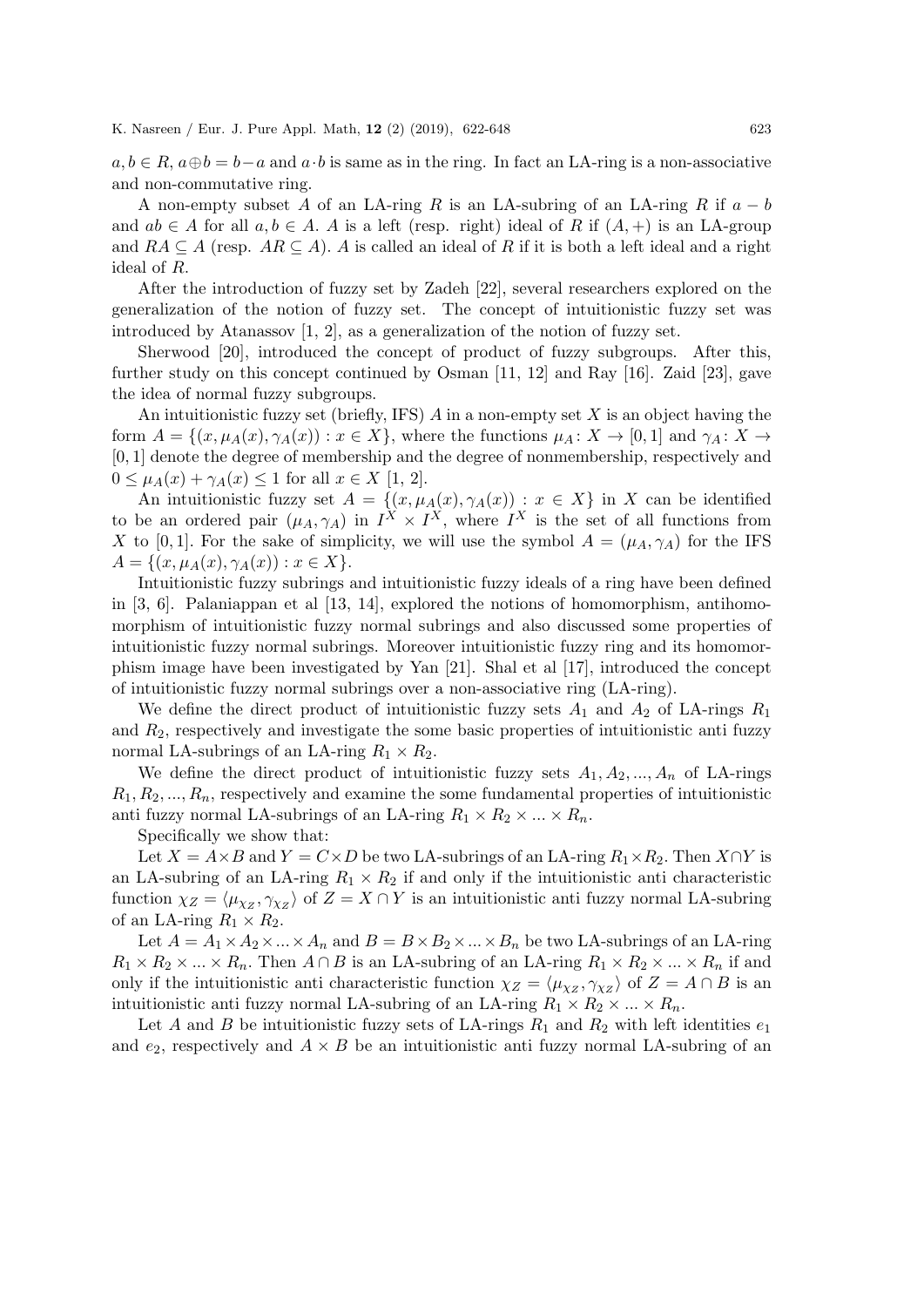LA-ring  $R_1 \times R_2$ . Then the following conditions are true.

1. If  $\mu_A(x) \ge \mu_B(e_2)$  and  $\gamma_A(x) \le \gamma_B(e_2)$ , for all  $x \in R_1$ , then A is an intuitionistic anti fuzzy normal LA-subring of  $R_1$ .

2. If  $\mu_B(x) \geq \mu_A(e_1)$  and  $\gamma_B(x) \leq \gamma_A(e_1)$ , for all  $x \in R_2$ , then B is an intuitionistic anti fuzzy normal LA-subring of  $R_2$ .

#### 2. Direct Product of Intuitionistic Anti Fuzzy Normal LA-subrings

We define the direct product of intuitionistic fuzzy sets  $A_1, A_2$  of LA-rings  $R_1, R_2$ , respectively and examine the some fundamental properties of direct product of intuitionistic anti fuzzy normal LA-subrings of an LA-ring  $R_1 \times R_2$ .

Let  $\mu_1$  and  $\mu_2$  be fuzzy subsets of LA-rings  $R_1$  and  $R_2$ , respectively. The direct product of fuzzy subsets  $\mu_1$  and  $\mu_2$  is denoted by  $\mu_1 \times \mu_2$  and defined by  $(\mu_1 \times \mu_2)(x_1, x_2)$  $min\{\mu_1(x_1), \mu_2(x_2)\}.$ 

A fuzzy subset  $\mu_1 \times \mu_2$  of an LA-ring  $R_1 \times R_2$  is to be a fuzzy LA-subring of  $R_1 \times R_2$ if

1.  $(\mu_1 \times \mu_2)(x - y) \geq min{\mu_1(x), \mu_2(y)},$ 

2.  $(\mu_1 \times \mu_2)(xy) \ge \min\{\mu_1(x), \mu_2(y)\}\$ for all  $x = (x_1, x_2), y = (y_1, y_2) \in R_1 \times R_2$ .

A fuzzy subset  $\mu_1 \times \mu_2$  of an LA-ring  $R_1 \times R_2$  is to be an anti-fuzzy LA-subring of  $R_1 \times R_2$  if

1.  $(\mu_1 \times \mu_2)(x - y) \leq max{\mu_1(x), \mu_2(y)}$ 

2.  $(\mu_1 \times \mu_2)(xy) \le max{\mu_1(x), \mu_2(y)}$  for all  $x = (x_1, x_2), y = (y_1, y_2) \in R_1 \times R_2$ .

A fuzzy LA-subring of an LA-ring  $R_1 \times R_2$  is to be a fuzzy normal LA-subring of  $R_1 \times R_2$  if  $(\mu_1 \times \mu_2)(xy) = (\mu_1 \times \mu_2)(yx)$  for all  $x = (x_1, x_2), y = (y_1, y_2) \in R_1 \times R_2$ . Similarly for anti fuzzy normal LA-subring.

Let A and B be intuitionistic fuzzy sets of LA-rings  $R_1$  and  $R_2$ , respectively. The direct product of A and B is denoted by  $A\times B$  and defined by  $A\times B = \{((x, y), \mu_{A\times B}(x, y), \gamma_{A\times B}(x, y))\mid$ for all  $x \in R_1$  and  $y \in R_2$ , where  $\mu_{A \times B}(x, y) = max{\mu_A(x), \mu_B(y)}$  and  $\gamma_{A \times B}(x, y) =$  $min{\gamma_A(x), \gamma_B(y)}$ .

An intuitionistic fuzzy set (IFS)  $A \times B = (\mu_{A \times B}, \gamma_{A \times B})$  of an LA-ring  $R_1 \times R_2$  is an intuitionistic anti fuzzy LA-subring (IAFLSR) of  $R_1 \times R_2$  if

1.  $\mu_{A\times B}(x-y) \leq max\{\mu_{A\times B}(x), \mu_{A\times B}(y)\},$ 

2.  $\mu_{A\times B}(xy) \leq max\{\mu_{A\times B}(x), \mu_{A\times B}(y)\},\$ 

3.  $\gamma_{A\times B}(x-y) \geq min\{\gamma_{A\times B}(x), \gamma_{A\times B}(y)\},$ 

4.  $\gamma_{A\times B}(xy) \ge min\{\gamma_{A\times B}(x), \gamma_{A\times B}(y)\}\)$ , for all  $x = (x_1, x_2), y = (y_1, y_2) \in R_1 \times R_2$ .

An intuitionistic anti-fuzzy LA-subring  $A \times B = (\mu_{A \times B}, \gamma_{A \times B})$  of an LA-ring  $R_1 \times R_2$ is an intuitionistic anti-fuzzy normal LA-subring (IAFNLSR) of  $R_1 \times R_2$  if  $\mu_{A \times B}(xy) =$  $\mu_{A\times B}(yx)$  and  $\gamma_{A\times B}(xy) = \gamma_{A\times B}(yx)$  for all  $x = (x_1, x_2), y = (y_1, y_2) \in R_1 \times R_2$ .

Let  $A \times B$  be a non-empty subset of an LA-ring  $R_1 \times R_2$ . The intuitionistic anti characteristic function of  $A \times B$  is denoted by  $\chi_{A \times B} = \langle \mu_{\chi_{A \times B}}, \gamma_{\chi_{A \times B}} \rangle$  and defined by

$$
\mu_{\chi_{A\times B}}(x) = \begin{cases} 0 \text{ if } x \in A \times B \\ 1 \text{ if } x \notin A \times B \end{cases} \text{ and } \gamma_{\chi_{A\times B}}(x) = \begin{cases} 1 \text{ if } x \in A \times B \\ 0 \text{ if } x \notin A \times B \end{cases}
$$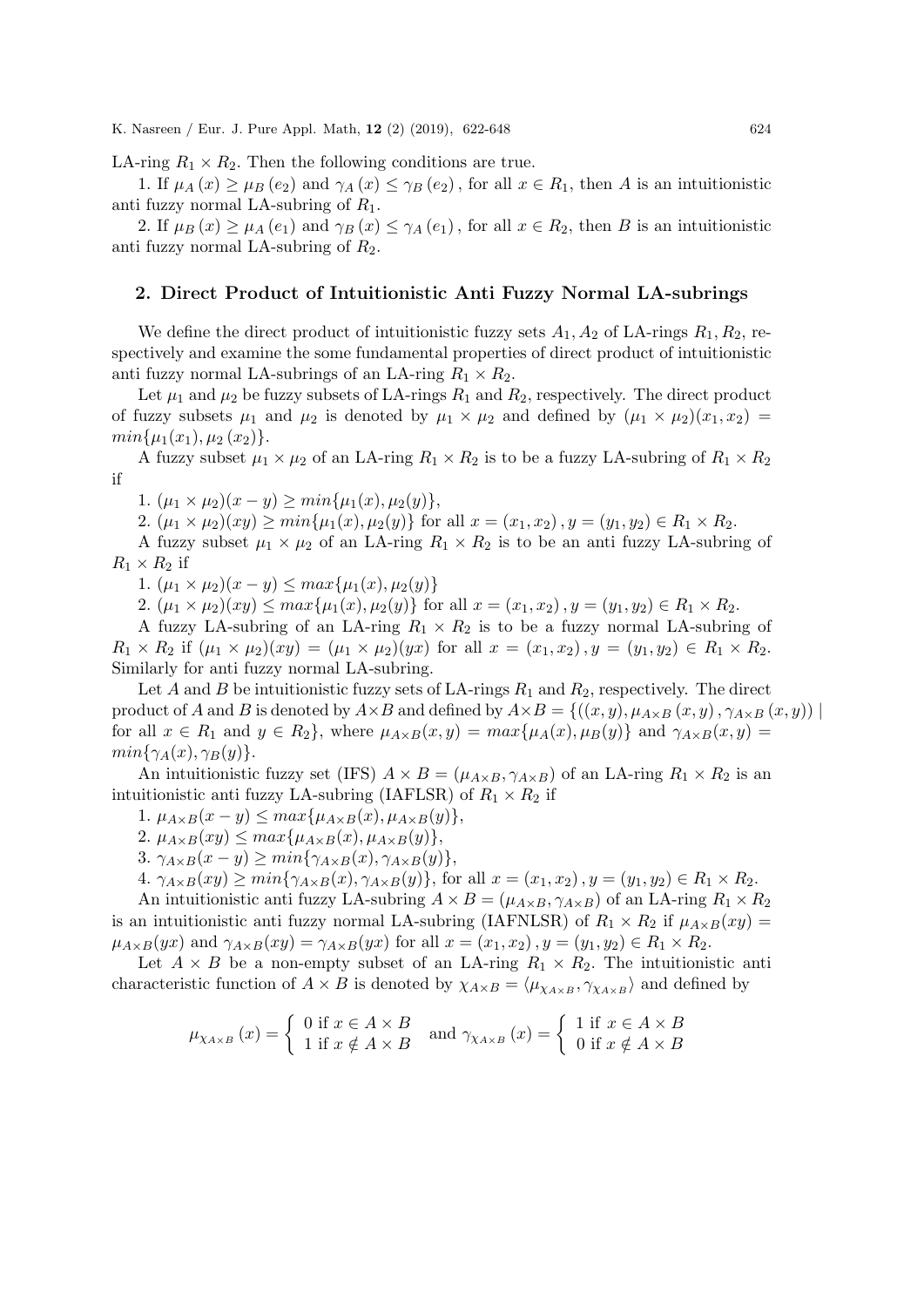**Lemma 1.** [17, Lemma 4.2] If A and B are LA-subrings of LA-rings  $R_1$  and  $R_2$ , respectively, then  $A \times B$  is an LA-subring of an LA-ring  $R_1 \times R_2$  under the same operations defined as in  $R_1 \times R_2$ .

**Proposition 1.** Let A and B be LA-subrings of LA-rings  $R_1$  and  $R_2$ , respectively. Then  $A \times B$  is an LA-subring of an LA-ring  $R_1 \times R_2$  if and only if the intuitionistic anti characteristic function  $\chi_C = \langle \mu_{\chi_C}, \gamma_{\chi_C} \rangle$  of  $C = A \times B$  is an intuitionistic anti-fuzzy normal LA-subring of an LA-ring  $R_1 \times R_2$ .

*Proof.* Let  $C = A \times B$  be an LA-subring of an LA-ring  $R_1 \times R_2$  and  $a = (a_1, a_2), b =$  $(b_1, b_2) \in R_1 \times R_2$ . If  $a, b \in C = A \times B$ , then by definition of intuitionistic anti characteristic function  $\mu_{\chi_C}(a) = 0 = \mu_{\chi_C}(b)$  and  $\gamma_{\chi_C}(a) = 1 = \gamma_{\chi_C}(b)$ . Since  $a - b$  and  $ab \in C$ , C being an LA-subring of  $R_1 \times R_2$ . This implies that

$$
\mu_{\chi_C}(a - b) = 0 = 0 \lor 0 = \mu_{\chi_C}(a) \lor \mu_{\chi_C}(b),
$$
  
\n
$$
\mu_{\chi_C}(ab) = 0 = 0 \lor 0 = \mu_{\chi_C}(a) \lor \mu_{\chi_C}(b),
$$
  
\n
$$
\gamma_{\chi_C}(a - b) = 1 = 1 \land 1 = \gamma_{\chi_C}(a) \land \gamma_{\chi_C}(b),
$$
  
\n
$$
\gamma_{\chi_C}(ab) = 1 = 1 \land 1 = \gamma_{\chi_C}(a) \land \gamma_{\chi_C}(b).
$$

Thus

$$
\mu_{\chi_C}(a-b) \leq \max{\mu_{\chi_C}(a), \mu_{\chi_C}(b)},
$$
  
\n
$$
\mu_{\chi_C}(ab) \leq \max{\mu_{\chi_C}(a), \mu_{\chi_C}(b)},
$$
  
\n
$$
\gamma_{\chi_C}(a-b) \geq \min{\gamma_{\chi_C}(a), \gamma_{\chi_C}(b)},
$$
  
\n
$$
\gamma_{\chi_C}(ab) \geq \min{\gamma_{\chi_C}(a), \gamma_{\chi_C}(b)}.
$$

As ab and ba  $\in C$ , by definition we have  $\mu_{\chi_C}(ab) = 0 = \mu_{\chi_C}(ba)$  and  $\gamma_{\chi_C}(ab) = 1 =$  $\gamma_{\chi_C}(ba)$ , i.e.,  $\mu_{\chi_C}(ab) = \mu_{\chi_C}(ba)$  and  $\gamma_{\chi_C}(ab) = \gamma_{\chi_C}(ba)$ . Similarly, we have

$$
\mu_{\chi_C}(a-b) \leq \max{\mu_{\chi_C}(a), \mu_{\chi_C}(b)}, \mu_{\chi_C}(ab) \leq \max{\mu_{\chi_C}(a), \mu_{\chi_C}(b)},
$$
  
\n
$$
\gamma_{\chi_C}(a-b) \geq \min{\gamma_{\chi_C}(a), \gamma_{\chi_C}(b)}, \gamma_{\chi_C}(ab) \geq \min{\gamma_{\chi_C}(a), \gamma_{\chi_C}(b)},
$$
  
\n
$$
\gamma_{\chi_C}(ab) = \gamma_{\chi_C}(ba), \gamma_{\chi_C}(ab) = \gamma_{\chi_C}(ba),
$$

when  $a, b \notin C$ . Hence the intuitionistic anti characteristic function  $\chi_C = \langle \mu_{\chi_C}, \gamma_{\chi_C} \rangle$  of C is an intuitionistic anti fuzzy normal LA-subring of an LA-ring  $R_1 \times R_2$ .

Conversely, suppose that the intuitionistic anti characteristic function  $\chi_C = \langle \mu_{\chi_C}, \gamma_{\chi_C} \rangle$ of  $C = A \times B$  is an intuitionistic anti-fuzzy normal LA-subring of an LA-ring  $R_1 \times R_2$ . Let  $a, b \in C = A \times B$ , then by definition, we have  $\mu_{\chi_C}(a) = 0 = \mu_{\chi_C}(b)$  and  $\gamma_{\chi_C}(a) = 1 =$  $\gamma_{\chi_C}(b)$ . By our supposition

$$
\mu_{\chi_C}(a-b) \leq \mu_{\chi_C}(a) \vee \mu_{\chi_C}(b) = 0 \vee 0 = 0,
$$
  
\n
$$
\mu_{\chi_C}(ab) \leq \mu_{\chi_C}(a) \vee \mu_{\chi_C}(b) = 0 \vee 0 = 0,
$$
  
\n
$$
\gamma_{\chi_C}(a-b) \geq \gamma_{\chi_C}(a) \wedge \gamma_{\chi_C}(b) = 1 \wedge 1 = 1,
$$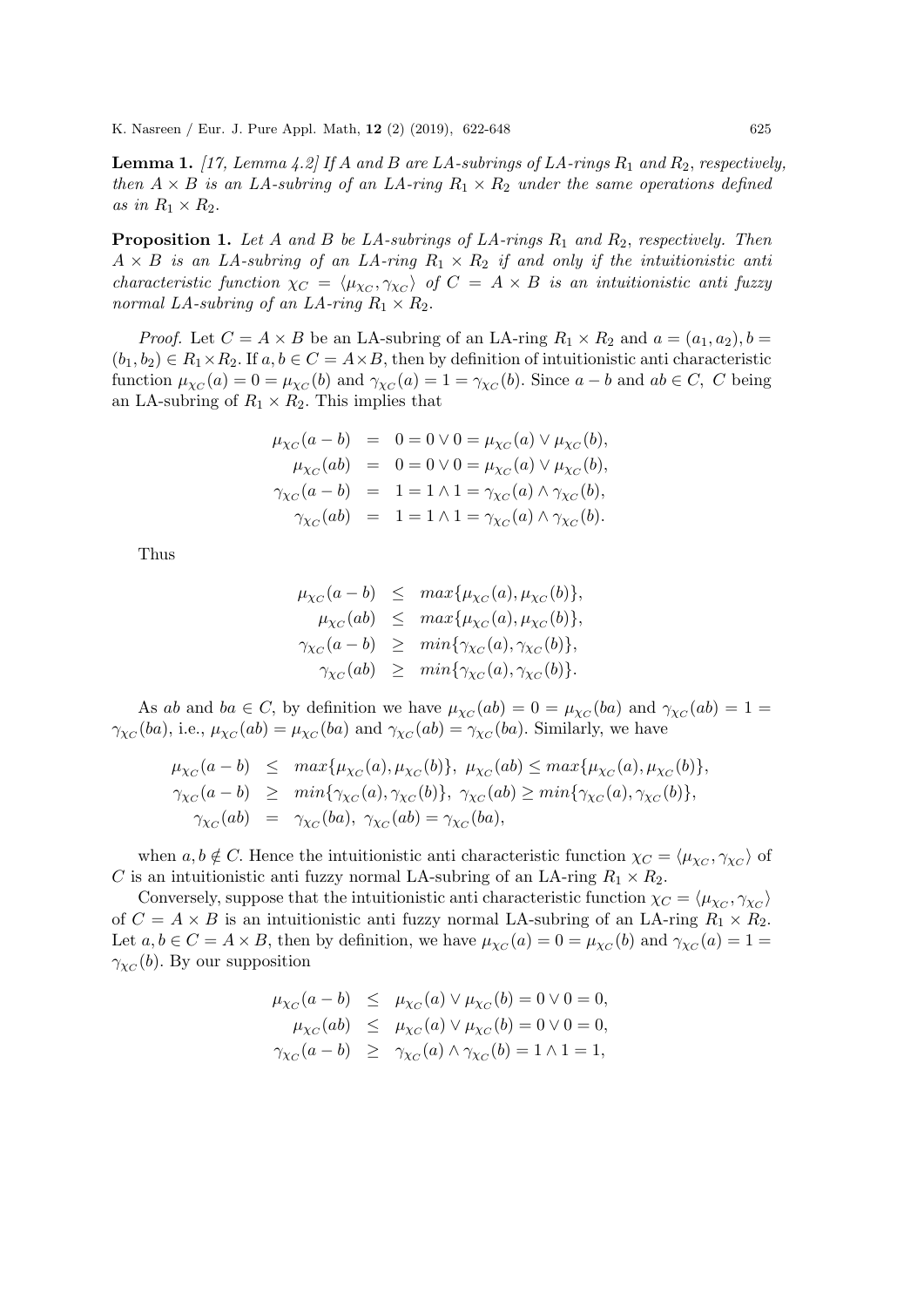$$
\gamma_{\chi_C}(ab) \geq \gamma_{\chi_C}(a) \wedge \gamma_{\chi_C}(b) = 1 \wedge 1 = 1.
$$

Thus  $\mu_{\chi_C}(a-b) = 0 = \mu_{\chi_C}(ab)$  and  $\gamma_{\chi_C}(a-b) = 1 = \gamma_{\chi_C}(ab)$ , i.e.,  $a-b$  and  $ab \in C$ . Hence C is an LA-subring of an LA-ring  $R_1 \times R_2$ .

**Lemma 2.** If  $X = A \times B$  and  $Y = C \times D$  are two LA-subrings of an LA-ring  $R_1 \times R_2$ , then their intersection  $X \cap Y$  is also an LA-subring of an LA-ring  $R_1 \times R_2$ .

Proof. Straight forward.

**Theorem 1.** Let  $X = A \times B$  and  $Y = C \times D$  be two LA-subrings of an LA-ring  $R_1 \times R_2$ . Then  $X \cap Y$  is an LA-subring of an LA-ring  $R_1 \times R_2$  if and only if the intuitionistic anti characteristic function  $\chi_Z = \langle \mu_{\chi_Z}, \gamma_{\chi_Z} \rangle$  of  $Z = X \cap Y$  is an intuitionistic anti fuzzy normal LA-subring of an LA-ring  $R_1 \times R_2$ .

*Proof.* Let  $Z = X \cap Y$  be an LA-subring of an LA-ring  $R_1 \times R_2$  and  $a = (a_1, a_2), b =$  $(b_1, b_2) \in R_1 \times R_2$ . If  $a, b \in Z = X \cap Y$ , then by definition of intuitionistic anti characteristic function  $\mu_{\chi_Z}(a) = 0 = \mu_{\chi_Z}(b)$  and  $\gamma_{\chi_Z}(a) = 1 = \gamma_{\chi_Z}(b)$ . Since  $a - b$  and  $ab \in Z$ , Z being an LA-subring of an LA-ring  $R_1 \times R_2$ . This means that

$$
\mu_{\chi_Z}(a - b) = 0 = 0 \lor 0 = \mu_{\chi_Z}(a) \lor \mu_{\chi_Z}(b),
$$
  
\n
$$
\mu_{\chi_Z}(ab) = 0 = 0 \lor 0 = \mu_{\chi_Z}(a) \lor \mu_{\chi_Z}(b),
$$
  
\n
$$
\gamma_{\chi_Z}(a - b) = 1 = 1 \land 1 = \gamma_{\chi_Z}(a) \land \gamma_{\chi_Z}(b),
$$
  
\n
$$
\gamma_{\chi_Z}(ab) = 1 = 1 \land 1 = \gamma_{\chi_Z}(a) \land \gamma_{\chi_Z}(b).
$$

Thus

$$
\mu_{\chi_Z}(a-b) \leq \max{\mu_{\chi_Z}(a), \mu_{\chi_Z}(b)},
$$
  
\n
$$
\mu_{\chi_Z}(ab) \leq \max{\mu_{\chi_Z}(a), \mu_{\chi_Z}(b)},
$$
  
\n
$$
\gamma_{\chi_Z}(a-b) \geq \min{\gamma_{\chi_Z}(a), \gamma_{\chi_Z}(b)},
$$
  
\n
$$
\gamma_{\chi_Z}(a-b) \geq \min{\gamma_{\chi_Z}(a), \gamma_{\chi_Z}(b)}.
$$

As ab and ba  $\in Z$ , by definition we get  $\mu_{\chi_Z}(ab) = 0 = \mu_{\chi_Z}(ba)$  and  $\gamma_{\chi_Z}(ab) = 1 =$  $\gamma_{\chi_Z}(ba)$ , i.e.,  $\mu_{\chi_Z}(ab) = \mu_{\chi_Z}(ba)$  and  $\gamma_{\chi_Z}(ab) = \gamma_{\chi_Z}(ba)$ . Similarly, we have

$$
\mu_{\chi_Z}(a-b) \leq \max{\mu_{\chi_Z}(a), \mu_{\chi_Z}(b)}, \mu_{\chi_Z}(ab) \leq \max{\mu_{\chi_Z}(a), \mu_{\chi_Z}(b)},
$$
  
\n
$$
\gamma_{\chi_Z}(a-b) \geq \min{\gamma_{\chi_Z}(a), \gamma_{\chi_Z}(b)}, \gamma_{\chi_Z}(ab) \geq \min{\gamma_{\chi_Z}(a), \gamma_{\chi_Z}(b)},
$$
  
\n
$$
\gamma_{\chi_Z}(ab) = \gamma_{\chi_Z}(ba), \gamma_{\chi_Z}(ab) = \gamma_{\chi_Z}(ba),
$$

when  $a, b \notin Z$ . Hence the intuitionistic anti characteristic function  $\chi_Z = \langle \mu_{\chi_Z}, \gamma_{\chi_Z} \rangle$  of Z is an intuitionistic anti-fuzzy normal LA-subring of an LA-ring  $R_1 \times R_2$ .

Conversely, assume that the intuitionistic anti characteristic function  $\chi_Z = \langle \mu_{\chi_Z}, \gamma_{\chi_Z} \rangle$ of  $Z = X \cap Y$  is an intuitionistic anti-fuzzy normal LA-subring of an LA-ring  $R_1 \times R_2$ .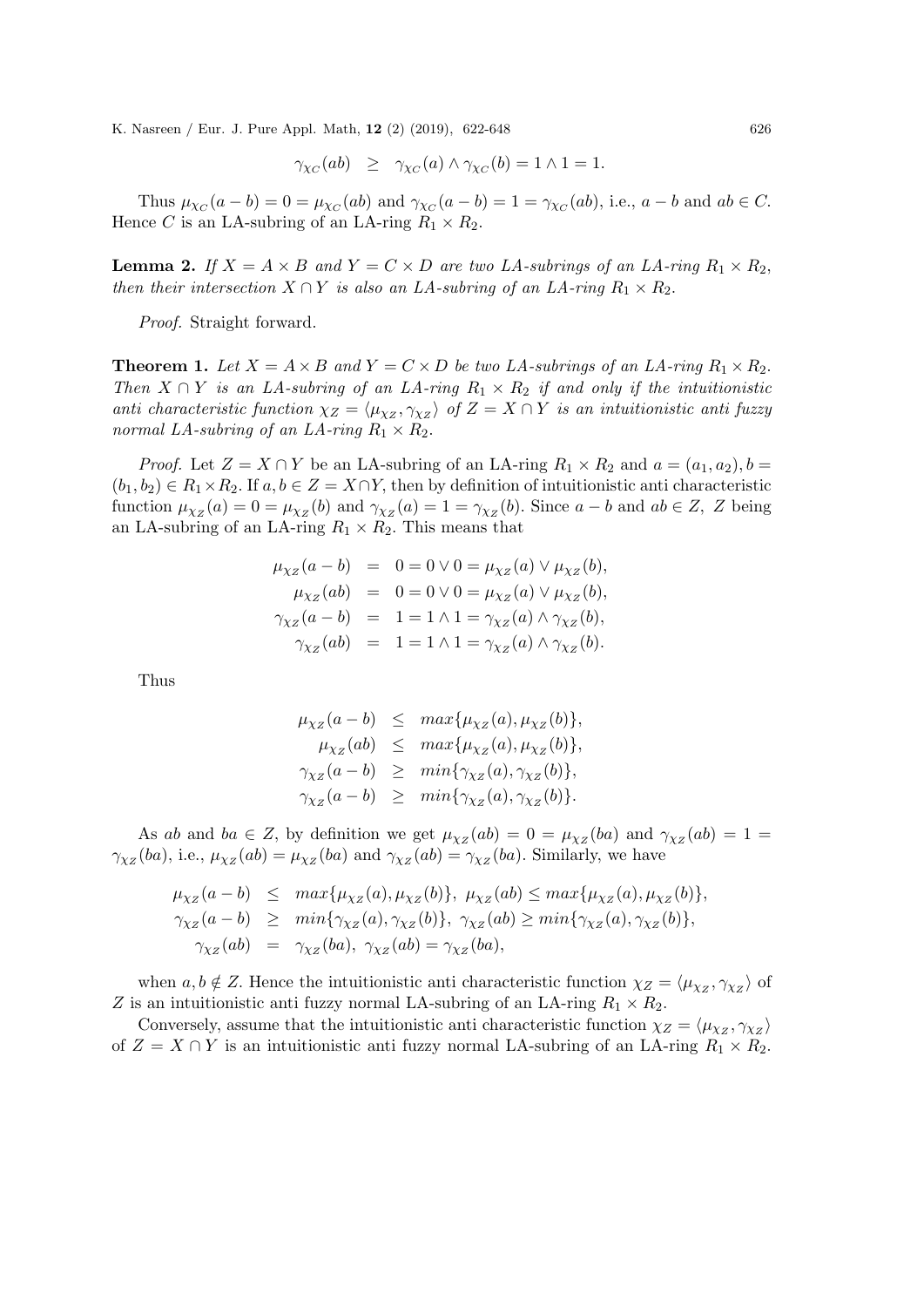Let  $a, b \in Z = X \cap Y$ , then by definition, we have  $\mu_{\chi_Z}(a) = 0 = \mu_{\chi_Z}(b)$  and  $\gamma_{\chi_Z}(a) = 1 =$  $\gamma_{\chi_Z}(b)$ . By our assumption

$$
\mu_{\chi_Z}(a - b) \leq \mu_{\chi_Z}(a) \vee \mu_{\chi_Z}(b) = 0 \vee 0 = 0,
$$
  
\n
$$
\mu_{\chi_Z}(ab) \leq \mu_{\chi_Z}(a) \vee \mu_{\chi_Z}(b) = 0 \vee 0 = 0,
$$
  
\n
$$
\gamma_{\chi_Z}(a - b) \geq \gamma_{\chi_Z}(a) \wedge \gamma_{\chi_Z}(b) = 1 \wedge 1 = 1,
$$
  
\n
$$
\gamma_{\chi_Z}(ab) \geq \gamma_{\chi_Z}(a) \wedge \gamma_{\chi_Z}(b) = 1 \wedge 1 = 1.
$$

Thus  $\mu_{\chi_Z}(a-b) = 0 = \mu_{\chi_Z}(ab)$  and  $\gamma_{\chi_Z}(a-b) = 1 = \gamma_{\chi_Z}(ab)$ , i.e.,  $a-b$  and  $ab \in Z$ . Hence Z is an LA-subring of an LA-ring  $R_1 \times R_2$ .

**Corollary 1.** Let  $\{C_i\}_{i\in I} = \{A_i \times B_i\}_{i\in I}$  be a family of LA-subrings of an LA-ring  $R_1 \times R_2$ . Then  $C = \bigcap C_i$  is an LA-subring of an LA-ring  $R_1 \times R_2$  if and only if the intuitionistic anti characteristic function  $\chi_C = \langle \mu_{\chi_c}, \gamma_{\chi_c} \rangle$  of  $C = \cap C_i$  is an intuitionistic anti fuzzy normal LA-subring of an LA-ring  $R_1 \times R_2$ .

**Lemma 3.** If A and B are intuitionistic anti-fuzzy normal LA-subrings of LA-rings  $R_1$ and  $R_2$ , respectively, then  $A \times B$  is also an intuitionistic anti-fuzzy normal LA-subring of an LA-ring  $R_1 \times R_2$ .

*Proof.* Let  $A = \{(x, \mu_A(x), \gamma_A(x)) \mid x \in R_1\}$  and  $B = \{(y, \mu_B(y), \gamma_B(y)) \mid y \in R_2\}$ be intuitionistic anti fuzzy normal LA-subrings of LA-rings  $R_1$  and  $R_2$ , respectively. Now  $A \times B = \{((x, y), \mu_{A \times B}(x, y), \gamma_{A \times B}(x, y)) \mid \text{for all } x \in R_1 \text{ and } y \in R_2\},\$ where

 $\mu_{A\times B}(x, y) = max{\mu_A(x), \mu_B(y)}$  and  $\gamma_{A\times B}(x, y) = min{\gamma_A(x), \gamma_B(y)}$ .

We have to show that  $A \times B$  is an intuitionistic anti-fuzzy normal LA-subring of an LA-ring  $R_1 \times R_2$ . Now

$$
\mu_{A \times B}((a, b) - (c, d)) = \mu_{A \times B}(a - c, b - d)
$$
  
=  $max{\mu_A(a - c), \mu_B(b - d)}$   
=  $\mu_A(a - c) \vee \mu_B(b - d)$   
 $\leq {\mu_A(a) \vee \mu_A(c)} \vee {\mu_B(b) \vee \mu_B(d)}$   
=  $\mu_A(a) \vee {\mu_A(c) \vee \mu_B(b)} \vee \mu_B(d)$   
=  $\mu_A(a) \vee {\mu_B(b) \vee \mu_A(c)} \vee \mu_B(d)$   
=  ${\mu_A(a) \vee \mu_B(b)} \vee {\mu_A(c) \vee \mu_B(d)}$   
=  $\mu_{A \times B}(a, b) \vee \mu_{A \times B}(c, d)$ 

and

$$
\mu_{A \times B}((a, b) \circ (c, d)) = \mu_{A \times B}(a \circ c, b \circ d)
$$
  
= 
$$
\max{\mu_A(a \circ c), \mu_B(b \circ d)}
$$
  
= 
$$
\mu_A(a \circ c) \vee \mu_B(b \circ d)
$$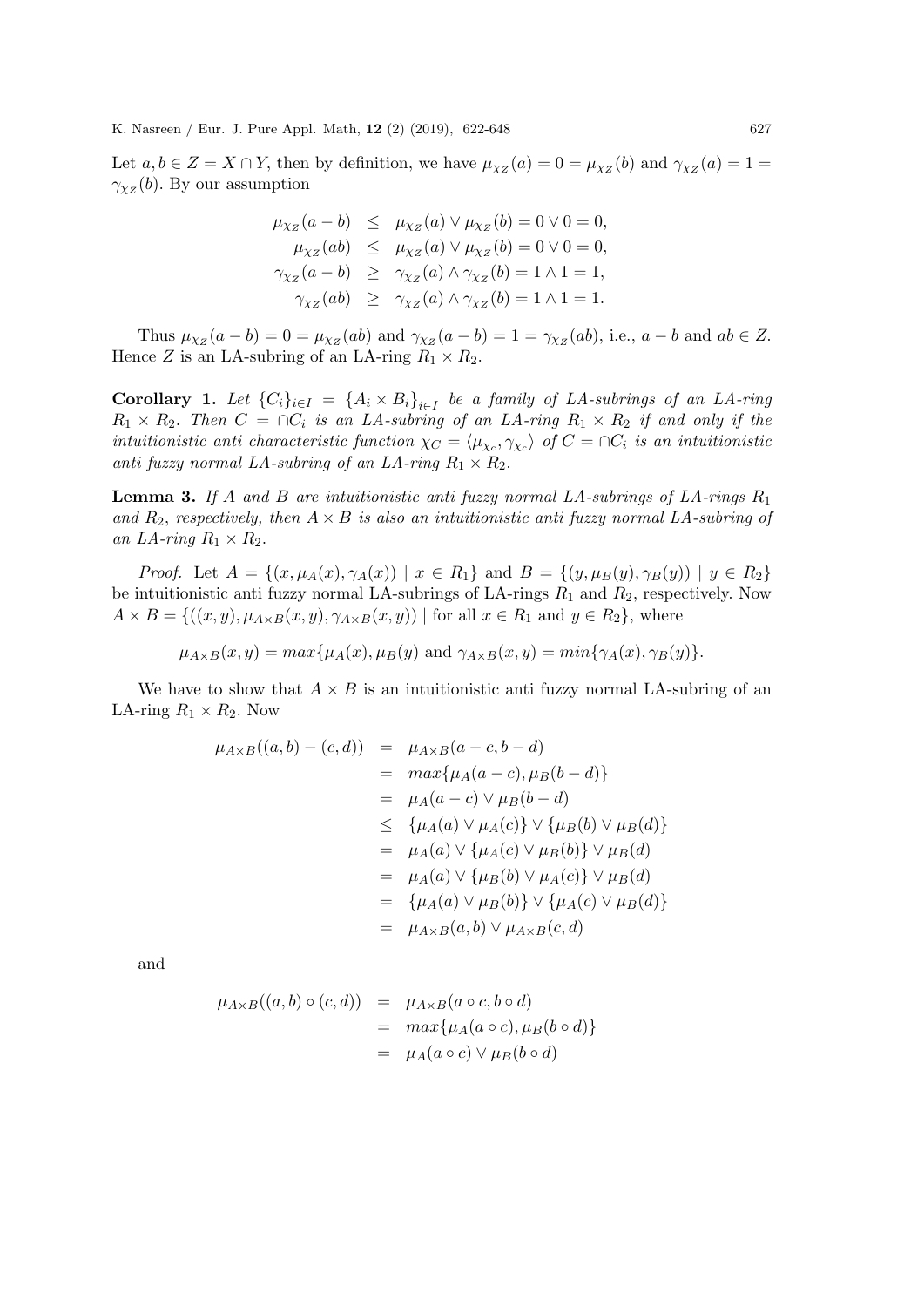$$
\leq \{\mu_A(a) \vee \mu_A(c)\} \vee \{\mu_B(b) \vee \mu_B(d)\}
$$
  
=  $\mu_A(a) \vee \{\mu_A(c) \vee \mu_B(b)\} \vee \mu_B(d)$   
=  $\mu_A(a) \vee \{\mu_B(b) \vee \mu_A(c)\} \vee \mu_B(d)$   
=  $\{\mu_A(a) \vee \mu_B(b)\} \vee \{\mu_A(c) \vee \mu_B(d)\}$   
=  $\mu_{A \times B}(a, b) \vee \mu_{A \times B}(c, d).$ 

Thus

$$
\mu_{A \times B}((a, b) - (c, d)) \leq \mu_{A \times B}(a, b) \vee \mu_{A \times B}(c, d)
$$
  
and 
$$
\mu_{A \times B}((a, b) \circ (c, d)) \leq \mu_{A \times B}(a, b) \vee \mu_{A \times B}(c, d).
$$

Similarly, we have

$$
\gamma_{A \times B}((a, b) - (c, d)) \geq \gamma_{A \times B}(a, b) \land \gamma_{A \times B}(c, d)
$$
  
and 
$$
\gamma_{A \times B}((a, b) \circ (c, d)) \geq \gamma_{A \times B}(a, b) \land \gamma_{A \times B}(c, d).
$$

Therefore  $A \times B$  is an intuitionistic anti-fuzzy LA-subring of an LA-ring  $R_1 \times R_2$ . Now

$$
\mu_{A \times B}((a, b) \circ (c, d)) = \mu_{A \times B}(ac, bd)
$$
  
= 
$$
max{\mu_A(ac), \mu_B(bd)}
$$
  
= 
$$
max{\mu_A(ca), \mu_B(db)}
$$
  
= 
$$
\mu_{A \times B}(ca, db) = \mu_{A \times B}((c, d) \circ (a, b)).
$$

Similarly,  $\gamma_{A\times B}((a, b) \circ (c, d)) = \gamma_{A\times B}((c, d) \circ (a, b))$ . Hence  $A \times B$  is an intuitionistic anti fuzzy normal LA-subring of an LA-ring  $R_1 \times R_2$ .

**Proposition 2.** If  $X = A \times B$  and  $Y = C \times D$  are two intuitionistic anti-LA-subrings of an LA-ring  $R_1 \times R_2$ , then their intersection  $X \cap Y$  is also an intuitionistic anti fuzzy normal LA-subring of an LA-ring  $R_1 \times R_2$ .

*Proof.* Let  $X = A \times B = \{((x_1, x_2), \mu_{A \times B}(x_1, x_2), \gamma_{A \times B}(x_1, x_2)) | \text{ for all } (x_1, x_2) \in R_1 \times R_2\}$  $R_2$ } and  $Y = C \times D = \{((y_1, y_2), \mu_{C \times D}(y_1, y_2), \gamma_{C \times D}(y_1, y_2)) | \text{ for all } (y_1, y_2) \in R_1 \times R_2\}$ be two intuitionistic anti fuzzy normal LA-subrings of an LA-ring  $R_1 \times R_2$ . Let  $Z = X \cap Y$ and  $Z = \{((z_1, z_2), \mu_Z(z_1, z_2), \gamma_Z(z_1, z_2)) | (z_1, z_2) \in R_1 \times R_2\}$ , where

$$
\mu_Z(z_1, z_2) = \mu_{X \cap Y}(z_1, z_2) = \max\{\mu_X(z_1, z_2), \mu_Y(z_1, z_2)\}
$$
  
and  $\gamma_Z(z_1, z_2) = \gamma_{X \cap Y}(z_1, z_2) = \min\{\gamma_X(z_1, z_2), \gamma_Y(z_1, z_2)\}.$ 

Now

$$
\mu_Z((z_1, z_2) - (z_3, z_4)) = \mu_{X \cap Y}((z_1, z_2) - (z_3, z_4))
$$
  
= 
$$
\max \{ \mu_X((z_1, z_2) - (z_3, z_4)), \mu_Y((z_1, z_2) - (z_3, z_4)) \}
$$
  

$$
\leq \{ \mu_X(z_1, z_2) \vee \mu_X(z_3, z_4) \} \vee \{ \mu_Y(z_1, z_2) \vee \mu_Y(z_3, z_4) \}
$$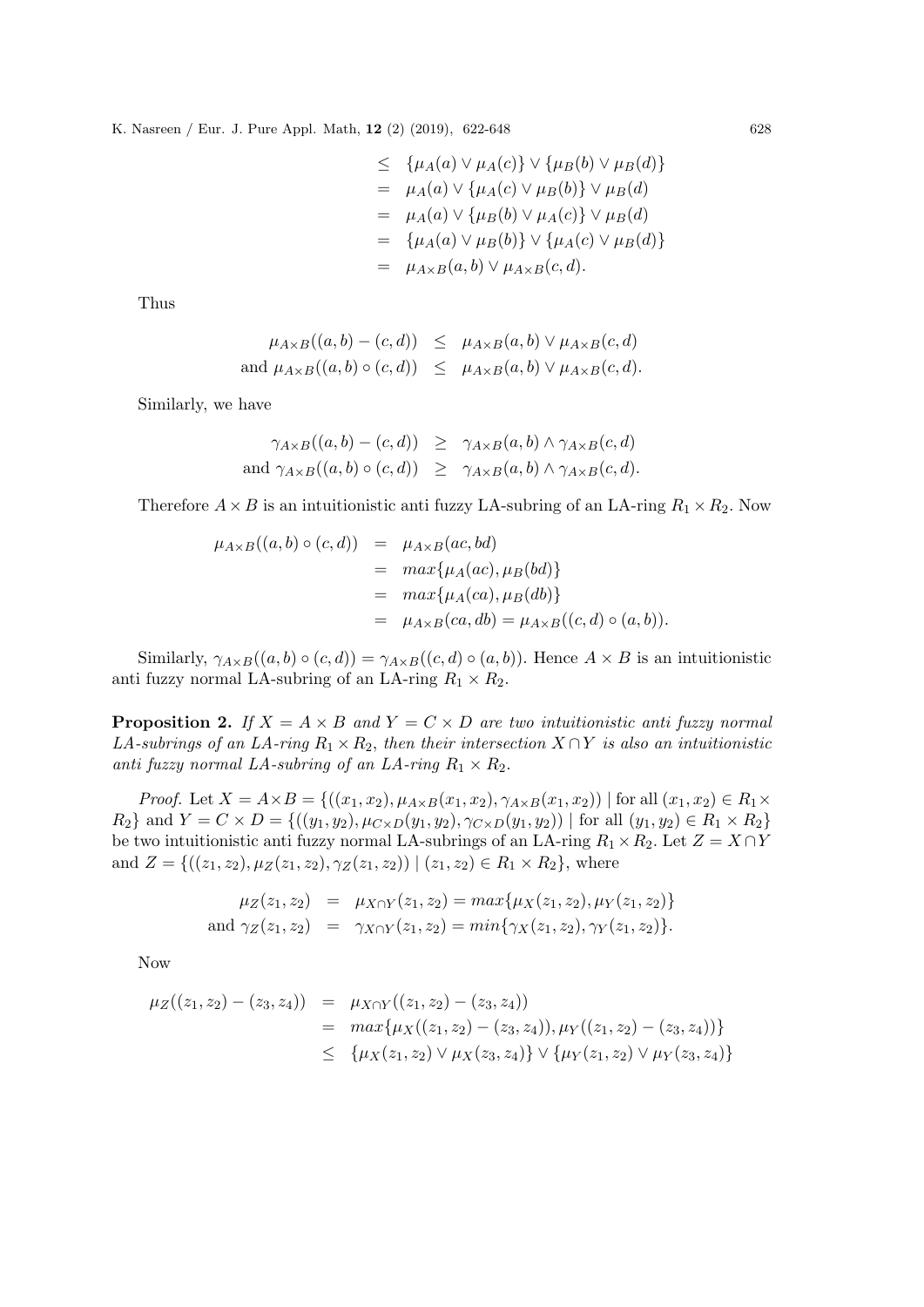$$
= \{\mu_X(z_1, z_2) \vee \{\mu_X(z_3, z_4) \vee \mu_Y(z_1, z_2)\} \vee \mu_Y(z_3, z_4)\}
$$
  
\n
$$
= \{\mu_X(z_1, z_2) \vee \{\mu_Y(z_1, z_2) \vee \mu_X(z_3, z_4)\} \vee \mu_Y(z_3, z_4)\}
$$
  
\n
$$
= \{\mu_X(z_1, z_2) \vee \mu_Y(z_1, z_2)\} \vee \{\mu_X(z_3, z_4) \vee \mu_Y(z_3, z_4)\}
$$
  
\n
$$
= \max\{\mu_{X \cap Y}(z_1, z_2), \mu_{X \cap Y}(z_3, z_4)\}
$$
  
\n
$$
= \max\{\mu_Z(z_1, z_2), \mu_Z(z_3, z_4)\}
$$

and

$$
\mu_Z((z_1, z_2) \circ (z_3, z_4)) = \mu_{X \cap Y}((z_1, z_2) \circ (z_3, z_4)), \mu_Y((z_1, z_2) \circ (z_3, z_4)) \}
$$
  
\n
$$
= \max \{ \mu_X((z_1, z_2) \circ (z_3, z_4)), \mu_Y((z_1, z_2) \circ (z_3, z_4)) \}
$$
  
\n
$$
\leq \{ \mu_X(z_1, z_2) \vee \mu_X(z_3, z_4) \} \vee \{ \mu_Y(z_1, z_2) \vee \mu_Y(z_3, z_4) \}
$$
  
\n
$$
= \{ \mu_X(z_1, z_2) \vee \{ \mu_Y(z_1, z_2) \vee \mu_X(z_3, z_4) \} \vee \mu_Y(z_3, z_4) \}
$$
  
\n
$$
= \{ \mu_X(z_1, z_2) \vee \mu_Y(z_1, z_2) \} \vee \{ \mu_X(z_3, z_4) \vee \mu_Y(z_3, z_4) \}
$$
  
\n
$$
= \max \{ \mu_{X \cap Y}(z_1, z_2), \mu_{X \cap Y}(z_3, z_4) \}
$$
  
\n
$$
= \max \{ \mu_Z(z_1, z_2), \mu_Z(z_3, z_4) \}.
$$

Thus

$$
\mu_Z((z_1, z_2) - (z_3, z_4)) \leq \max\{\mu_Z(z_1, z_2), \mu_Z(z_3, z_4)\}
$$
  
and 
$$
\mu_Z((z_1, z_2) \circ (z_3, z_4)) \leq \max\{\mu_Z(z_1, z_2), \mu_Z(z_3, z_4)\}.
$$

Similarly, we have

$$
\gamma_Z((z_1, z_2) - (z_3, z_4)) \geq \min\{\gamma_Z(z_1, z_2), \gamma_Z(z_3, z_4)\}
$$
  
and 
$$
\gamma_Z((z_1, z_2) \circ (z_3, z_4)) \geq \min\{\gamma_Z(z_1, z_2), \gamma_Z(z_3, z_4)\}.
$$

Therefore  $Z = (\mu_Z, \gamma_Z)$  is an intuitionistic anti-fuzzy LA-subring of an LA-ring  $R_1 \times R_2$ . Now

$$
\mu_Z((z_1, z_2) \circ (z_3, z_4)) = \mu_{X \cap Y}(z_1 z_3, z_2 z_4)
$$
  
= 
$$
\max \{ \mu_X(z_1 z_3, z_2 z_4), \mu_Y(z_1 z_3, z_2 z_4) \}
$$
  
= 
$$
\max \{ \mu_X(z_3 z_1, z_4 z_2), \mu_Y(z_3 z_1, z_4 z_2) \}
$$
  
= 
$$
\mu_{X \cap Y}(z_3 z_1, z_4 z_2)
$$
  
= 
$$
\mu_Z((z_3, z_4) \circ (z_1, z_2)).
$$

Similarly,  $\gamma_Z((z_1, z_2) \circ (z_3, z_4)) = \gamma_Z((z_3, z_4) \circ (z_1, z_2))$ . Hence  $Z = X \cap Y$  is an intuitionistic anti fuzzy normal LA-subring of an LA-ring  $R_1\times R_2.$ 

Corollary 2. If  $\{C_i\}_{i\in I} = \{A_i \times B_i\}_{i\in I}$  is a family of intuitionistic anti-fuzzy normal LA-subrings of an LA-ring  $R_1 \times R_2$ , then  $C = \bigcap C_i$  is also an intuitionistic anti fuzzy normal LA-subring of an LA-ring  $R_1 \times R_2$ .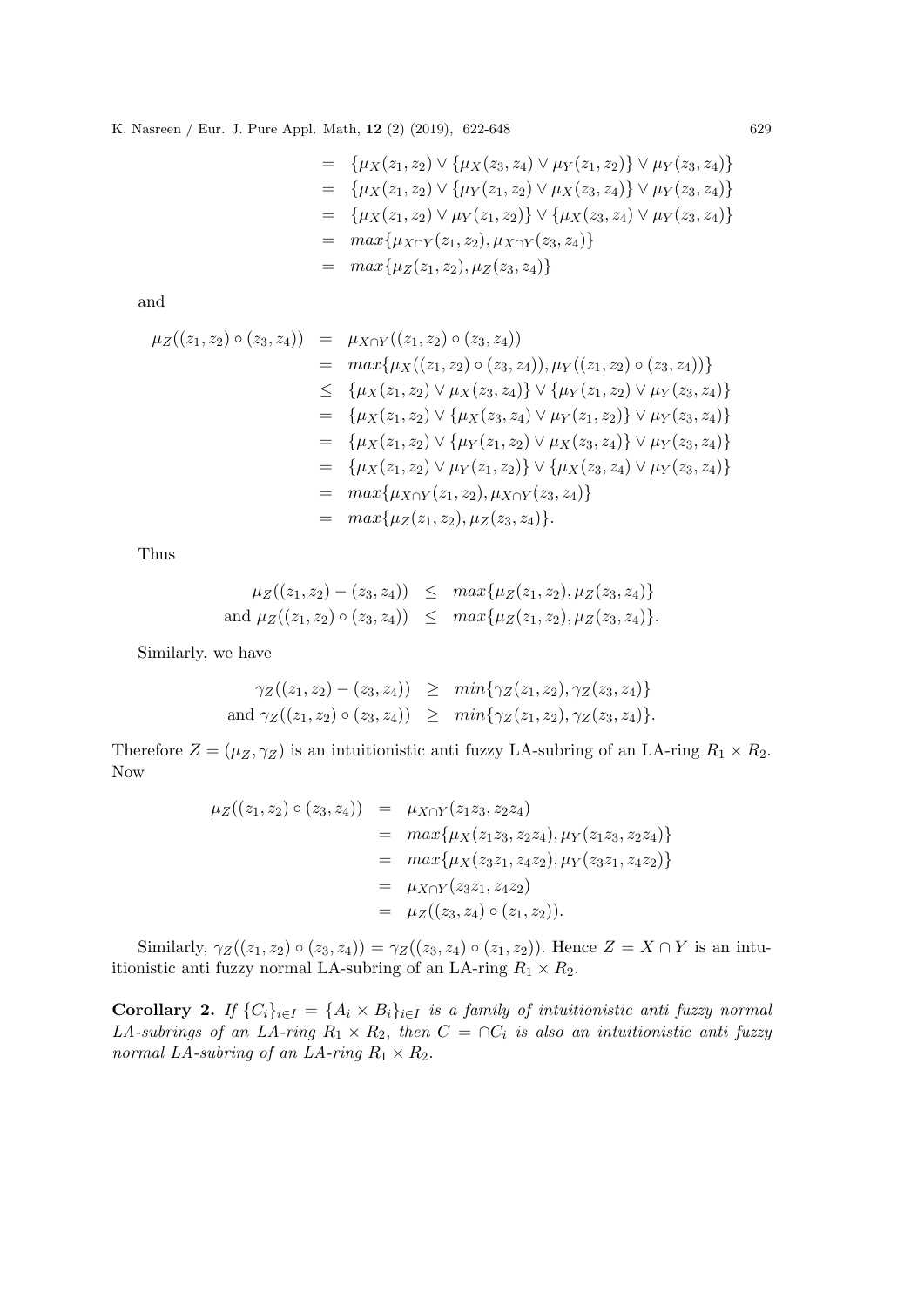**Theorem 2.** If  $X = A \times B$  and  $Y = C \times D$  are intuitionistic anti-uzzy normal LA-subrings of LA-rings  $R' = R_1 \times R_2$  and  $R'' = R_3 \times R_4$ , respectively, then  $Z = X \times Y$  is also an intuitionistic anti fuzzy normal LA-subring of an LA-ring  $R' \times R'' = (R_1 \times R_2) \times (R_3 \times R_4)$ .

*Proof.* Let  $X = A \times B = \{((x_1, x_2), \mu_{A \times B}(x_1, x_2), \gamma_{A \times B}(x_1, x_2)) \mid \text{for all } (x_1, x_2) \in$  $R_1 \times R_2$  and  $Y = C \times D = \{((y_1, y_2), \mu_{C \times D}(y_1, y_2), \gamma_{C \times D}(y_1, y_2)) \mid \text{for all } (y_1, y_2) \in$  $R_3 \times R_4$  be intuitionistic anti-fuzzy normal LA-subrings of LA-rings  $R' = R_1 \times R_2$  and  $R'' = R_3 \times R_4$ , respectively. Let  $Z = X \times Y$  and  $Z = \{((z', z''), \mu_Z(z', z''), \gamma_Z(z', z'')) \mid$  $(z', z'') = ((z_1, z_2), (z_3, z_4)) \in R' \times R''$ , where

$$
\mu_Z(z', z'') = \mu_{X \times Y}((z_1, z_2), (z_3, z_4)) = \max{\mu_X(z_1, z_2), \mu_Y(z_3, z_4)},
$$
  
and  $\gamma_Z(z', z'') = \gamma_{X \times Y}((z_1, z_2), (z_3, z_4)) = \min{\gamma_X(z_1, z_2), \gamma_Y(z_3, z_4)}.$ 

Now

$$
\mu_Z(((z_1, z_2), (z_3, z_4)) - ((z_5, z_6), (z_7, z_8)))
$$
\n
$$
= \mu_{X \times Y}(((z_1, z_2), (z_3, z_4)) - ((z_5, z_6), (z_7, z_8)))
$$
\n
$$
= \mu_{X \times Y}(((z_1, z_2) - (z_5, z_6)), ((z_3, z_4) - (z_7, z_8)))
$$
\n
$$
= \max \{\mu_X((z_1, z_2) - (z_5, z_6)), \mu_Y((z_3, z_4) - (z_7, z_8))\}
$$
\n
$$
\leq \max \{(\mu_X(z_1, z_2) \vee \mu_X(z_5, z_6)), (\mu_Y(z_3, z_4) \vee \mu_Y(z_7, z_8))\}
$$
\n
$$
= ((\mu_X(z_1, z_2) \vee \mu_Y(z_5, z_6)) \vee (\mu_X(z_3, z_4) \vee \mu_Y(z_7, z_8)))
$$
\n
$$
= ((\mu_X(z_1, z_2) \vee \mu_Y(z_3, z_4)) \vee (\mu_X(z_5, z_6) \vee \mu_Y(z_7, z_8)))
$$
\n
$$
= \max \{(\mu_X(z_1, z_2) \vee \mu_Y(z_3, z_4)), (\mu_X(z_5, z_6) \vee \mu_Y(z_7, z_8))\}
$$
\n
$$
= \max \{\mu_{X \times Y}((z_1, z_2), (z_3, z_4)), \mu_{X \times Y}((z_5, z_6), (z_7, z_8))\}
$$
\n
$$
= \max \{\mu_Z((z_1, z_2), (z_3, z_4)), \mu_Z((z_5, z_6), (z_7, z_8))\}.
$$

and

$$
\mu_Z(((z_1, z_2), (z_3, z_4)) \circ ((z_5, z_6), (z_7, z_8)))
$$
\n
$$
= \mu_{X \times Y}(((z_1, z_2), (z_3, z_4)) \circ ((z_5, z_6), (z_7, z_8)))
$$
\n
$$
= \mu_{X \times Y}(((z_1, z_2) \circ (z_5, z_6)), ((z_3, z_4) \circ (z_7, z_8)))
$$
\n
$$
= \max \{\mu_X((z_1, z_2) \circ (z_5, z_6)), \mu_Y((z_3, z_4) \circ (z_7, z_8))\}
$$
\n
$$
\leq \max \{(\mu_X(z_1, z_2) \vee \mu_X(z_5, z_6)), (\mu_Y(z_3, z_4) \vee \mu_Y(z_7, z_8))\}
$$
\n
$$
= ((\mu_X(z_1, z_2) \vee \mu_Y(z_5, z_6)) \vee (\mu_X(z_3, z_4) \vee \mu_Y(z_7, z_8)))
$$
\n
$$
= (\mu_X(z_1, z_2) \vee \mu_Y(z_3, z_4)) \vee (\mu_X(z_5, z_6) \vee \mu_Y(z_7, z_8)))
$$
\n
$$
= \max \{(\mu_X(z_1, z_2) \vee \mu_Y(z_3, z_4)), (\mu_X(z_5, z_6) \vee \mu_Y(z_7, z_8))\}
$$
\n
$$
= \max \{\mu_{X \times Y}((z_1, z_2), (z_3, z_4)), \mu_{X \times Y}((z_5, z_6), (z_7, z_8))\}
$$
\n
$$
= \max \{\mu_Z((z_1, z_2), (z_3, z_4)), \mu_Z((z_5, z_6), (z_7, z_8))\}.
$$

Similarly

$$
\gamma_Z(((z_1,z_2),(z_3,z_4)) - ((z_5,z_6),(z_7,z_8)))
$$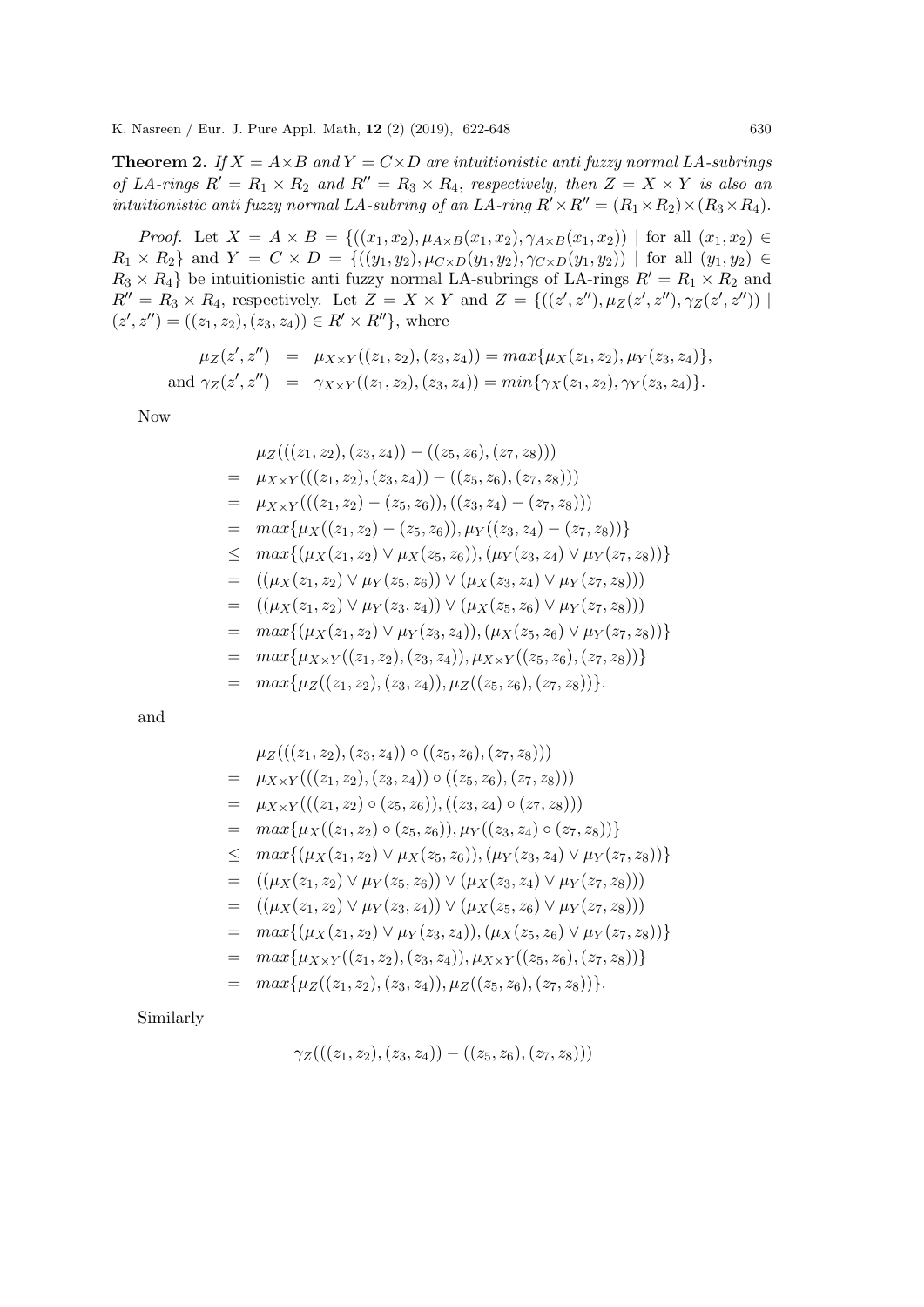$$
\geq \min \{ \gamma_Z((z_1, z_2), (z_3, z_4)), \gamma_Z((z_5, z_6), (z_7, z_8)) \}
$$
  
and 
$$
\gamma_Z(((z_1, z_2), (z_3, z_4)) \circ ((z_5, z_6), (z_7, z_8)))
$$
  

$$
\geq \min \{ \gamma_Z((z_1, z_2), (z_3, z_4)), \gamma_Z((z_5, z_6), (z_7, z_8)) \}
$$

Thus  $Z = (\mu_Z, \gamma_Z)$  is an intuitionistic anti-fuzzy LA-subring of an LA-ring  $R \times R''$ . Now

$$
\mu_Z(((z_1, z_2), (z_3, z_4)) \circ ((z_5, z_6), (z_7, z_8)))
$$
\n
$$
= \mu_{X \times Y}(((z_1, z_2) \circ (z_5, z_6)), ((z_3, z_4) \circ (z_7, z_8)))
$$
\n
$$
= \max \{ \mu_X((z_1, z_2) \circ (z_5, z_6)), \mu_Y((z_3, z_4) \circ (z_7, z_8)) \}
$$
\n
$$
= \max \{ \mu_X((z_5, z_6) \circ (z_1, z_2)), \mu_Y((z_7, z_8) \circ (z_3, z_4)) \}
$$
\n
$$
= \mu_{X \times Y}(((z_5, z_6) \circ (z_1, z_2)), ((z_7, z_8) \circ (z_3, z_4)))
$$
\n
$$
= \mu_Z(((z_5, z_6), (z_7, z_8)) \circ ((z_1, z_2), (z_3, z_4))).
$$

Similarly

$$
\gamma_Z(((z_1, z_2), (z_3, z_4)) \circ ((z_5, z_6), (z_7, z_8)))
$$
  
= 
$$
\gamma_Z(((z_5, z_6), (z_7, z_8)) \circ ((z_1, z_2), (z_3, z_4))).
$$

Hence  $Z = X \times Y$  is an intuitionistic anti-unitary normal LA-subring of an LA-ring  $R\prime \times R^{\prime\prime}$ .

**Proposition 3.** If an IFS  $A \times B$  is an intuitionistic anti fuzzy normal LA-subring of an LA-ring  $R_1 \times R_2$ , then  $\Box A \times B = (\mu_{A \times B}, \overline{\mu}_{A \times B})$  (resp.  $\Diamond A \times B = (\overline{\gamma}_{A \times B}, \gamma_{A \times B})$ ) is also an intuitionistic anti fuzzy normal LA-subring of an LA-ring  $R_1 \times R_2$ .

*Proof.* Let  $A \times B$  be an intuitionistic anti-unitary normal LA-subring of an LA-ring  $R_1 \times R_2$ . We have to show that  $\Box A \times B = (\mu_{A \times B}, \overline{\mu}_{A \times B})$  is also an intuitionistic anti fuzzy normal LA-subring of an LA-ring  $R_1 \times R_2$ . Now

$$
\overline{\mu}_{A \times B}((x_1, x_2) - (y_1, y_2)) = 1 - \mu_{A \times B}((x_1, x_2) - (y_1, y_2))
$$
\n
$$
\geq 1 - \max \{ \mu_{A \times B}(x_1, x_2), \mu_{A \times B}(y_1, y_2) \}
$$
\n
$$
= \min \{ 1 - \mu_{A \times B}(x_1, x_2), 1 - \mu_{A \times B}(y_1, y_2) \}
$$
\n
$$
= \min \{ \overline{\mu}_{A \times B}(x_1, x_2), \overline{\mu}_{A \times B}(y_1, y_2) \}.
$$
\nand  $\overline{\mu}_{A \times B}((x_1, x_2) \circ (y_1, y_2)) = 1 - \mu_{A \times B}((x_1, x_2) \circ (y_1, y_2))$   
\n
$$
\geq 1 - \max \{ \mu_{A \times B}(x_1, x_2), \mu_{A \times B}(y_1, y_2) \}
$$
\n
$$
= \min \{ 1 - \mu_{A \times B}(x_1, x_2), 1 - \mu_{A \times B}(y_1, y_2) \}
$$
\n
$$
= \min \{ \overline{\mu}_{A \times B}(x_1, x_2), \overline{\mu}_{A \times B}(y_1, y_2) \}.
$$

Thus  $\Box A \times B = (\mu_{A \times B}, \overline{\mu}_{A \times B})$  is an intuitionistic anti-rule fuzzy LA-subring of an LA-ring  $R_1 \times R_2$ . Now

$$
\overline{\mu}_{A\times B}((x_1,x_2)\circ (y_1,y_2)) = 1 - \mu_{A\times B}((x_1,x_2)\circ (y_1,y_2))
$$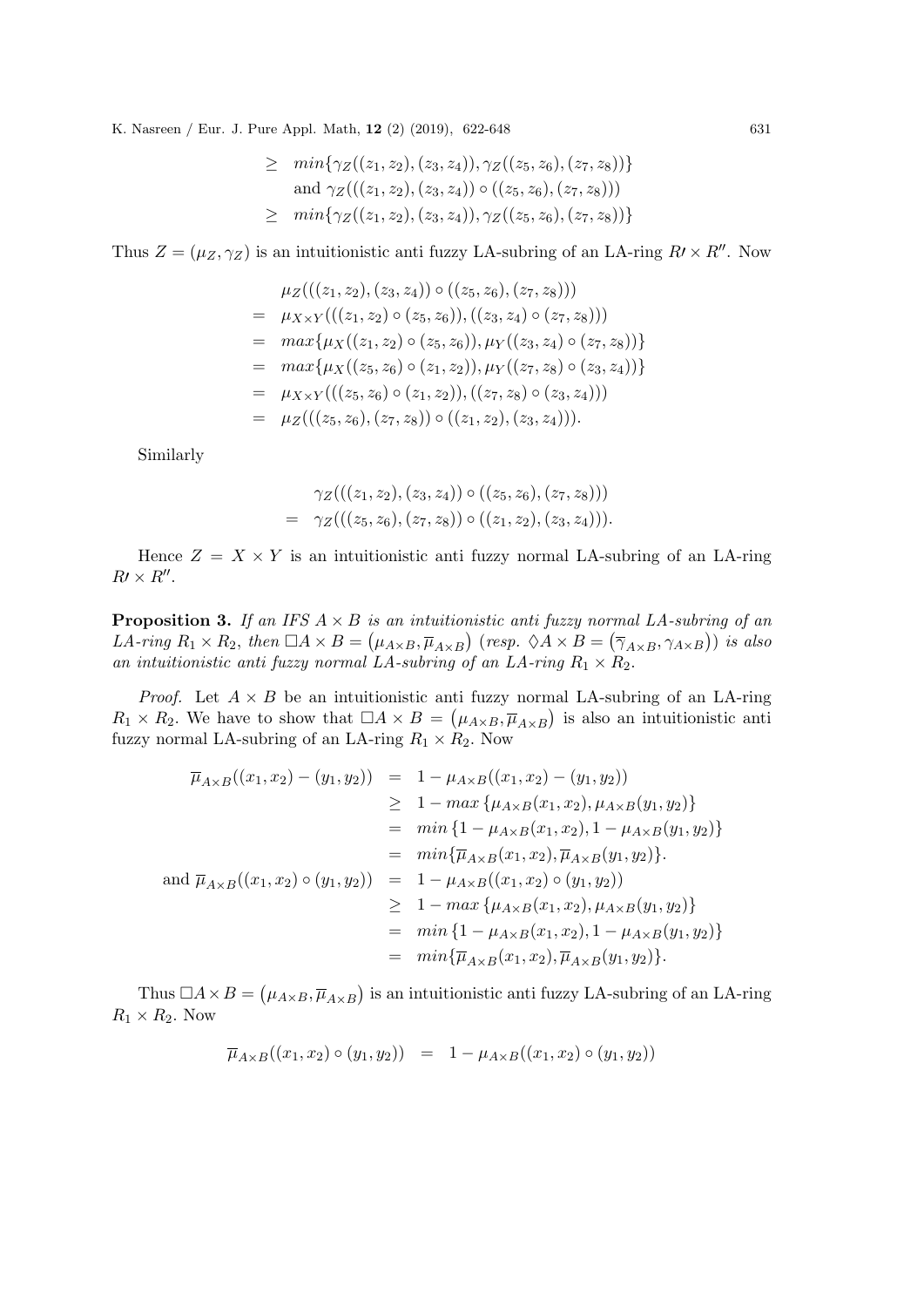$$
= 1 - \mu_{A \times B}((y_1, y_2) \circ (x_1, x_2))
$$
  
=  $\overline{\mu}_{A \times B}((y_1, y_2) \circ (x_1, x_2)).$ 

Hence  $\Box A \times B = (\mu_{A \times B}, \overline{\mu}_{A \times B})$  is an intuitionistic anti-fuzzy normal LA-subring of an LA-ring  $R_1 \times R_2$ .

**Corollary 3.** An IFS  $A \times B$  is an intuitionistic anti fuzzy normal LA-subring of an LAring  $R_1 \times R_2$  if and only if  $\Box A \times B = (\mu_{A \times B}, \overline{\mu}_{A \times B})$  (resp.  $\Diamond A \times B = (\overline{\gamma}_{A \times B}, \gamma_{A \times B})$ ) is an intuitionistic anti fuzzy normal LA-subring of an LA-ring  $R_1 \times R_2$ .

**Theorem 3.** An IFS  $A \times B = (\mu_{A \times B}, \gamma_{A \times B})$  is an intuitionistic anti-fuzzy normal LAsubring of an LA-ring  $R_1 \times R_2$  if and only if the fuzzy subsets  $\mu_{A \times B}$  and  $\overline{\gamma}_{A \times B}$  are anti fuzzy normal LA-subrings of an LA-ring  $R_1 \times R_2$ .

*Proof.* Let  $A \times B = (\mu_{A \times B}, \gamma_{A \times B})$  be an intuitionistic anti-uzzy normal LA-subring of an LA-ring  $R_1 \times R_2$ . This implies that  $\mu_{A \times B}$  is an anti-fuzzy normal LA-subring of an LA-ring  $R_1 \times R_2$ . We have to show that  $\overline{\gamma}_{A \times B}$  is also an anti-fuzzy normal LA-subring of an LA-ring  $R_1 \times R_2$ . Now

$$
\overline{\gamma}_{A \times B}((x_1, x_2) - (y_1, y_2)) = 1 - \gamma_{A \times B}((x_1, x_2) - (y_1, y_2))
$$
\n
$$
\leq 1 - \min\{\gamma_{A \times B}(x_1, x_2), \gamma_{A \times B}(y_1, y_2)\}
$$
\n
$$
= \max\{1 - \gamma_{A \times B}(x_1, x_2), 1 - \gamma_{A \times B}(y_1, y_2)\}
$$
\n
$$
= \max\{\overline{\gamma}_{A \times B}(x_1, x_2), \overline{\gamma}_{A \times B}(y_1, y_2)\}.
$$
\nand 
$$
\overline{\gamma}_{A \times B}((x_1, x_2) \circ (y_1, y_2)) = 1 - \gamma_{A \times B}((x_1, x_2) \circ (y_1, y_2))
$$
\n
$$
\leq 1 - \min\{\gamma_{A \times B}(x_1, x_2), \gamma_{A \times B}(y_1, y_2)\}
$$
\n
$$
= \max\{1 - \gamma_{A \times B}(x_1, x_2), \overline{\gamma}_{A \times B}(y_1, y_2)\}
$$
\n
$$
= \max\{\overline{\gamma}_{A \times B}(x_1, x_2), \overline{\gamma}_{A \times B}(y_1, y_2)\}.
$$

Thus  $\overline{\gamma}_{A\times B}$  is an anti-fuzzy LA-subring of an LA-ring  $R_1 \times R_2$ . Now

$$
\overline{\gamma}_{A \times B}((x_1, x_2) \circ (y_1, y_2)) = 1 - \gamma_{A \times B}((x_1, x_2) \circ (y_1, y_2))
$$
  
= 1 - \gamma\_{A \times B}((y\_1, y\_2) \circ (x\_1, x\_2))  
= \overline{\gamma}\_{A \times B}((y\_1, y\_2) \circ (x\_1, x\_2)).

Hence  $\overline{\gamma}_{A\times B}$  is an anti-fuzzy normal LA-subring of an LA-ring  $R_1 \times R_2$ .

Conversely, suppose that  $\mu_{A\times B}$  and  $\overline{\gamma}_{A\times B}$  are anti-fuzzy normal LA-subrings of an LA-ring  $R_1 \times R_2$ . We have to show that  $A \times B = (\mu_{A \times B}, \gamma_{A \times B})$  is an intuitionistic anti fuzzy normal LA-subring of an LA-ring  $R_1 \times R_2$ . Now

$$
1 - \gamma_{A \times B}((x_1, x_2) - (y_1, y_2)) = \overline{\gamma}_{A \times B}((x_1, x_2) - (y_1, y_2))
$$
  
\n
$$
\leq \max \{ \overline{\gamma}_{A \times B}(x_1, x_2), \overline{\gamma}_{A \times B}(y_1, y_2) \}
$$
  
\n
$$
= \max \{ 1 - \gamma_{A \times B}(x_1, x_2), 1 - \gamma_{A \times B}(y_1, y_2) \}
$$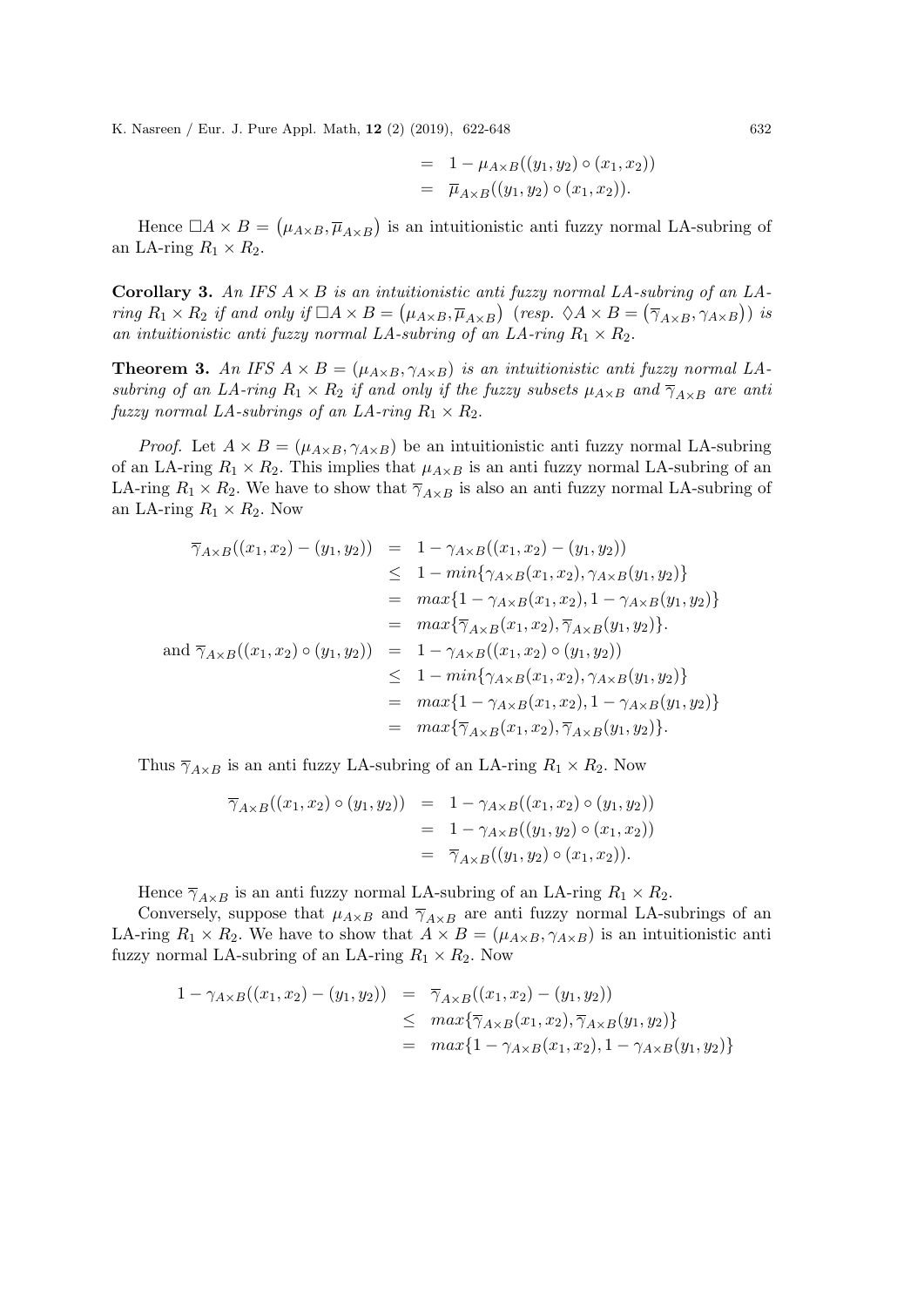$$
= 1 - min{\gamma_{A \times B}(x_1, x_2), \gamma_{A \times B}(y_1, y_2)}
$$
  
\nand  $1 - \gamma_{A \times B}((x_1, x_2) \circ (y_1, y_2))$   
\n
$$
\leq \frac{\overline{\gamma}_{A \times B}((x_1, x_2) \circ (y_1, y_2))}{\gamma_{A \times B}(x_1, x_2), \overline{\gamma}_{A \times B}(y_1, y_2)}
$$
  
\n
$$
= \frac{max\{1 - \gamma_A(x_1, x_2), 1 - \gamma_A(y_1, y_2)\}}{1 - min\{\gamma_A(x_1, x_2), \gamma_A(y_1, y_2)\}}.
$$

Thus  $A \times B = (\mu_{A \times B}, \gamma_{A \times B})$  is an intuitionistic anti-uzzy LA-subring of an LA-ring  $R_1 \times R_2$ . Now

$$
1 - \gamma_{A \times B}((x_1, x_2) \circ (y_1, y_2)) = \overline{\gamma}_{A \times B}((x_1, x_2) \circ (y_1, y_2))
$$
  
=  $\overline{\gamma}_{A \times B}((y_1, y_2) \circ (x_1, x_2))$   
=  $1 - \gamma_A((y_1, y_2) \circ (x_1, x_2)).$ 

Hence  $A \times B = (\mu_{A \times B}, \gamma_{A \times B})$  is an intuitionistic anti-unitary normal LA-subring of an LA-ring  $R_1 \times R_2$ .

**Theorem 4.** An IFS  $A \times B = (\mu_{A \times B}, \gamma_{A \times B})$  is an intuitionistic anti-fuzzy normal LAsubring of an LA-ring  $R_1 \times R_2$  if and only if the fuzzy subsets  $\overline{\mu}_{A \times B}$  and  $\gamma_{A \times B}$  are fuzzy normal LA-subrings of an LA-ring  $R_1 \times R_2$ .

*Proof.* Let  $A \times B = (\mu_{A \times B}, \gamma_{A \times B})$  be an intuitionistic anti-unitary normal LA-subring of an LA-ring  $R_1 \times R_2$ . This means that  $\gamma_{A \times B}$  is a fuzzy normal LA-subring of an LA-ring  $R_1 \times R_2$ . We have to show that  $\overline{\mu}_{A \times B}$  is also a fuzzy normal LA-subring of an LA-ring  $R_1 \times R_2$ . Now

$$
\overline{\mu}_{A \times B}((x_1, x_2) - (y_1, y_2)) = 1 - \mu_{A \times B}((x_1, x_2) - (y_1, y_2))
$$
\n
$$
\geq 1 - \max{\mu_{A \times B}(x_1, x_2), \mu_{A \times B}(y_1, y_2)}
$$
\n
$$
= \min\{1 - \mu_{A \times B}(x_1, x_2), 1 - \mu_{A \times B}(y_1, y_2)\}
$$
\n
$$
= \min\{\overline{\mu}_{A \times B}(x_1, x_2), \overline{\mu}_{A \times B}(y_1, y_2)\}.
$$
\nand  $\overline{\mu}_{A \times B}((x_1, x_2) \circ (y_1, y_2)) = 1 - \mu_{A \times B}((x_1, x_2) \circ (y_1, y_2))$   
\n
$$
\geq 1 - \max{\mu_A(x_1, x_2), \mu_A(y_1, y_2)}\}
$$
\n
$$
= \min\{1 - \mu_A(x_1, x_2), 1 - \mu_A(y_1, y_2)\}
$$
\n
$$
= \min\{\overline{\mu}_{A \times B}(x_1, x_2), \overline{\mu}_{A \times B}(y_1, y_2)\}.
$$

Thus  $\overline{\mu}_{A\times B}$  is a fuzzy LA-subring of an LA-ring  $R_1 \times R_2$ .

$$
\overline{\mu}_{A \times B}((x_1, x_2) \circ (y_1, y_2)) = 1 - \mu_A((x_1, x_2) \circ (y_1, y_2))
$$
  
= 1 - \mu\_A((y\_1, y\_2) \circ (x\_1, x\_2))  
= \overline{\mu}\_{A \times B}((y\_1, y\_2) \circ (x\_1, x\_2)).

Hence  $\overline{\mu}_{A\times B}$  is a fuzzy normal LA-subring of an LA-ring  $R_1 \times R_2$ .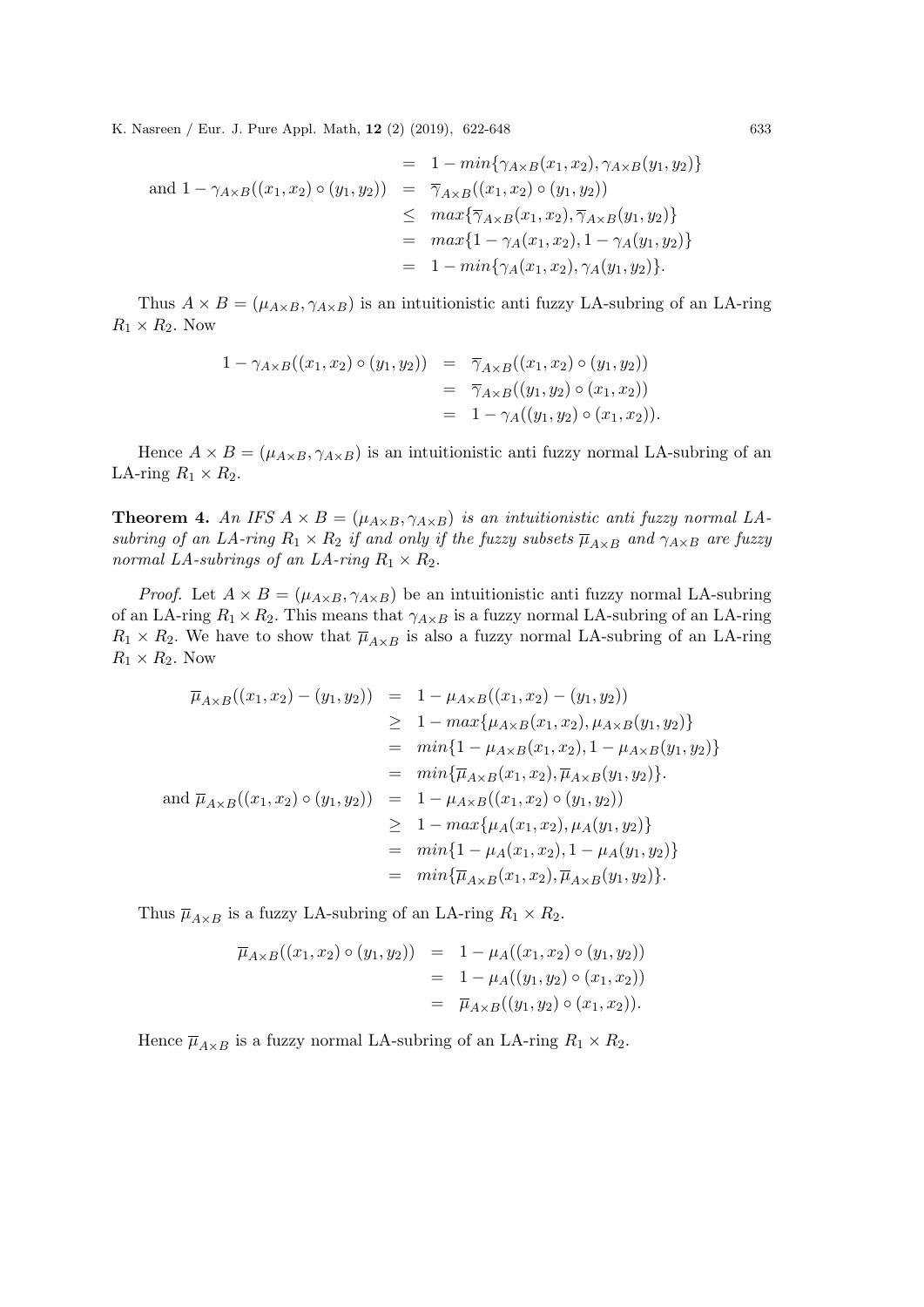Conversely, assume that  $\overline{\mu}_{A\times B}$  and  $\gamma_{A\times B}$  are fuzzy normal LA-subrings of an LA-ring  $R_1 \times R_2$ . We have to show that  $A \times B = (\mu_{A \times B}, \gamma_{A \times B})$  is an intuitionistic antinormal LA-subring of an LA-ring  $R_1 \times R_2$ . Now

$$
1 - \mu_{A \times B}((x_1, x_2) - (y_1, y_2)) = \overline{\mu}_{A \times B}((x_1, x_2) - (y_1, y_2))
$$
  
\n
$$
\geq min{\overline{\mu}_{A \times B}(x_1, x_2), \overline{\mu}_{A \times B}(y_1, y_2)}
$$
  
\n
$$
= min{1 - \mu_{A \times B}(x_1, x_2), 1 - \mu_{A \times B}(y_1, y_2)}
$$
  
\n
$$
= 1 - max{\mu_{A \times B}(x_1, x_2), \mu_{A \times B}(y_1, y_2)}
$$
  
\nand 
$$
1 - \mu_{A \times B}((x_1, x_2) \circ (y_1, y_2)) = \overline{\mu}_{A \times B}((x_1, x_2) \circ (y_1, y_2))
$$
  
\n
$$
\geq min{\overline{\mu}_{A \times B}(x_1, x_2), \overline{\mu}_{A \times B}(y_1, y_2)}
$$
  
\n
$$
= min{1 - \mu_{A \times B}(x_1, x_2), 1 - \mu_{A \times B}(y_1, y_2)}
$$
  
\n
$$
= 1 - max{\mu_{A \times B}(x_1, x_2), \mu_{A \times B}(y_1, y_2)}
$$
.

Thus  $A \times B = (\mu_{A \times B}, \gamma_{A \times B})$  is an intuitionistic anti-uzzy LA-subring of an LA-ring  $R_1 \times R_2$ . Now

$$
1 - \mu_{A \times B}((x_1, x_2) \circ (y_1, y_2)) = \overline{\mu}_{A \times B}((x_1, x_2) \circ (y_1, y_2))
$$
  
=  $\overline{\mu}_{A \times B}((y_1, y_2) \circ (x_1, x_2))$   
=  $1 - \mu_{A \times B}((y_1, y_2) \circ (x_1, x_2)).$ 

Hence  $A \times B = (\mu_{A \times B}, \gamma_{A \times B})$  is an intuitionistic anti-fuzzy normal LA-subring of an LA-ring  $R_1 \times R_2$ .

**Lemma 4.** Let A and B be intuitionistic fuzzy sets of LA-rings  $R_1$  and  $R_2$  with left identities  $e_1$  and  $e_2$ , respectively. If  $A \times B$  is an intuitionistic anti fuzzy LA-subring of an LA-ring  $R_1 \times R_2$ , then at least one of the following two statements must hold.

- 1.  $\mu_A(x) \geq \mu_B(e_2)$  and  $\gamma_A(x) \leq \gamma_B(e_2)$ , for all  $x \in R_1$ .
- 2.  $\mu_B(x) \geq \mu_A(e_1)$  and  $\gamma_B(x) \leq \gamma_A(e_1)$ , for all  $x \in R_2$ .

*Proof.* Let  $A \times B$  be an intuitionistic anti-unitary LA-subring of an LA-ring  $R_1 \times R_2$ . By contraposition, suppose that none of the statements  $(i)$  and  $(ii)$  holds. Then we can find a and b in  $R_1$  and  $R_2$ , respectively such that

$$
\mu_A(a) \leq \mu_B(e_2) \text{ and } \gamma_A(a) \geq \gamma_B(e_2),
$$
  
\n
$$
\mu_B(b) \leq \mu_A(e_1) \text{ and } \gamma_B(b) \geq \gamma_A(e_1).
$$

Thus

$$
\mu_{A \times B}(a, b) = \max{\mu_A(a), \mu_B(b)}
$$
  
\n
$$
\leq \max{\mu_A(e_1), \mu_B(e_2)}
$$
  
\n
$$
= \mu_{A \times B}(e_1, e_2)
$$
  
\nand  $\gamma_{A \times B}(a, b) = \min{\gamma_A(a), \gamma_B(b)}$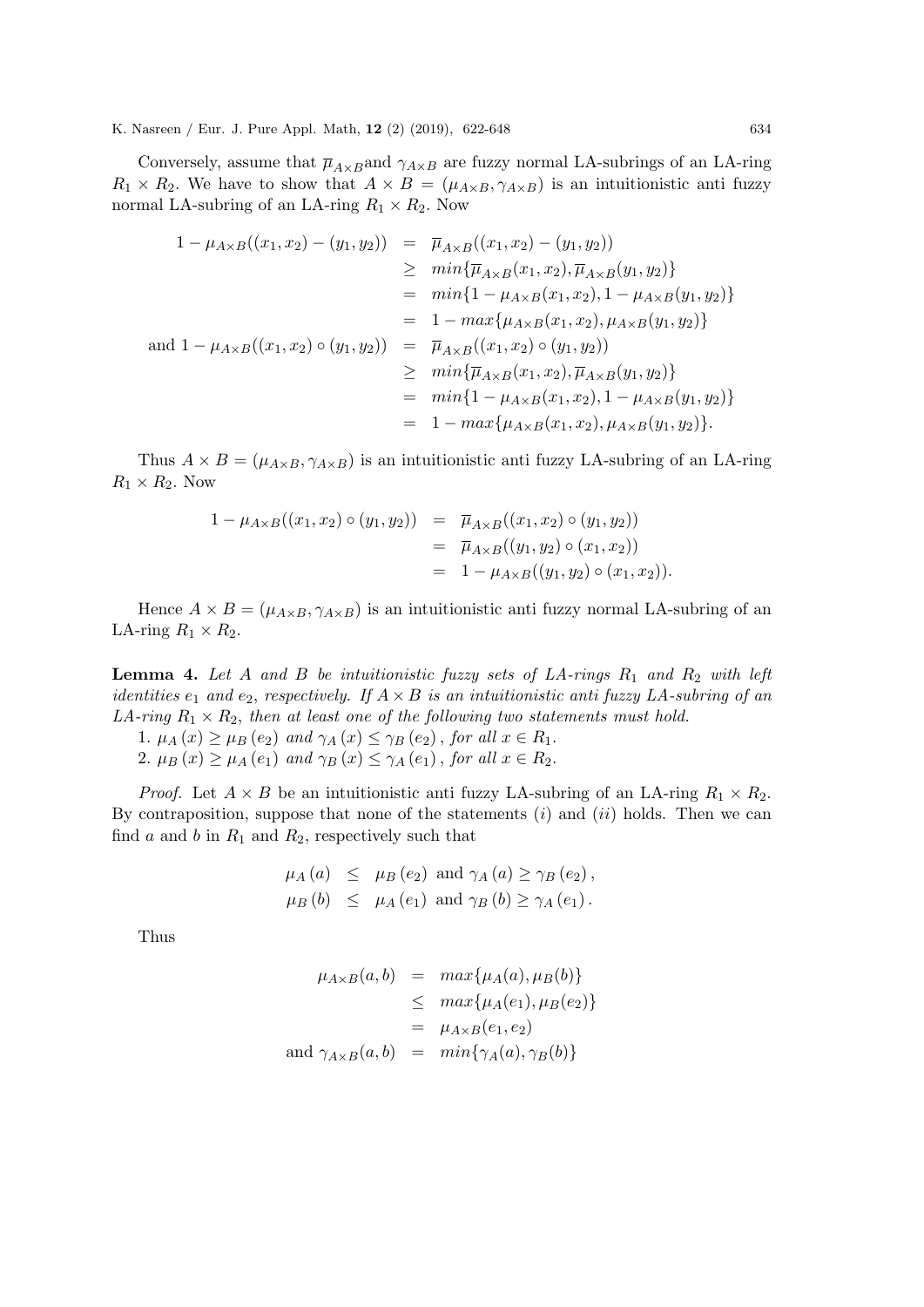$$
\geq \min(\gamma_A(e_1), \gamma_B(e_2))
$$
  
=  $\gamma_{A \times B}(e_1, e_2).$ 

This implies that  $A \times B$  is not an intuitionistic anti-unitary LA-subring of an LAring  $R_1 \times R_2$ . Hence either  $\mu_A(x) \geq \mu_B(e_2)$  and  $\gamma_A(x) \leq \gamma_B(e_2)$ , for all  $x \in R_1$  or  $\mu_B(x) \geq \mu_A(e_1)$  and  $\gamma_B(x) \leq \gamma_A(e_1)$ , for all  $x \in R_2$ .

**Theorem 5.** Let A and B be intuitionistic fuzzy sets of  $LA$ -rings  $R_1$  and  $R_2$  with left *identities*  $e_1$  and  $e_2$ , respectively and  $A \times B$  is an intuitionistic anti fuzzy normal LAsubring of an LA-ring  $R_1 \times R_2$ . Then the following conditions are true.

1. If  $\mu_A(x) \geq \mu_B(e_2)$  and  $\gamma_A(x) \leq \gamma_B(e_2)$ , for all  $x \in R_1$ , then A is an intuitionistic anti fuzzy normal  $LA$ -subring of  $R_1$ .

2. If  $\mu_B(x) \geq \mu_A(e_1)$  and  $\gamma_B(x) \leq \gamma_A(e_1)$ , for all  $x \in R_2$ , then B is an intuitionistic anti fuzzy normal  $LA$ -subring of  $R_2$ .

*Proof.* 1. Let  $\mu_A(x) \geq \mu_B(e_2)$  and  $\gamma_A(x) \leq \gamma_B(e_2)$  for all  $x \in R_1$ , and  $y \in R_1$ . We have to show that A is an intuitionistic anti-unity normal LA-subring of an LA-ring  $R_1$ . Now

$$
\mu_A(x - y) = \mu_A(x + (-y))
$$
  
=  $max{\mu_A(x + (-y)), \mu_B(e_2 + (-e_2))}$   
=  $\mu_{A \times B}(x + (-y), e_2 + (-e_2))$   
=  $\mu_{A \times B}((x, e_2) + (-y, -e_2))$   
=  $\mu_{A \times B}((x, e_2) - (y, e_2))$   
 $\leq \mu_{A \times B}(x, e_2) \vee \mu_{A \times B}(y, e_2)$   
=  $max{\max{\mu_A(x), \mu_B(e_2)},{max{\mu_A(y), \mu_B(e_2)}}}$   
=  $\mu_A(x) \vee \mu_A(y)$ 

and

$$
\mu_A(xy) = \max{\mu_A(xy), \mu_B(e_2e_2)}
$$
  
=  $\mu_{A \times B}(xy, e_2e_2)$   
=  $\mu_{A \times B}((x, e_2) \circ (y, e_2))$   
 $\leq \mu_{A \times B}(x, e_2) \vee \mu_{A \times B}(y, e_2)$   
=  $\max{\max{\mu_A(x), \mu_B(e_2) }, \max{\mu_A(y), \mu_B(e_2) }} = \mu_A(x) \vee \mu_A(y).$ 

Similarly, we have

$$
\gamma_A(x - y) \ge \min\{\gamma_A(x), \gamma_A(y)\} \text{ and } \gamma_A(xy) \ge \min\{\gamma_A(x), \gamma_A(y)\}.
$$

Thus A is an intuitionistic anti-unity LA-subring of an LA-ring  $R_1$ . Now

$$
\mu_A(xy) = \max\{\mu_A(xy), \mu_B(e_2e_2)\}\
$$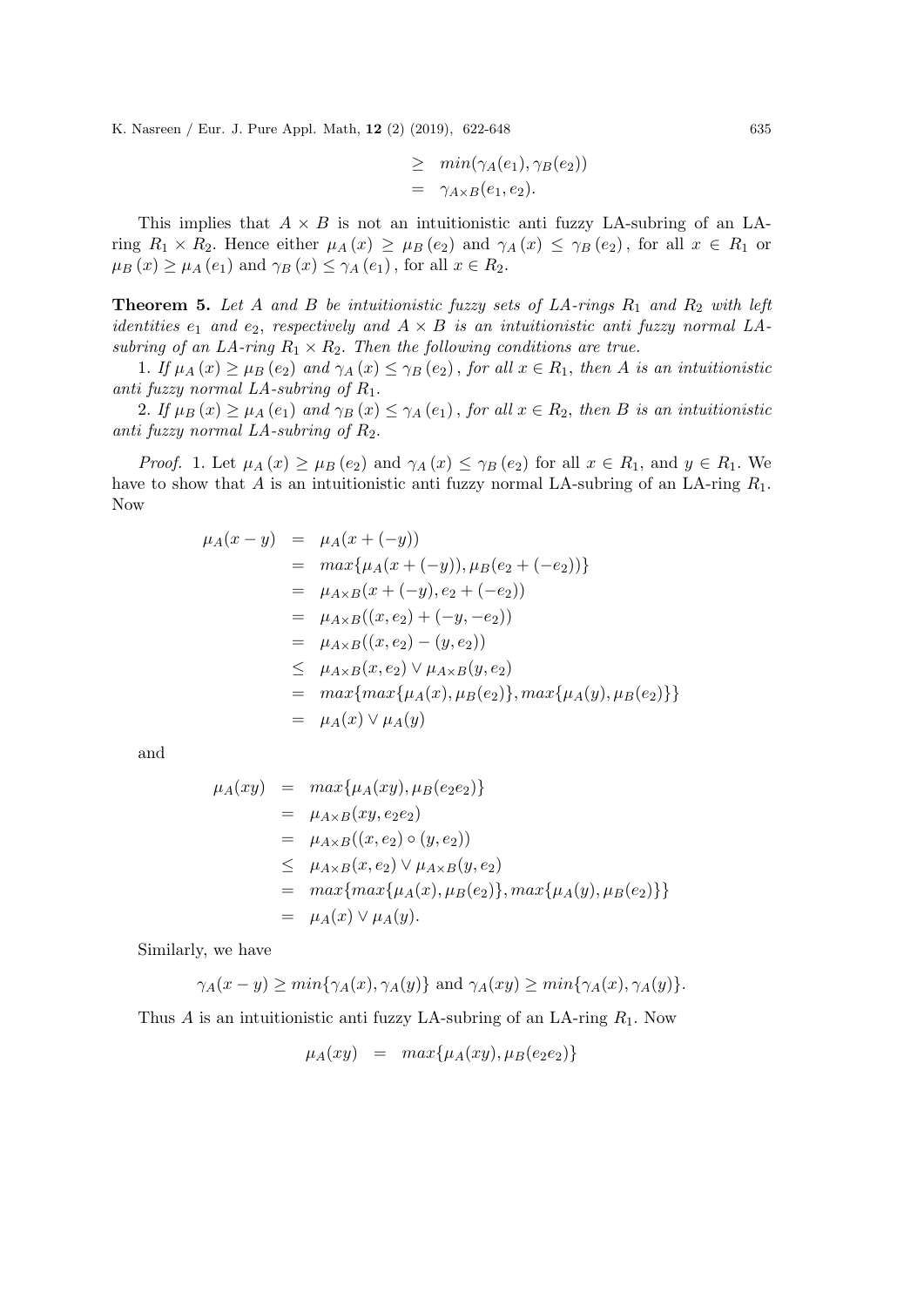$$
= \mu_{A \times B} (xy, e_2e_2)
$$
  
=  $\mu_{A \times B} ((x, e_2) \circ (y, e_2))$   
=  $\mu_{A \times B} ((y, e_2) \circ (x, e_2))$   
=  $\mu_{A \times B} (yx, e_2e_2)$   
=  $max{\mu_A(yx), \mu_B(e_2e_2)}$   
=  $\mu_A(yx)$ .

Similarly,  $\gamma_B(xy) = \gamma_B(yx)$ . Hence A is an intuitionistic anti-uzzy normal LA-subring of an LA-ring  $R_1$ . 2. is same as 1.

## 3. Direct Product of Finite Intuitionistic Anti Fuzzy Normal LA-subrings

We define the direct product of intuitionistic fuzzy sets  $A_1, A_2, ..., A_n$  of LA-rings  $R_1, R_2, ..., R_n$ , respectively and examine the some fundamental properties of direct product of intuitionistic anti-fuzzy normal LA-subrings of an LA-ring  $R_1 \times R_2 \times ... \times R_n$ .

Let  $\mu_1, \mu_2, ..., \mu_n$  be fuzzy subsets of LA-rings  $R_1, R_2, ..., R_n$ , respectively. The direct product of fuzzy subsets  $\mu_1, \mu_2, ..., \mu_n$  is denoted by  $\mu_1 \times \mu_2 \times ... \times \mu_n$  and defined by  $(\mu_1 \times \mu_2 \times ... \times \mu_n)(x_1, x_2, ..., x_n) = min{\mu_1(x_1), \mu_2(x_2), ..., \mu_n(x_n)}.$ 

A fuzzy subset  $\mu_1 \times \mu_2 \times ... \times \mu_n$  of an LA-ring  $R_1 \times R_2 \times ... \times R_n$  is to be a fuzzy LA-subring of  $R_1 \times R_2 \times ... \times R_n$  if

1.  $(\mu_1 \times \mu_2 \times ... \times \mu_n)(x - y) \ge \min\{(\mu_1 \times \mu_2 \times ... \times \mu_n)(x), (\mu_1 \times \mu_2 \times ... \times \mu_n)(y)\},\$ 

2.  $(\mu_1 \times \mu_2 \times ... \times \mu_n)(xy) \ge \min\{(\mu_1 \times \mu_2 \times ... \times \mu_n)(x), (\mu_1 \times \mu_2 \times ... \times \mu_n)(y)\}\$ for all  $x = (x_1, x_2, ..., x_n), y = (y_1, y_2, ..., y_n) \in R_1 \times R_2 \times ... \times R_n$ .

A fuzzy subset  $\mu_1 \times \mu_2 \times \ldots \times \mu_n$  of an LA-ring  $R_1 \times R_2 \times \ldots \times R_n$  is to be an anti fuzzy LA-subring of  $R_1 \times R_2 \times ... \times R_n$  if

1.  $(\mu_1 \times \mu_2 \times ... \times \mu_n)(x - y) \leq max\{(\mu_1 \times \mu_2 \times ... \times \mu_n)(x), (\mu_1 \times \mu_2 \times ... \times \mu_n)(y)\},\$ 2.  $\mu_1 \times \mu_2 \times \ldots \times \mu_n(xy) \leq max\{(\mu_1 \times \mu_2 \times \ldots \times \mu_n)(x), (\mu_1 \times \mu_2 \times \ldots \times \mu_n)(y)\}\$ for all  $x = (x_1, x_2, ..., x_n), y = (y_1, y_2, ..., y_n) \in R_1 \times R_2 \times ... \times R_n.$ 

A fuzzy LA-subring of an LA-ring  $R_1 \times R_2 \times ... \times R_n$  is said to be a fuzzy normal LA-subring of  $R_1 \times R_2 \times ... \times R_n$  if  $(\mu_1 \times \mu_2 \times ... \times \mu_n)(xy) = (\mu_1 \times \mu_2 \times ... \times \mu_n)(yx)$ for all  $x = (x_1, x_2, ..., x_n), y = (y_1, y_2, ..., y_n) \in R_1 \times R_2 \times ... \times R_n$ . Similarly for antinormal LA-subring.

Let  $A_1, A_2, ..., A_n$  be intuitionistic fuzzy sets of LA-rings  $R_1, R_2, ..., R_n$ , respectively. The direct product of intuitionistic fuzzy sets  $A_1, A_2, ..., A_n$  is denoted by  $A_1 \times A_2 \times ... \times A_n$ and defined by  $A_1 \times A_2 \times ... \times A_n = \{(x, \mu_{A_1 \times A_2 \times ... \times A_n}(x), \gamma_{A_1 \times A_2 \times ... \times A_n}(x)) \mid \text{for all}$  $x = (x_1, x_2, ..., x_n) \in R_1 \times R_2 \times ... \times R_n$ , where

$$
\mu_{A_1 \times A_2 \times ... \times A_n}(x_1, x_2, ..., x_n) = \max{\mu_{A_1}(x_1), \mu_{A_2}(x_2), ..., \mu_{A_n}(x_n)}
$$
  
and  $\gamma_{A_1 \times A_2 \times ... \times A_n}(x_1, x_2, ..., x_n) = \min{\gamma_{A_1}(x_1), \gamma_{A_2}(x_2), ..., \gamma_{A_n}(x_n)}$ .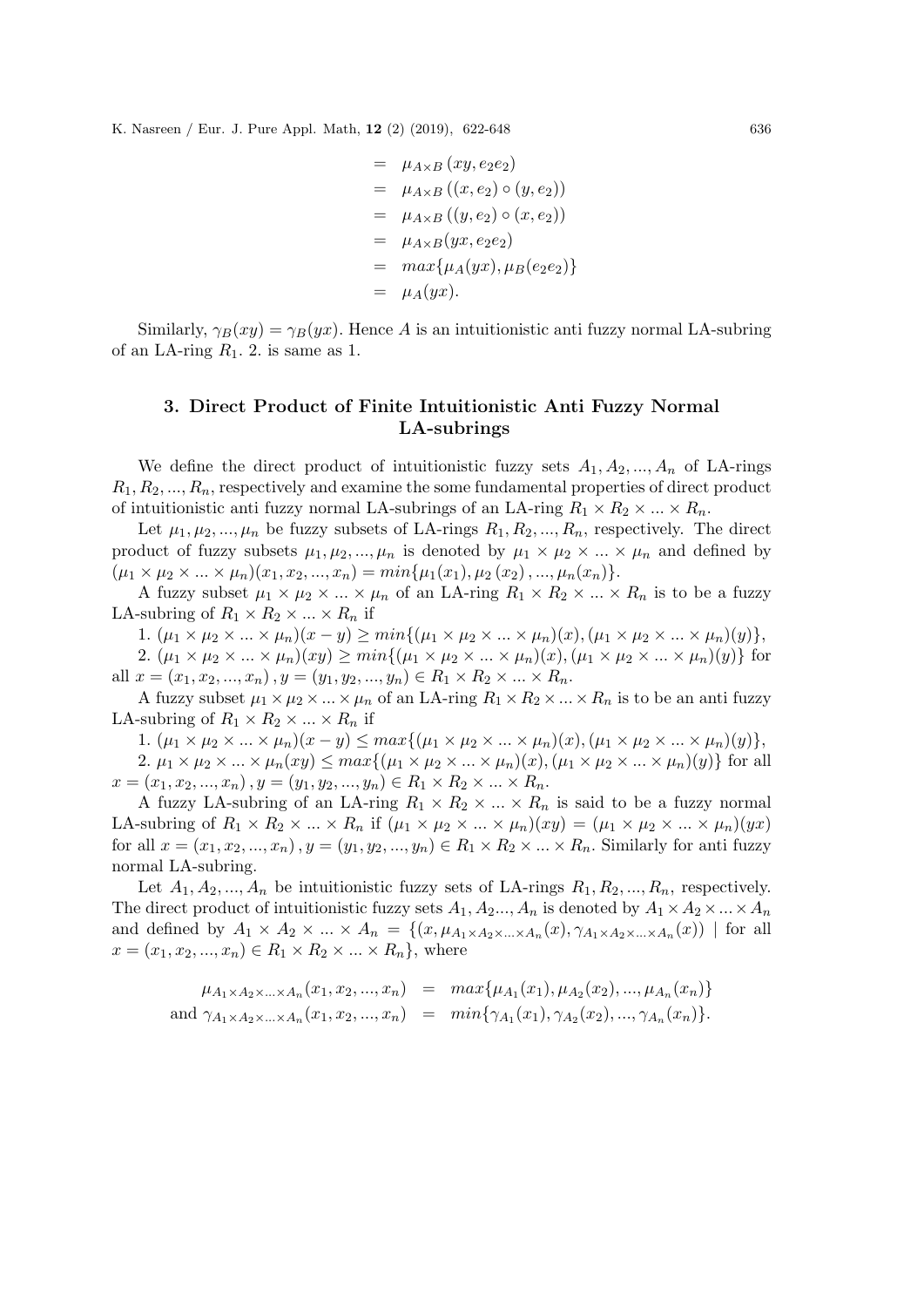An intuitionistic fuzzy set (IFS)  $A_1 \times A_2 \times ... \times A_n = (\mu_{A_1 \times A_2 \times ... \times A_n}, \gamma_{A_1 \times A_2 \times ... \times A_n})$  of an LA-ring  $R_1 \times R_2 \times \ldots \times R_n$  is to be an intuitionistic anti-fuzzy LA-subring (IAFLSR) of  $R_1 \times R_2 \times \ldots \times R_n$  if

1.  $\mu_{A_1 \times A_2 \times ... \times A_n}(x - y) \leq max\{\mu_{A_1 \times A_2 \times ... \times A_n}(x), \mu_{A_1 \times A_2 \times ... \times A_n}(y)\},$ 

2.  $\mu_{A_1 \times A_2 \times ... \times A_n}(xy) \leq max\{\mu_{A_1 \times A_2 \times ... \times A_n}(x), \mu_{A_1 \times A_2 \times ... \times A_n}(y)\},$ 

3.  $\gamma_{A_1 \times A_2 \times ... \times A_n}(x - y) \ge min\{\gamma_{A_1 \times A_2 \times ... \times A_n}(x), \gamma_{A_1 \times A_2 \times ... \times A_n}(y)\},$ 

 $4. \gamma_{A_1 \times A_2 \times ... \times A_n}(xy) \geq min\{\gamma_{A_1 \times A_2 \times ... \times A_n}(x), \gamma_{A_1 \times A_2 \times ... \times A_n}(y)\},$  for all  $x = (x_1, x_2, ..., x_n)$ ,  $y =$  $(y_1, y_2, ..., y_n) \in R_1 \times R_2 \times ... \times R_n$ .

An intuitionistic anti fuzzy LA-subring  $A_1 \times A_2 \times ... \times A_n = (\mu_{A_1} \times A_2 \times ... \times A_n, \gamma_{A_1} \times A_2 \times ... \times A_n)$ of an LA-ring  $R_1 \times R_2 \times ... \times R_n$  is said to be an intuitionistic anti fuzzy normal LA-subring (IAFNLSR) of  $R_1 \times R_2 \times ... \times R_n$  if

1.  $\mu_{A_1 \times A_2 \times ... \times A_n}(xy) = \mu_{A_1 \times A_2 \times ... \times A_n}(yx)$ 

2.  $\gamma_{A_1 \times A_2 \times ... \times A_n}(xy) = \gamma_{A_1 \times A_2 \times ... \times A_n}(yx)$  for all  $x = (x_1, x_2, ..., x_n), y = (y_1, y_2, ..., y_n) \in$  $R_1 \times R_2 \times ... \times R_n$ .

Let  $A_1 \times A_2 \times ... \times A_n$  be a non-empty subset of an LA-ring  $R = R_1 \times R_2 \times ... \times R_n$ . The intuitionistic anti-characteristic function of  $A = A_1 \times A_2 \times ... \times A_n$  is denoted by  $\chi_{A_1 \times A_2 \times ... \times A_n} = \langle \mu_{\chi_{A_1 \times A_2 \times ... \times A_n}}, \gamma_{\chi_{A_1 \times A_2 \times ... \times A_n}} \rangle$  and defined by

$$
\mu_{\chi_A}(x) = \begin{cases} 0 \text{ if } x \in A \\ 1 \text{ if } x \notin A \end{cases} \text{ and } \gamma_{\chi_A}(x) = \begin{cases} 1 \text{ if } x \in A \\ 0 \text{ if } x \notin A \end{cases}
$$

[17] If  $R_1, R_2$  are LA-rings, then direct product  $R_1 \times R_2$  of  $R_1$  and  $R_2$  is an LA-ring with pointwise addition '+' and multiplication ' $\circ$ ' defined as  $(a, b) + (c, d) = (a + c, b + d)$ and  $(a, b) \circ (c, d) = (ac, bd)$ , respectively for every  $(a, b)$ ,  $(c, d) \in R_1 \times R_2$ . Likewise the direct product  $R = \times_{i \in \Omega} R_i$  of a family of LA-rings  $\{R_i : i \in \Omega\}$  has the structure of an LA-ring with the operations of addition and multiplication defined as

$$
a + b = (a_1, a_2, a_3, ...) + (b_1, b_2, b_3, ...)
$$
  
=  $(a_1 + b_1, a_2 + b_2, a_3 + b_3, ...)$   
and  $a \circ b = (a_1, a_2, a_3, ...) \circ (b_1, b_2, b_3, ...)$   
=  $(a_1b_1, a_2b_2, a_3b_3, ...)$ 

for all  $a = (a_1, a_2, ..., a_n), b = (b_1, b_2, ..., b_n) \in R$ .

**Lemma 5.** If  $A_1, A_2, ..., A_n$  are LA-subrings of LA-rings  $R_1, R_2, ..., R_n$ , respectively, then  $A_1 \times A_2 \times ... \times A_n$  is an LA-subring of an LA-ring  $R_1 \times R_2 \times ... \times R_n$  under the same operations defined as in [17].

Proof. Straight forward.

**Lemma 6.** Let  $A_1, A_2, ..., A_n$  be LA-subrings of LA-rings  $R_1, R_2, ..., R_n$ , respectively. Then  $A_1 \times A_2 \times ... \times A_n$  is an LA-subring of an LA-ring  $R_1 \times R_2 \times ... \times R_n$  if and only if the intuitionistic anti-characteristic function  $\chi_A = \langle \mu_{\chi_A}, \gamma_{\chi_A} \rangle$  of  $A = A_1 \times A_2 \times ... \times A_n$  is an intuitionistic anti fuzzy normal LA-subring of an LA-ring  $R_1 \times R_2 \times ... \times R_n$ .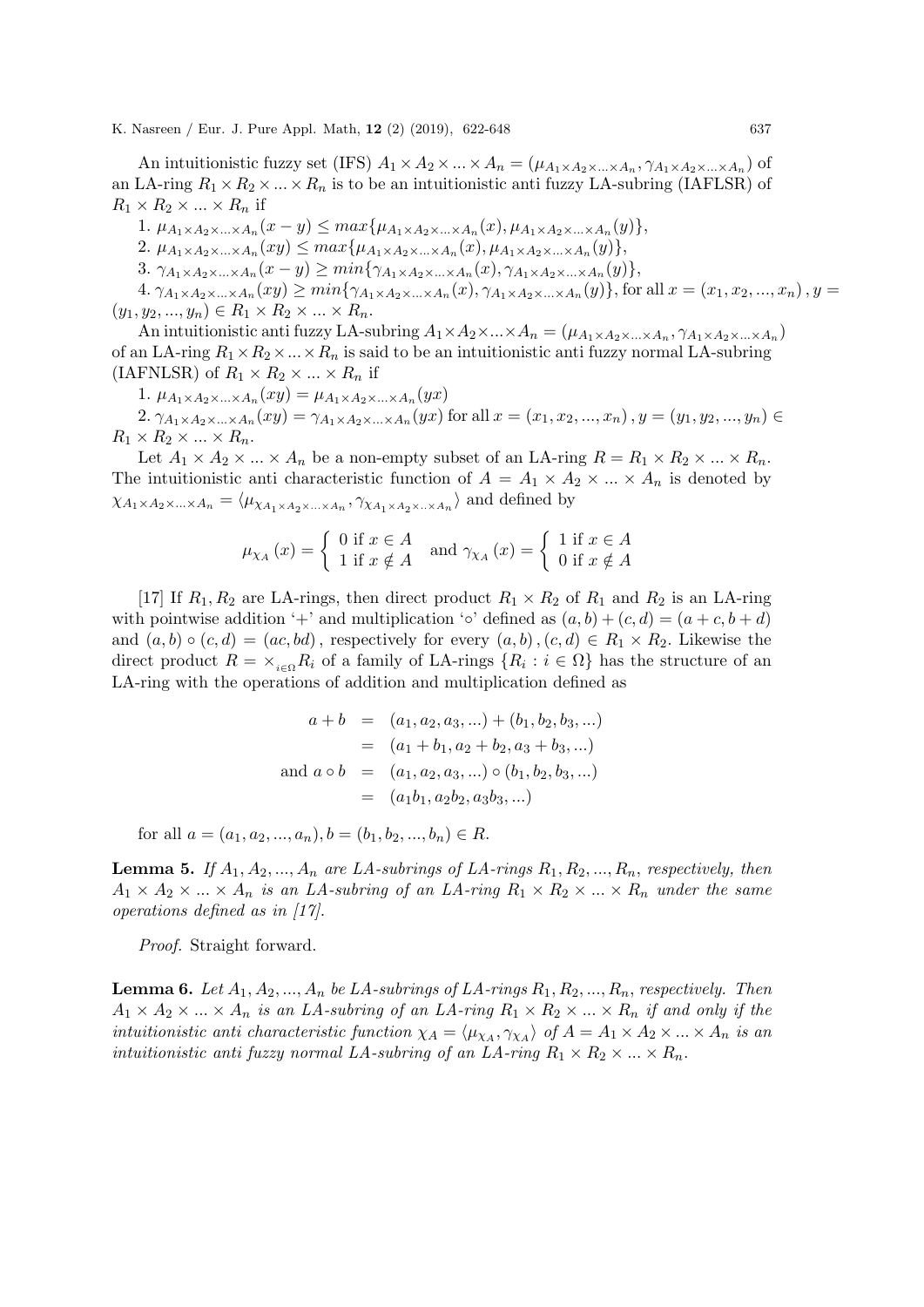*Proof.* Let  $A = A_1 \times A_2 \times ... \times A_n$  be an LA-subring of an LA-ring  $R_1 \times R_2 \times ... \times R_n$  and  $a = (a_1, a_2, ..., a_n), b = (b_1, b_2, ..., b_n) \in R_1 \times R_2 \times ... \times R_n$ . If  $a, b \in A = A_1 \times A_2 \times ... \times A_n$ , then by definition of intuitionistic anti characteristic function  $\mu_{\chi_A}(a) = 0 = \mu_{\chi_A}(b)$  and  $\gamma_{\chi_A}(a) = 1 = \gamma_{\chi_A}(b)$ . Since  $a - b$  and  $ab \in A$ , A being an LA-subring. This implies that

$$
\mu_{\chi_A}(a - b) = 0 = 0 \lor 0 = \mu_{\chi_A}(a) \lor \mu_{\chi_A}(b), \n\mu_{\chi_A}(ab) = 0 = 0 \lor 0 = \mu_{\chi_A}(a) \lor \mu_{\chi_A}(b), \n\gamma_{\chi_A}(a - b) = 1 = 1 \land 1 = \gamma_{\chi_A}(a) \land \gamma_{\chi_A}(b), \n\gamma_{\chi_A}(ab) = 1 = 1 \land 1 = \gamma_{\chi_A}(a) \land \gamma_{\chi_A}(b).
$$

Thus

$$
\mu_{\chi_A}(a-b) \leq \max{\mu_{\chi_A}(a), \mu_{\chi_A}(b)},
$$
  
\n
$$
\mu_{\chi_A}(ab) \leq \max{\mu_{\chi_A}(a), \mu_{\chi_A}(b)},
$$
  
\n
$$
\gamma_{\chi_A}(a-b) \geq \min{\gamma_{\chi_A}(a), \gamma_{\chi_A}(b)},
$$
  
\n
$$
\gamma_{\chi_A}(ab) \geq \min{\gamma_{\chi_A}(a), \gamma_{\chi_A}(b)}.
$$

As ab and ba  $\in A$ , so  $\mu_{\chi_A}(ab) = 0 = \mu_{\chi_A}(ba)$  and  $\gamma_{\chi_A}(ab) = 1 = \gamma_{\chi_A}(ba)$ , i.e.,  $\mu_{\chi_A}(ab) = \mu_{\chi_A}(ba)$  and  $\gamma_{\chi_A}(ab) = \gamma_{\chi_A}(ba)$ . Similarly, we have

$$
\mu_{\chi_A}(a-b) \leq \max{\mu_{\chi_A}(a), \mu_{\chi_A}(b)}, \mu_{\chi_A}(ab) \leq \max{\mu_{\chi_A}(a), \mu_{\chi_A}(b)},
$$
  
\n
$$
\gamma_{\chi_A}(a-b) \geq \min{\gamma_{\chi_A}(a), \gamma_{\chi_A}(b)}, \gamma_{\chi_A}(ab) \geq \min{\gamma_{\chi_A}(a), \gamma_{\chi_A}(b)},
$$
  
\n
$$
\mu_{\chi_A}(ab) = \mu_{\chi_A}(ba), \gamma_{\chi_A}(ab) = \gamma_{\chi_A}(ba),
$$

when  $a, b \notin A$ . Hence the intuitionistic anti characteristic function  $\chi_A = \langle \mu_{\chi_A}, \gamma_{\chi_A} \rangle$  of  $A = A_1 \times A_2 \times ... \times A_n$  is an intuitionistic anti-fuzzy normal LA-subring of an LA-ring  $R_1 \times R_2 \times \ldots \times R_n$ .

Conversely, suppose that the intuitionistic anti-characteristic function  $\chi_A = \langle \mu_{\chi_A}, \gamma_{\chi_A} \rangle$ of  $A = A_1 \times A_2 \times ... \times A_n$  is an intuitionistic anti-fuzzy normal LA-subring of an LA-ring  $R_1 \times R_2 \times ... \times R_n$ . We have to show that  $A = A_1 \times A_2 \times ... \times A_n$  is an LA-subring of an LA-ring  $R_1 \times R_2 \times ... \times R_n$ . Let  $a, b \in A$ , where  $a = (a_1, a, ..., a_n)$  and  $b = (b_1, b_2, ..., b_n)$ , by definition, we have  $\mu_{\chi_A}(a) = 0 = \mu_{\chi_A}(b)$  and  $\gamma_{\chi_A}(a) = 1 = \gamma_{\chi_A}(b)$ . By our supposition

$$
\mu_{\chi_A}(a-b) \leq \mu_{\chi_A}(a) \vee \mu_{\chi_A}(b) = 0 \vee 0 = 0,
$$
  
\n
$$
\mu_{\chi_A}(ab) \leq \mu_{\chi_A}(a) \vee \mu_{\chi_A}(b) = 0 \vee 0 = 0,
$$
  
\n
$$
\gamma_{\chi_A}(a-b) \geq \gamma_{\chi_A}(a) \wedge \gamma_{\chi_A}(b) = 1 \wedge 1 = 1,
$$
  
\n
$$
\gamma_{\chi_A}(ab) \geq \gamma_{\chi_A}(a) \wedge \gamma_{\chi_A}(b) = 1 \wedge 1 = 1.
$$

Thus  $\mu_{\chi_A}(a-b) = 0 = \mu_{\chi_A}(ab)$  and  $\gamma_{\chi_A}(a-b) = 1 = \gamma_{\chi_A}(ab)$ , i.e.,  $a-b$  and  $ab \in A$ . Hence  $A = A_1 \times A_2 \times ... \times A_n$  is an LA-subring of an LA-ring  $R_1 \times R_2 \times ... \times R_n$ .

**Lemma 7.** If  $A = A_1 \times A_2 \times ... \times A_n$  and  $B = B_1 \times B_2 \times ... \times B_n$  are two LA-subrings of an LA-ring  $R_1 \times R_2 \times ... \times R_n$ , then their intersection  $A \cap B$  is also an LA-subring of an LA-ring  $R_1 \times R_2 \times ... \times R_n$ .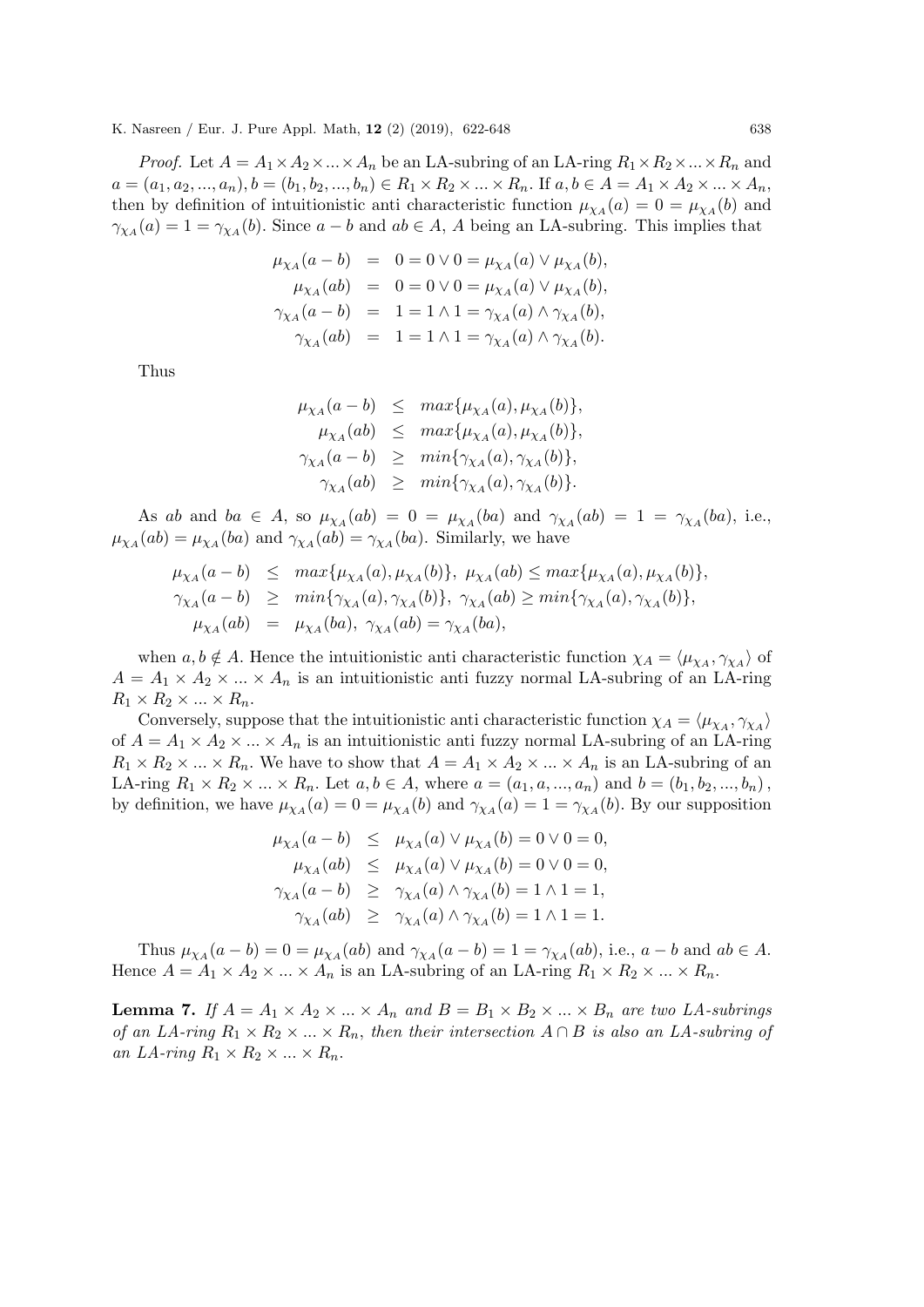Proof. Straight forward.

**Theorem 6.** Let  $A = A_1 \times A_2 \times ... \times A_n$  and  $B = B \times B_2 \times ... \times B_n$  be two LA-subrings of an LA-ring  $R_1 \times R_2 \times ... \times R_n$ . Then  $A \cap B$  is an LA-subring of an LA-ring  $R_1 \times R_2 \times ... \times R_n$  if and only if the intuitionistic anti-characteristic function  $\chi_Z = \langle \mu_{\chi_Z}, \gamma_{\chi_Z} \rangle$  of  $Z = A \cap B$  is an intuitionistic anti fuzzy normal LA-subring of an LA-ring  $R_1 \times R_2 \times ... \times R_n$ .

*Proof.* Let  $Z = A \cap B$  be an LA-subring of an LA-ring  $R_1 \times R_2 \times ... \times R_n$  and  $a =$  $(a_1, a_2, ..., a_n), b = (b_1, b_1, ..., b_n) \in R_1 \times R_2 \times ... \times R_n$ . If  $a, b \in Z = A \cap B$ , then by definition of intuitionistic anti characteristic function  $\mu_{\chi_Z}(a) = 0 = \mu_{\chi_Z}(b)$  and  $\gamma_{\chi_Z}(a) = 1 = \gamma_{\chi_Z}(b)$ . Since  $a - b$  and  $ab \in Z$ , Z being an LA-subring. This means that

$$
\mu_{\chi_Z}(a - b) = 0 = 0 \lor 0 = \mu_{\chi_Z}(a) \lor \mu_{\chi_Z}(b),
$$
  
\n
$$
\mu_{\chi_Z}(ab) = 0 = 0 \lor 0 = \mu_{\chi_Z}(a) \lor \mu_{\chi_Z}(b),
$$
  
\n
$$
\gamma_{\chi_Z}(a - b) = 1 = 1 \land 1 = \gamma_{\chi_Z}(a) \land \gamma_{\chi_Z}(b),
$$
  
\n
$$
\gamma_{\chi_Z}(ab) = 1 = 1 \land 1 = \gamma_{\chi_Z}(a) \land \gamma_{\chi_Z}(b).
$$

Thus

$$
\mu_{\chi_Z}(a-b) \leq \max{\mu_{\chi_Z}(a), \mu_{\chi_Z}(b)},
$$
  
\n
$$
\mu_{\chi_Z}(ab) \leq \max{\mu_{\chi_Z}(a), \mu_{\chi_Z}(b)},
$$
  
\n
$$
\gamma_{\chi_Z}(a-b) \geq \min{\gamma_{\chi_Z}(a), \gamma_{\chi_Z}(b)},
$$
  
\n
$$
\gamma_{\chi_Z}(ab) \geq \min{\gamma_{\chi_Z}(a), \gamma_{\chi_Z}(b)}.
$$

As ab and ba  $\in Z$ , this implies that  $\mu_{\chi_Z}(ab) = 0 = \mu_{\chi_Z}(ba)$  and  $\gamma_{\chi_Z}(ab) = 1 = \gamma_{\chi_Z}(ba)$ , i.e.,  $\mu_{\chi_Z}(ab) = \mu_{\chi_Z}(ba)$  and  $\gamma_{\chi_Z}(ab) = \gamma_{\chi_Z}(ba)$ . Similarly, we have

$$
\mu_{\chi_Z}(a-b) \leq \max{\mu_{\chi_Z}(a), \mu_{\chi_Z}(b)}, \mu_{\chi_Z}(ab) \leq \max{\mu_{\chi_Z}(a), \mu_{\chi_Z}(b)},
$$
  

$$
\gamma_{\chi_Z}(a-b) \geq \min{\gamma_{\chi_Z}(a), \gamma_{\chi_Z}(b)}, \gamma_{\chi_Z}(ab) \geq \min{\gamma_{\chi_Z}(a), \gamma_{\chi_Z}(b)},
$$
  

$$
\gamma_{\chi_Z}(ab) = \gamma_{\chi_Z}(ba), \gamma_{\chi_Z}(ab) = \gamma_{\chi_Z}(ba),
$$

when  $a, b \notin Z$ . Hence the intuitionistic anti characteristic function  $\chi_Z = \langle \mu_{\chi_Z}, \gamma_{\chi_Z} \rangle$  of Z is an intuitionistic anti-fuzzy normal LA-subring of an LA-ring  $R_1 \times R_2 \times ... \times R_n$ .

Conversely, assume that the intuitionistic anti characteristic function  $\chi_Z = \langle \mu_{\chi_Z}, \gamma_{\chi_Z} \rangle$ of  $Z = A \cap B$  is an intuitionistic anti-fuzzy normal LA-subring of an LA-ring  $R_1 \times$  $R_2 \times ... \times R_n$ . Let  $a, b \in Z = A \cap B$ , by definition, we have  $\mu_{\chi_Z}(a) = 0 = \mu_{\chi_Z}(b)$  and  $\gamma_{\chi_Z}(a) = 1 = \gamma_{\chi_Z}(b)$ . By our assumption

$$
\begin{array}{rcl}\n\mu_{\chi_Z}(a-b) & \leq & \mu_{\chi_Z}(a) \vee \mu_{\chi_Z}(b) = 0 \vee 0 = 0, \\
\mu_{\chi_Z}(ab) & \leq & \mu_{\chi_Z}(a) \vee \mu_{\chi_Z}(b) = 0 \vee 0 = 0, \\
\gamma_{\chi_Z}(a-b) & \geq & \gamma_{\chi_Z}(a) \wedge \gamma_{\chi_Z}(b) = 1 \wedge 1 = 1, \\
\gamma_{\chi_Z}(ab) & \geq & \gamma_{\chi_Z}(a) \wedge \gamma_{\chi_Z}(b) = 1 \wedge 1 = 1.\n\end{array}
$$

Thus  $\mu_{\chi_Z}(a-b) = 0 = \mu_{\chi_Z}(ab)$  and  $\gamma_{\chi_Z}(a-b) = 1 = \gamma_{\chi_Z}(ab)$ , i.e.,  $a-b$  and  $ab \in Z$ . Hence Z is an LA-subring of an LA-ring  $R_1 \times R_2 \times ... \times R_n$ .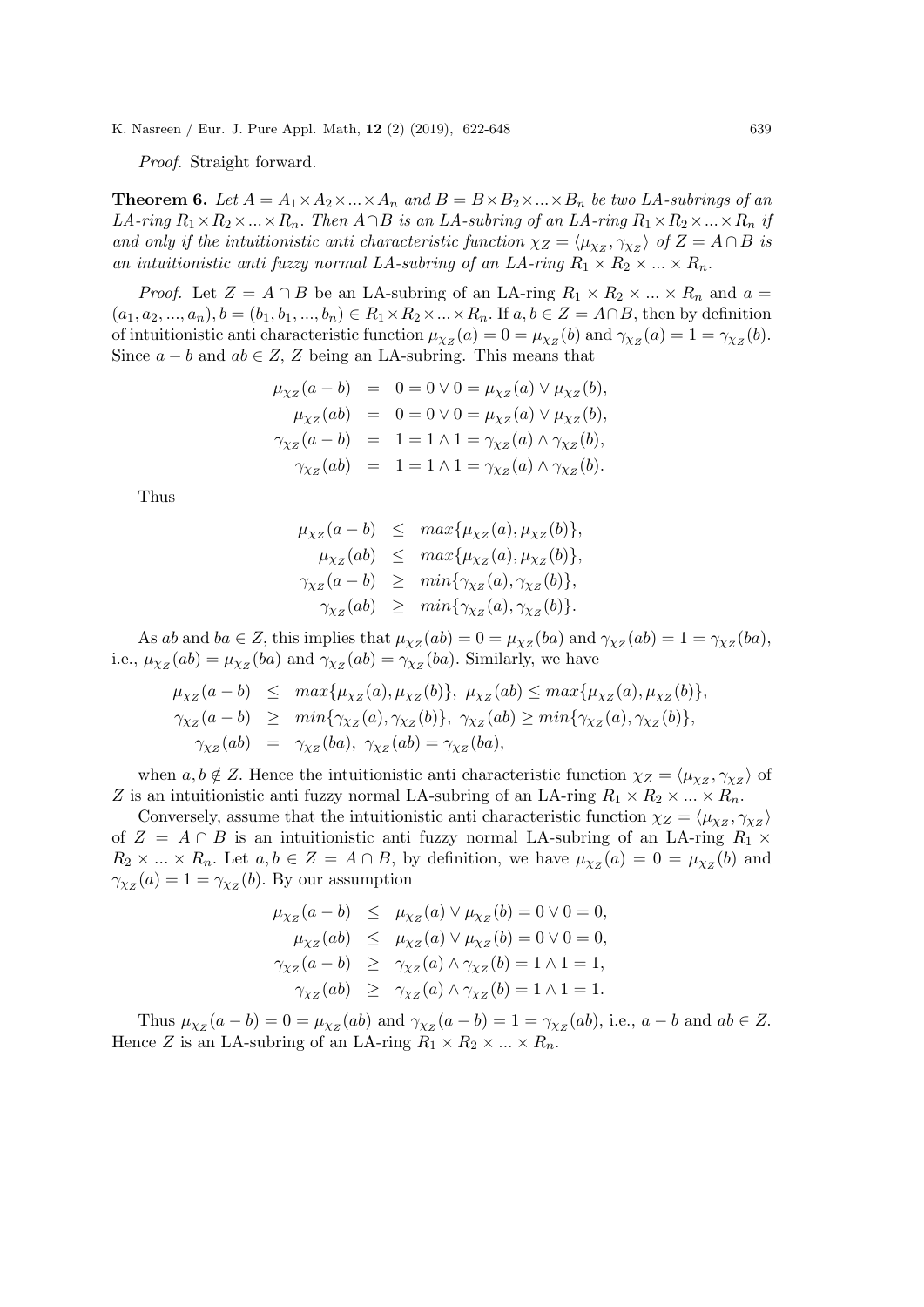**Corollary 4.** Let  ${B_i}_{i \in I} = {A_{i1} \times A_{i2} \times ... \times A_{in}}_{i \in I}$  be a family of LA-subrings of an LA-ring  $R_1 \times R_2 \times ... \times R_n$ . Then  $B = \cap B_i$  is an LA-subring of an LA-ring  $R_1 \times R_2 \times ...$  $\ldots \times R_n$  if and only if the intuitionistic anti-characteristic function  $\chi_B = \langle \mu_{\chi_B}, \gamma_{\chi_B} \rangle$  of  $B = \cap B_i$  is an intuitionistic anti fuzzy normal LA-subring of an LA-ring  $R_1 \times R_2 \times ... \times R_n$ .

**Theorem 7.** If  $A = A_1 \times A_2 \times ... \times A_n$  and  $B = B_1 \times B_2 \times ... \times B_n$  are two intuitionistic anti fuzzy normal LA-subrings of an LA-ring  $R_1 \times R_2 \times ... \times R_n$ , then their intersection  $A \cap B$ is also an intuitionistic anti-fuzzy normal LA-subring of an LA-ring  $R_1 \times R_2 \times ... \times R_n$ .

*Proof.* Let  $A = A_1 \times A_2 \times ... \times A_n = \{((a), \mu_{A_1 \times A_2 \times ... \times A_n}(a), \gamma_{A_1 \times A_2 \times ... \times A}(a))\}$ for all  $a = (a_1, a_2, ..., a_n) \in R_1 \times R_2 \times ... \times R_n$  and  $B = B_1 \times B_2 \times ... \times B_n$  $\{((b), \mu_{B_1\times B_2\times...\times B_n}(b), \gamma_{B_1\times B_2\times...\times B_n}(b)) \mid \text{for all } b=(b_1, b_2,...,b_n) \in R_1 \times R_2 \times...\times R_n\}$ be two intuitionistic anti-fuzzy normal LA-subrings of an LA-ring  $R_1 \times R_2 \times ... \times R_n$ . Let  $Z = A \cap B$  and  $Z = \{((z), \mu_Z(z), \gamma_Z(z)) \mid \text{for all } z = (z_1, z_2, ..., z_n) \in R_1 \times R_2 \times ... \times R_n\},\$ where

$$
\mu_Z(z_1, z_2, ..., z_n) = \mu_{A \cap B}(z_1, z_2, ..., z_n)
$$
  
\n
$$
= max{\mu_A(z_1, z_2, ..., z_n), \mu_B(z_1, z_2, ..., z_n)}
$$
  
\nand  $\gamma_Z(z_1, z_2, ..., z_n) = \gamma_{A \cap B}(z_1, z_2, ..., z_n)$   
\n
$$
= min{\gamma_A(z_1, z_2, ..., z_n), \gamma_B(z_1, z_2, ..., z_n)}.
$$

Let 
$$
z = (z_1, z_n, ..., z_n)
$$
,  $w = (w_1, w_2, ..., w_n) \in R_1 \times R_2 \times ... \times R_n$ . Now  
\n
$$
\mu_Z(z - w) = \mu_Z(z - w) = \max\{\mu_A(z - w), \mu_B(z - w)\}
$$
\n
$$
\leq {\mu_A(z) \vee \mu_A(w)} \vee {\mu_B(z) \vee \mu_B(w)}\
$$
\n
$$
= \mu_A(z) \vee {\mu_A(w) \vee \mu_B(z)} \vee \mu_B(w)
$$
\n
$$
= \mu_A(z) \vee {\mu_B(z) \vee \mu_A(w)} \vee \mu_B(w)
$$
\n
$$
= {\mu_A(z) \vee \mu_B(z)} \vee {\mu_A(w) \vee \mu_B(w)}
$$
\n
$$
= \max{\mu_{A \cap B}(z), \mu_{A \cap B}(w)}
$$
\n
$$
= \max{\mu_Z(z), \mu_Z(w)}
$$

and

$$
\mu_Z(z \circ w) = \mu_Z(z \circ w) = \max\{\mu_A(z \circ w), \mu_B(z \circ w)\}\
$$
  
\n
$$
\leq {\mu_A(z) \vee \mu_A(w)} \vee {\mu_B(z) \vee \mu_B(w)}\n\n= \mu_A(z) \vee {\mu_A(w) \vee \mu_B(z)} \vee \mu_B(w)\n\n= \mu_A(z) \vee {\mu_B(z) \vee \mu_A(w)} \vee \mu_B(w)\n\n= {\mu_A(z) \vee \mu_B(z)} \vee {\mu_A(w) \vee \mu_B(w)}\n\n= \max{\mu_{A \cap B}(z), \mu_{A \cap B}(w)}\n\n= \max{\mu_Z(z), \mu_Z(w)}.
$$

Thus

$$
\mu_Z((z_1, z_2, ..., z_n) - (w_1, w_2, ..., w_n))
$$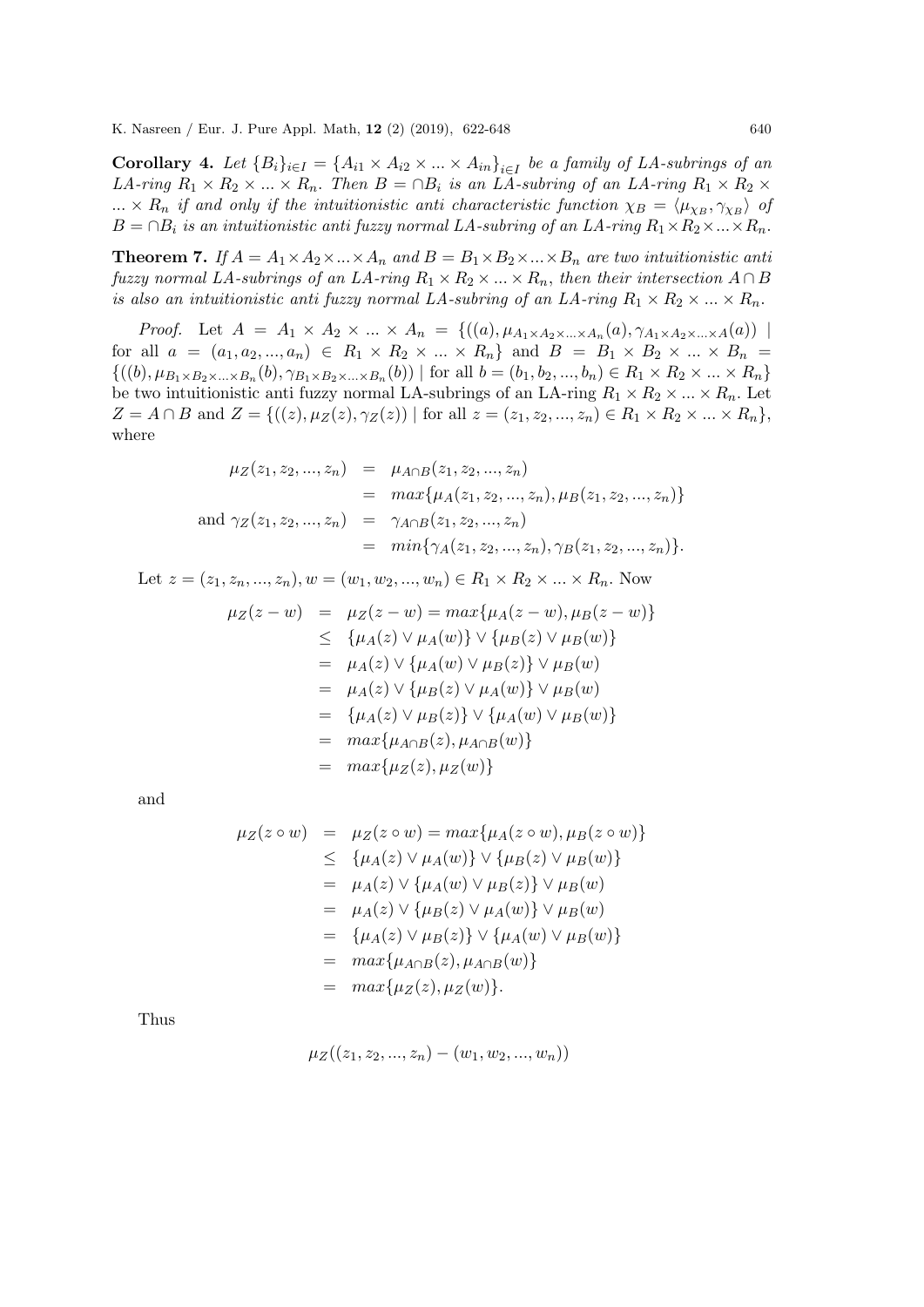$$
\leq \max\{\mu_Z(z_1, z_2, ..., z_n), \mu_Z(w_1, w_2, ..., w_n)\}
$$
  
and  $\mu_Z((z_1, z_2, ..., z_n) \circ (w_1, w_2, ..., w_n))$   

$$
\leq \max\{\mu_Z(z_1, z_2, ..., z_n), \mu_Z(w_1, w_2, ..., w_n)\}.
$$

Similarly, we have

$$
\gamma_Z((z_1, z_2, ..., z_n) - (w_1, w_2, ..., w_n))
$$
  
\n
$$
\geq \min\{\gamma_Z(z_1, z_2, ..., z_n), \gamma_Z(w_1, w_2, ..., w_n)\}
$$
  
\nand  $\gamma_Z((z_1, z_2, ..., z_n) \circ (w_1, w_2, ..., w_n))$   
\n
$$
\geq \min\{\gamma_Z(z_1, z_2, ..., z_n), \gamma_Z(w_1, w_2, ..., w_n)\}
$$

Thus  $Z = (\mu_Z, \gamma_Z)$  is an intuitionistic anti-fuzzy LA-subring of an LA-ring  $R_1 \times R_2 \times$  $\ldots \times R_n$ . Now

$$
\mu_Z((z_1, z_2, ..., z_n) \circ (w_1, w_2, ..., w_n))
$$
\n
$$
= \mu_{A \cap B}(z_1 w_1, z_2 w_2, ..., z_n w_n)
$$
\n
$$
= max\{\mu_A(z_1 w_1, z_2 w_2, ..., z_n w_n), \mu_B(z_1 w_1, z_2 w_2, ..., z_n w_n)\}
$$
\n
$$
= max\{\mu_A(w_1 z_1, w_2 z_2, ..., w_n z_n), \mu_B(w_1 z_1, w_2 z_2, ..., w_n z_n)\}
$$
\n
$$
= \mu_{A \cap B}(w_1 z_1, w_2 z_2, ..., w_n z_n)
$$
\n
$$
= \mu_Z((w_1, w_2, ..., w_n) \circ (z_1, z_2, ..., z_n)).
$$

Similarly

$$
\gamma_Z((z_1, z_2, ..., z_n) \circ (w_1, w_2, ..., w_n)) = \gamma_Z((w_1, w_2, ..., w_n) \circ (z_1, z_2, ..., z_n)).
$$

Hence  $Z = A \cap B$  is an intuitionistic anti-ring normal LA-subring of an LA-ring  $R_1 \times R_2 \times ... \times R_n$ .

**Corollary 5.** If  ${B_i}_{i \in I} = {A_{i1} \times A_{i2} \times ... \times A_{in}}_{i \in I}$  is a family of intuitionistic anti fuzzy normal LA-subrings of an LA-ring  $R_1 \times R_2 \times ... \times R_n$ , then  $B = \bigcap B_i$  is also an intuitionistic anti fuzzy normal LA-subring of an LA-ring  $R_1 \times R_2 \times ... \times R_n$ .

**Proposition 4.** If an IFS  $A = A_1 \times A_2 \times ... \times A_n$  is an intuitionistic anti fuzzy normal LA-subring of an LA-ring  $R_1 \times R_2 \times ... \times R_n$ , then  $\Box A = (\mu_A, \overline{\mu}_A)$  (resp.  $\Diamond A = (\overline{\gamma}_A, \gamma_A)$ ) is also an intuitionistic anti fuzzy normal LA-subring of an LA-ring  $R_1 \times R_2 \times ... \times R_n$ .

*Proof.* Let  $A_1 \times A_2 \times ... \times A_n$  be an intuitionistic anti-uzzy normal LA-subring of an LAring  $R_1\times R_2\times...\times R_n$ . We have to show that  $\Box A_1\times A_2\times...\times A_n = (\mu_{A_1\times A_2\times...\times A_n}, \overline{\mu}_{A_1\times A_2\times...\times A_n})$ is also an intuitionistic anti-unity normal LA-subring of an LA-ring  $R_1 \times R_2 \times ... \times R_n$ . Now

$$
\overline{\mu}_{A_1 \times A_2 \times \ldots \times A_n}((x_1, x_2, ..., x_n) - (y_1, y_2, ..., y_n))
$$
\n
$$
= 1 - \mu_{A_1 \times A_2 \times \ldots \times A_n}((x_1, x_2, ..., x_n) - (y_1, y_2, ..., y_n))
$$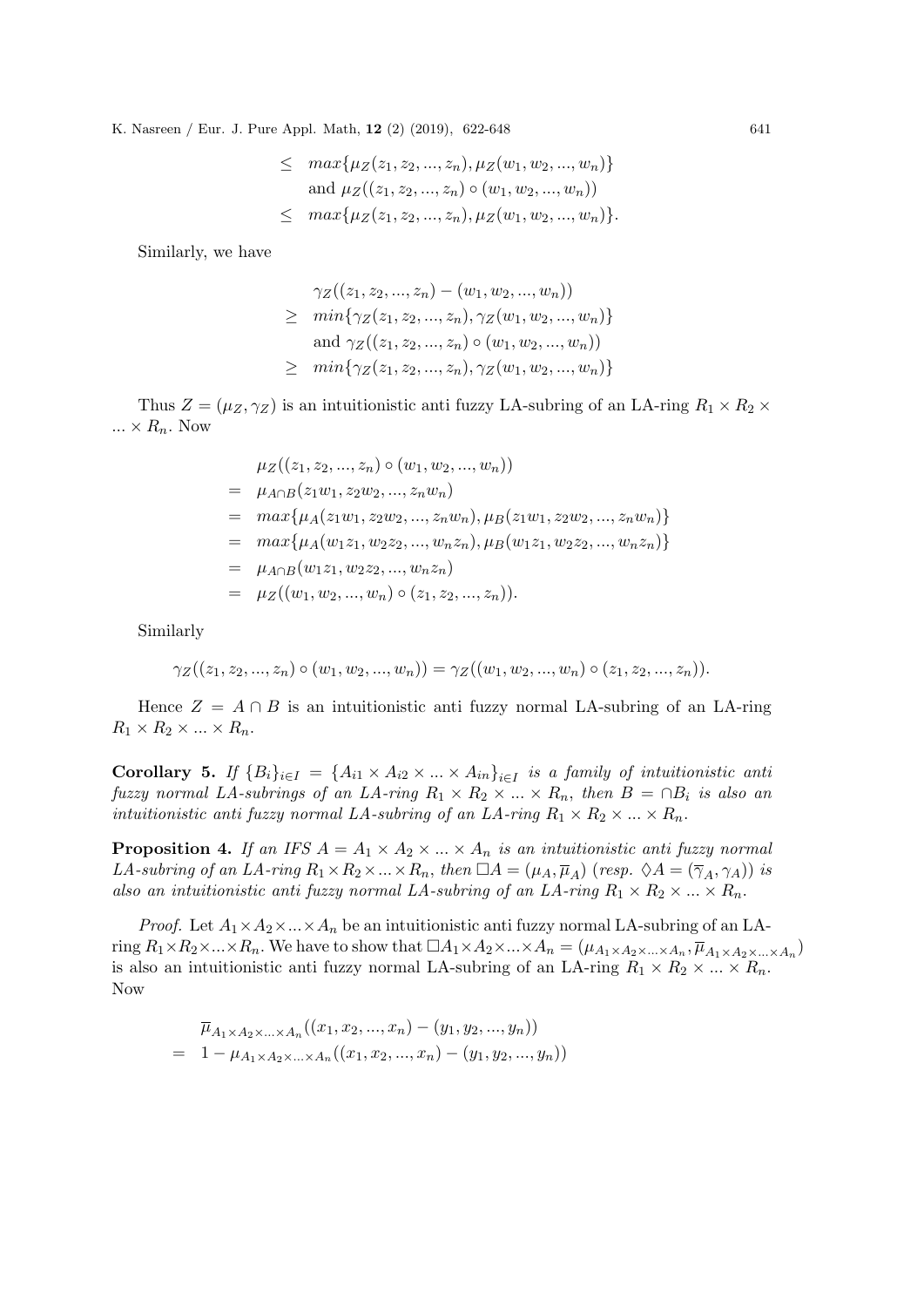$$
\geq 1 - \max \{ \mu_{A_1 \times A_2 \times \ldots \times A_n}(x_1, x_2, \ldots, x_n), \mu_{A_1 \times A_2 \times \ldots \times A_n}(y_1, y_2, \ldots, y_n) \}
$$
\n
$$
= \min \{ 1 - \mu_{A_1 \times A_2 \times \ldots \times A_n}(x_1, x_2, \ldots, x_n), 1 - \mu_{A_1 \times A_2 \times \ldots \times A_n}(y_1, y_2, \ldots, y_n) \}
$$
\n
$$
= \min \{ \overline{\mu}_{A_1 \times A_2 \times \ldots \times A_n}(x_1, x_2, \ldots, x_n), \overline{\mu}_{A_1 \times A_2 \times \ldots \times A_n}(y_1, y_2, \ldots, y_n) \}
$$
\nand  $\overline{\mu}_{A_1 \times A_2 \times \ldots \times A_n}((x_1, x_2, \ldots, x_n) \circ (y_1, y_2, \ldots, y_n))$   
\n
$$
= 1 - \mu_{A_1 \times A_2 \times \ldots \times A_n}((x_1, x_2, \ldots, x_n) \circ (y_1, y_2, \ldots, y_n))
$$
\n
$$
\geq 1 - \max \{ \mu_{A_1 \times A_2 \times \ldots \times A_n}(x_1, x_2, \ldots, x_n), \mu_{A_1 \times A_2 \times \ldots \times A_n}(y_1, y_2, \ldots, y_n) \}
$$
\n
$$
= \min \{ 1 - \mu_{A_1 \times A_2 \times \ldots \times A_n}(x_1, x_2, \ldots, x_n), 1 - \mu_{A_1 \times A_2 \times \ldots \times A_n}(y_1, y_2, \ldots, y_n) \}
$$
\n
$$
= \min \{ \overline{\mu}_{A_1 \times A_2 \times \ldots \times A_n}(x_1, x_2, \ldots, x_n), \overline{\mu}_{A_1 \times A_2 \times \ldots \times A_n}(y_1, y_2, \ldots, y_n) \}.
$$

Thus  $\Box A_1 \times A_2 \times ... \times A_n = (\mu_{A_1 \times A_2 \times ... \times A_n}, \overline{\mu}_{A_1 \times A_2 \times ... \times A_n})$  is an intuitionistic anti fuzzy LA-subring of an LA-ring  $R_1 \times R_2 \times ... \times R_n$ . Now

> $= \overline{\mu}_{A_1 \times A_2 \times ... \times A_n}((x_1, x_2, ..., x_n) \circ (y_1, y_2, ..., y_n))$  $= 1 - \mu_{A_1 \times A_2 \times ... \times A_n}((x_1, x_2, ..., x_n) \circ (y_1, y_2, ..., y_n))$  $= 1 - \mu_{A_1 \times A_2 \times ... \times A_n}((y_1, y_2, ..., y_n) \circ (x_1, x_2, ..., x_n))$  $= \overline{\mu}_{A_1 \times A_2 \times ... \times A_n}((y_1, y_2, ..., y_n) \circ (x_1, x_2, ..., x_n)).$

Hence  $\Box A_1 \times A_2 \times ... \times A_n = (\mu_{A_1 \times A_2 \times ... \times A_n}, \overline{\mu}_{A_1 \times A_2 \times ... \times A_n})$  is an intuitionistic anti fuzzy normal LA-subring of an LA-ring  $R_1 \times R_2 \times ... \times R_n$ .

**Corollary 6.** An IFS  $A = A_1 \times A_2 \times ... \times A_n$  is an intuitionistic anti-fuzzy normal LAsubring of an LA-ring  $R_1 \times R_2 \times ... \times R_n$  if and only if  $\Box A = (\mu_A, \overline{\mu}_A)$  (resp.  $\Diamond A = (\overline{\gamma}_A, \gamma_A)$ ) is an intuitionistic anti fuzzy normal LA-subring of an LA-ring  $R_1 \times R_2 \times ... \times R_n$ .

**Theorem 8.** An IFS  $A_1 \times A_2 \times ... \times A_n = (\mu_{A_1} \times A_2 \times ... \times A_n, \gamma_{A_1} \times A_2 \times ... \times A_n)$  is an intuitionistic anti fuzzy normal LA-subring of an LA-ring  $R_1 \times R_2 \times ... \times R_n$  if and only if the fuzzy subsets  $\mu_{A_1\times A_2\times...\times A_n}$  and  $\overline{\gamma}_{A_1\times A_2\times...\times A_n}$  are anti fuzzy normal LA-subrings of an LA-ring  $R_1 \times R_2 \times \ldots \times R_n$ .

*Proof.* Let  $A_1 \times A_2 \times ... \times A_n = (\mu_{A_1 \times A_2 \times ... \times A_n}, \gamma_{A_1 \times A_2 \times ... \times A_n})$  be an intuitionistic anti fuzzy normal LA-subring of an LA-ring  $R_1 \times R_2 \times ... \times R_n$ . This implies that  $\mu_{A_1 \times A_2 \times ... \times A_n}$ is an anti-fuzzy normal LA-subring of an LA-ring  $R_1 \times R_2 \times ... \times R_n$ . We have to show that  $\overline{\gamma}_{A_1\times A_2\times...\times A_n}$  is also an anti-fuzzy normal LA-subring of an LA-ring  $R_1\times R_2\times...\times R_n$ . Now

$$
\overline{\gamma}_{A_1 \times A_2 \times \ldots \times A_n}((x_1, x_2, ..., x_n) - (y_1, y_2, ..., y_n))
$$
\n
$$
= 1 - \gamma_{A_1 \times A_2 \times \ldots \times A_n}((x_1, x_2, ..., x_n) - (y_1, y_2, ..., y_n))
$$
\n
$$
\leq 1 - \min\{\gamma_{A_1 \times A_2 \times \ldots \times A_n}(x_1, x_2, ..., x_n), \gamma_{A_1 \times A_2 \times \ldots \times A_n}(y_1, y_2, ..., y_n)\}\
$$

- $= \, \max\{1-\gamma_{A_1\times A_2\times...\times A_n}(x_1,x_2,...,x_n), 1-\gamma_{A_1\times A_2\times...\times A_n}(y_1,y_2,...,y_n)\}$
- $= \, \max\{\overline{\gamma}_{A_1\times A_2\times...\times A_n}(x_1,x_2,...,x_n),\overline{\gamma}_{A_1\times A_2\times...\times A_n}(y_1,y_2,...,y_n)\}.$

and 
$$
\overline{\gamma}_{A_1 \times A_2 \times ... \times A_n}((x_1, x_2, ..., x_n) \circ (y_1, y_2, ..., y_n))
$$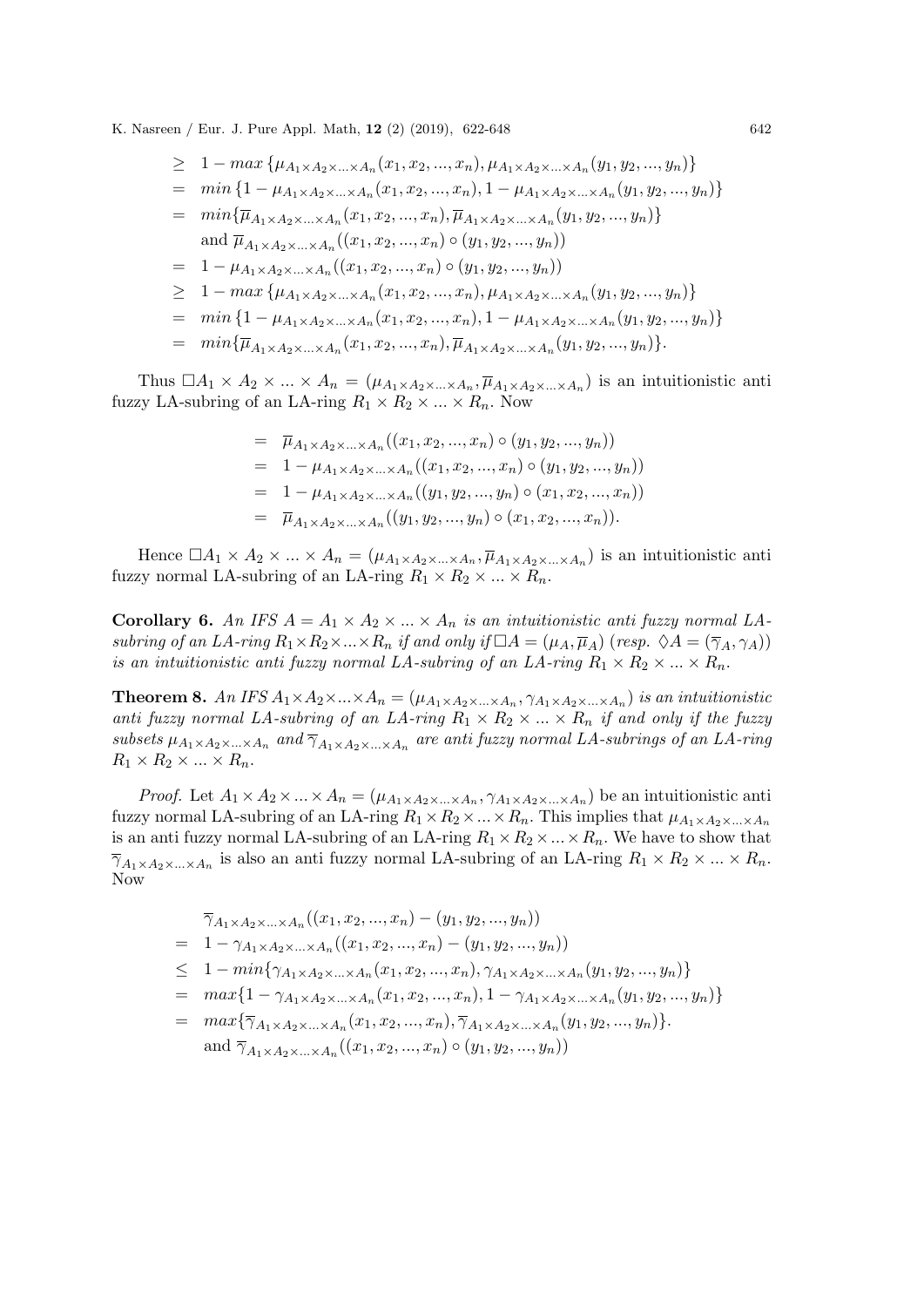$$
= 1 - \gamma_{A_1 \times A_2 \times ... \times A_n}((x_1, x_2, ..., x_n) \circ (y_1, y_2, ..., y_n))
$$

- $\leq 1 \min\{\gamma_{A_1\times A_2\times...\times A_n}(x_1, x_2,...,x_n), \gamma_{A_1\times A_2\times...\times A_n}(y_1, y_2,...,y_n)\}\$
- $= \, \max\{1-\gamma_{A_1\times A_2\times...\times A_n}(x_1,x_2,...,x_n), 1-\gamma_{A_1\times A_2\times...\times A_n}(y_1,y_2,...,y_n)\}$
- $= \, \max\{\overline{\gamma}_{A_1\times A_2\times...\times A_n}(x_1,x_2,...,x_n),\overline{\gamma}_{A_1\times A_2\times...\times A_n}(y_1,y_2,...,y_n)\}.$

Thus  $\overline{\gamma}_{A_1\times A_2\times...\times A_n}$  is an anti-fuzzy LA-subring of an LA-ring  $R_1\times R_2\times...\times R_n$ . Now

$$
\overline{\gamma}_{A_1 \times A_2 \times \ldots \times A_n} ((x_1, x_2, ..., x_n) \circ (y_1, y_2, ..., y_n))
$$
\n
$$
= 1 - \gamma_{A_1 \times A_2 \times \ldots \times A_n} ((x_1, x_2, ..., x_n) \circ (y_1, y_2, ..., y_n))
$$
\n
$$
= 1 - \gamma_{A_1 \times A_2 \times \ldots \times A_n} ((y_1, y_2, ..., y_n) \circ (x_1, x_2, ..., x_n))
$$
\n
$$
= \overline{\gamma}_{A_1 \times A_2 \times \ldots \times A_n} ((y_1, y_2, ..., y_n) \circ (x_1, x_2, ..., x_n)).
$$

Hence  $\overline{\gamma}_{A_1\times A_2\times...\times A_n}$  is an anti-fuzzy normal LA-subring of an LA-ring  $R_1\times R_2\times...\times R_n$ .

Conversely, suppose that  $\mu_{A_1 \times A_2 \times ... \times A_n}$  and  $\overline{\gamma}_{A_1 \times A_2 \times ... \times A_n}$  are anti-fuzzy normal LAsubrings of an LA-ring  $R_1 \times R_2 \times ... \times R_n$ . We have to show that  $A_1 \times A_2 \times ... \times A_n =$  $(\mu_{A_1\times A_2\times...\times A_n}, \gamma_{A_1\times A_2\times...\times A_n})$  is an intuitionistic anti-fuzzy normal LA-subring of an LAring  $R_1 \times R_2 \times ... \times R_n$ . Now

$$
1 - \gamma_{A_1 \times A_2 \times \ldots \times A_n}((x_1, x_2, ..., x_n) - (y_1, y_2, ..., y_n))
$$
  
\n
$$
= \overline{\gamma}_{A_1 \times A_2 \times \ldots \times A_n}((x_1, x_2, ..., x_n) - (y_1, y_2, ..., y_n))
$$
  
\n
$$
\leq max{\overline{\gamma}_{A_1 \times A_2 \times \ldots \times A_n}(x_1, x_2, ..., x_n), \overline{\gamma}_{A_1 \times A_2 \times \ldots \times A_n}(y_1, y_2, ..., y_n)}
$$
  
\n
$$
= max{1 - \gamma_{A_1 \times A_2 \times \ldots \times A_n}(x_1, x_2, ..., x_n), 1 - \gamma_{A_1 \times A_2 \times \ldots \times A_n}(y_1, y_2, ..., y_n)}
$$
  
\n
$$
= 1 - min{\gamma_{A_1 \times A_2 \times \ldots \times A_n}(x_1, x_2, ..., x_n), \gamma_{A_1 \times A_2 \times \ldots \times A_n}(y_1, y_2, ..., y_n)}
$$
  
\nand  $1 - \gamma_{A_1 \times A_2 \times \ldots \times A_n}((x_1, x_2, ..., x_n) \circ (y_1, y_2, ..., y_n))$   
\n
$$
= \overline{\gamma}_{A_1 \times A_2 \times \ldots \times A_n}((x_1, x_2, ..., x_n) \circ (y_1, y_2, ..., y_n))
$$
  
\n
$$
\leq max{\overline{\gamma}_{A_1 \times A_2 \times \ldots \times A_n}(x_1, x_2, ..., x_n), \overline{\gamma}_{A_1 \times A_2 \times \ldots \times A_n}(y_1, y_2, ..., y_n)}
$$
  
\n
$$
= max{1 - \gamma_{A_1 \times A_2 \times \ldots \times A_n}(x_1, x_2, ..., x_n), 1 - \gamma_{A_1 \times A_2 \times \ldots \times A_n}(y_1, y_2, ..., y_n)}
$$

$$
= 1 - min{\gamma_{A_1 \times A_2 \times ... \times A_n}(x_1, x_2, ..., x_n), \gamma_{A_1 \times A_2 \times ... \times A_n}(y_1, y_2, ..., y_n)}.
$$

Thus  $A_1 \times A_2 \times ... \times A_n = (\mu_{A_1 \times A_2 \times ... \times A_n}, \gamma_{A_1 \times A_2 \times ... \times A_n})$  is an intuitionistic anti-LA-subring of an LA-ring  $R_1 \times R_2 \times ... \times R_n$ . Now

$$
1 - \gamma_{A_1 \times A_2 \times \ldots \times A_n}((x_1, x_2, \ldots, x_n) \circ (y_1, y_2, \ldots, y_n))
$$
  
=  $\overline{\gamma}_{A_1 \times A_2 \times \ldots \times A_n}((x_1, x_2, \ldots, x_n) \circ (y_1, y_2, \ldots, y_n))$   
=  $\overline{\gamma}_{A_1 \times A_2 \times \ldots \times A_n}((y_1, y_2, \ldots, y_n) \circ (x_1, x_2, \ldots, x_n))$   
=  $1 - \gamma_{A_1 \times A_2 \times \ldots \times A_n}((y_1, y_2, \ldots, y_n) \circ (x_1, x_2, \ldots, x_n)).$ 

Hence  $A_1 \times A_2 \times ... \times A_n = (\mu_{A_1 \times A_2 \times ... \times A_n}, \gamma_{A_1 \times A_2 \times ... \times A_n})$  is an intuitionistic antinormal LA-subring of an LA-ring  $R_1 \times R_2 \times ... \times R_n$ .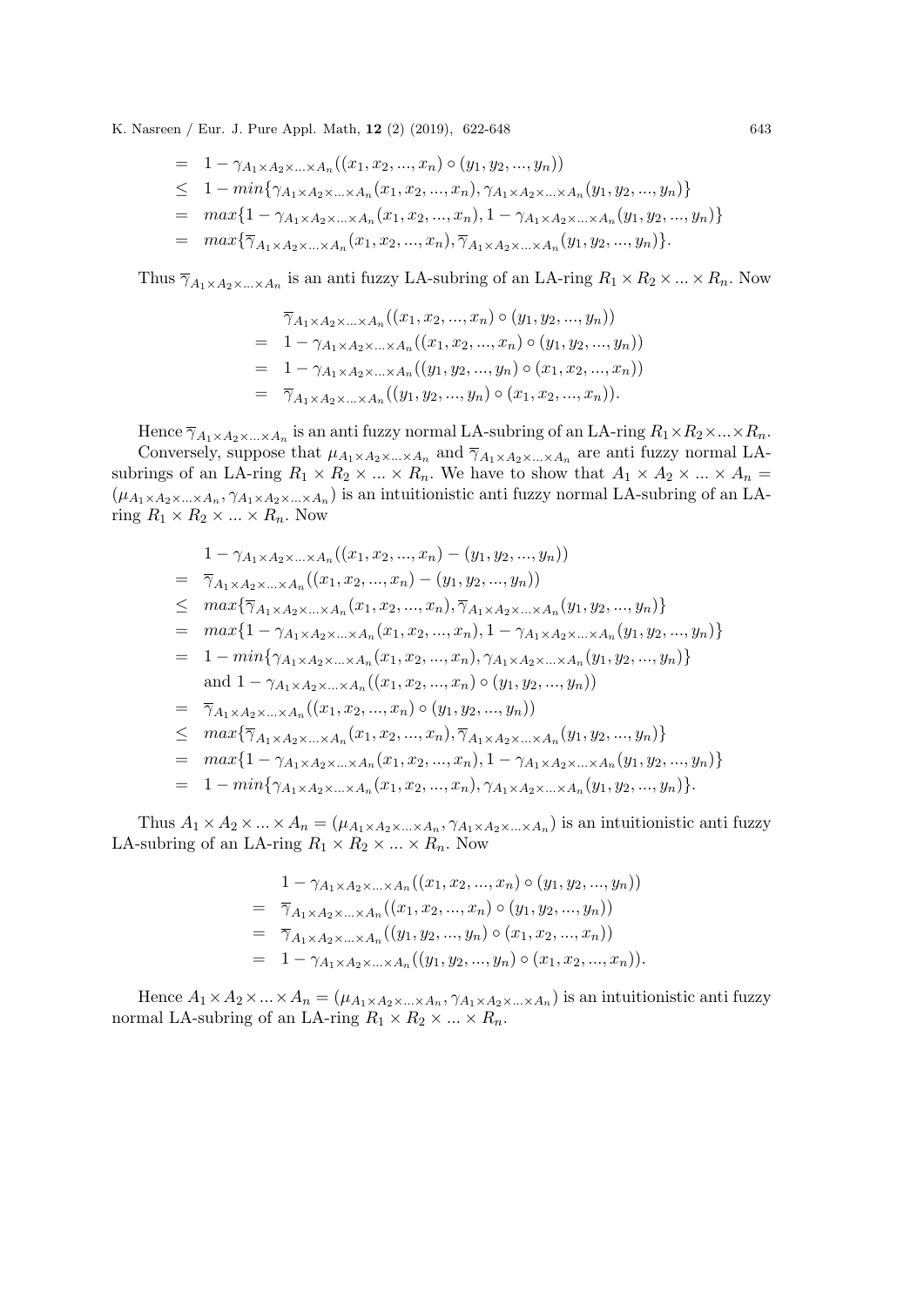**Theorem 9.** An IFS  $A_1 \times A_2 \times ... \times A_n = (\mu_{A_1} \times A_2 \times ... \times A_n, \gamma_{A_1} \times A_2 \times ... \times A_n)$  is an intuitionistic anti fuzzy normal LA-subring of an LA-ring  $R_1 \times R_2 \times ... \times R_n$  if and only if the fuzzy subsets  $\overline{\mu}_{A_1\times A_2\times...\times A_n}$  and  $\gamma_{A_1\times A_2\times...\times A_n}$  are fuzzy normal LA-subrings of an LA-ring  $R_1 \times R_2 \times ... \times R_n$ .

*Proof.* Let  $A_1 \times A_2 \times ... \times A_n = (\mu_{A_1 \times A_2 \times ... \times A_n}, \gamma_{A_1 \times A_2 \times ... \times A_n})$  be an intuitionistic anti fuzzy normal LA-subring of an LA-ring  $R_1 \times R_2 \times ... \times R_n$ . This means that  $\gamma_{A_1} \times A_2 \times ... \times A_n$ is a fuzzy normal LA-subring of an LA-ring  $R_1 \times R_2 \times ... \times R_n$ . We have to show that  $\overline{\mu}_{A_1\times A_2\times...\times A_n}$  is also a fuzzy normal LA-subring of an LA-ring  $R_1\times R_2\times...\times R_n$ . Now

$$
\overline{\mu}_{A_1 \times A_2 \times ... \times A_n} ((x_1, x_2, ..., x_n) - (y_1, y_2, ..., y_n))
$$
\n
$$
= 1 - \mu_{A_1 \times A_2 \times ... \times A_n} ((x_1, x_2, ..., x_n) - (y_1, y_2, ..., y_n))
$$
\n
$$
\geq 1 - \max \{ \mu_{A_1 \times A_2 \times ... \times A_n} (x_1, x_2, ..., x_n), \mu_{A_1 \times A_2 \times ... \times A_n} (y_1, y_2, ..., y_n) \}
$$
\n
$$
= \min \{ 1 - \mu_{A_1 \times A_2 \times ... \times A_n} (x_1, x_2, ..., x_n), 1 - \mu_{A_1 \times A_2 \times ... \times A_n} (y_1, y_2, ..., y_n) \}
$$
\n
$$
= \min \{ \overline{\mu}_{A_1 \times A_2 \times ... \times A_n} (x_1, x_2, ..., x_n), \overline{\mu}_{A_1 \times A_2 \times ... \times A_n} (y_1, y_2, ..., y_n) \}
$$
\nand  $\overline{\mu}_{A_1 \times A_2 \times ... \times A_n} ((x_1, x_2, ..., x_n) \circ (y_1, y_2, ..., y_n))$ )\n
$$
= 1 - \mu_{A_1 \times A_2 \times ... \times A_n} ((x_1, x_2, ..., x_n) \circ (y_1, y_2, ..., y_n))
$$
\n
$$
\geq 1 - \max \{ \mu_{A_1 \times A_2 \times ... \times A_n} (x_1, x_2, ..., x_n), \mu_{A_1 \times A_2 \times ... \times A_n} (y_1, y_2, ..., y_n) \}
$$
\n
$$
= \min \{ 1 - \mu_{A_1 \times A_2 \times ... \times A_n} (x_1, x_2, ..., x_n), 1 - \mu_{A_1 \times A_2 \times ... \times A_n} (y_1, y_2, ..., y_n) \}
$$
\n
$$
= \min \{ \overline{\mu}_{A_1 \times A_2 \times ... \times A_n} (x_1, x_2, ..., x_n), \overline{\mu}_{A_1 \times A_2 \times ... \times A_n} (y_1, y_2, ..., y_n) \}.
$$

Thus  $\overline{\mu}_{A_1\times A_2\times...\times A_n}$  is a fuzzy LA-subring of an LA-ring  $R_1\times R_2\times...\times R_n$ . Now

$$
\overline{\mu}_{A_1 \times A_2 \times \ldots \times A_n} ((x_1, x_2, ..., x_n) \circ (y_1, y_2, ..., y_n))
$$
\n
$$
= 1 - \mu_{A_1 \times A_2 \times \ldots \times A_n} ((x_1, x_2, ..., x_n) \circ (y_1, y_2, ..., y_n))
$$
\n
$$
= 1 - \mu_{A_1 \times A_2 \times \ldots \times A_n} ((y_1, y_2, ..., y_n) \circ (x_1, x_2, ..., x_n))
$$
\n
$$
= \overline{\mu}_{A_1 \times A_2 \times \ldots \times A_n} ((y_1, y_2, ..., y_n) \circ (x_1, x_2, ..., x_n)).
$$

Hence  $\overline{\mu}_{A_1\times A_2\times...\times A_n}$  is a fuzzy normal LA-subring of an LA-ring  $R_1\times R_2\times...\times R_n$ .

Conversely, assume that  $\overline{\mu}_{A_1\times A_2\times...\times A_n}$  and  $\gamma_{A_1\times A_2\times...\times A_n}$  are fuzzy normal LA-subrings of an LA-ring  $R_1\times R_2\times...\times R_n$ . We have to show that  $A_1\times A_2\times...\times A_n = (\mu_{A_1\times A_2\times...\times A_n}, \gamma_{A_1\times A_2\times...\times A_n})$  is an intuitionistic anti-fuzzy normal LA-subring of an LA-ring  $R_1 \times R_2 \times ... \times R_n$ . Now

$$
1 - \mu_{A_1 \times A_2 \times \ldots \times A_n}((x_1, x_2, ..., x_n) - (y_1, y_2, ..., y_n))
$$

$$
= \overline{\mu}_{A_1 \times A_2 \times ... \times A_n}((x_1, x_2, ..., x_n) - (y_1, y_2, ..., y_n))
$$

$$
\geq \min{\{\overline{\mu}_{A_1\times A_2\times...\times A_n}(x_1,x_2,...,x_n),\overline{\mu}_{A_1\times A_2\times...\times A_n}(y_1,y_2,...,y_n)\}}
$$

- $= \min\{1-\mu_{A_1\times A_2\times...\times A_n}(x_1,x_2,...,x_n),1-\mu_{A_1\times A_2\times...\times A_n}(y_1,y_2,...,y_n)\}\$
- $= 1 max{ \mu_{A_1 \times A_2 \times ... \times A_n}(x_1, x_2, ..., x_n), \mu_{A_1 \times A_2 \times ... \times A_n}(y_1, y_2, ..., y_n) }$ and  $1 - \mu_{A_1 \times A_2 \times ... \times A_n}((x_1, x_2, ..., x_n) \circ (y_1, y_2, ..., y_n))$

$$
= \overline{\mu}_{A_1 \times A_2 \times ... \times A_n}((x_1, x_2, ..., x_n) \circ (y_1, y_2, ..., y_n))
$$

 $\geq \min\{\overline{\mu}_{A_1\times A_2\times...\times A_n}(x_1,x_2,...,x_n),\overline{\mu}_{A_1\times A_2\times...\times A_n}(y_1,y_2,...,y_n)\}\$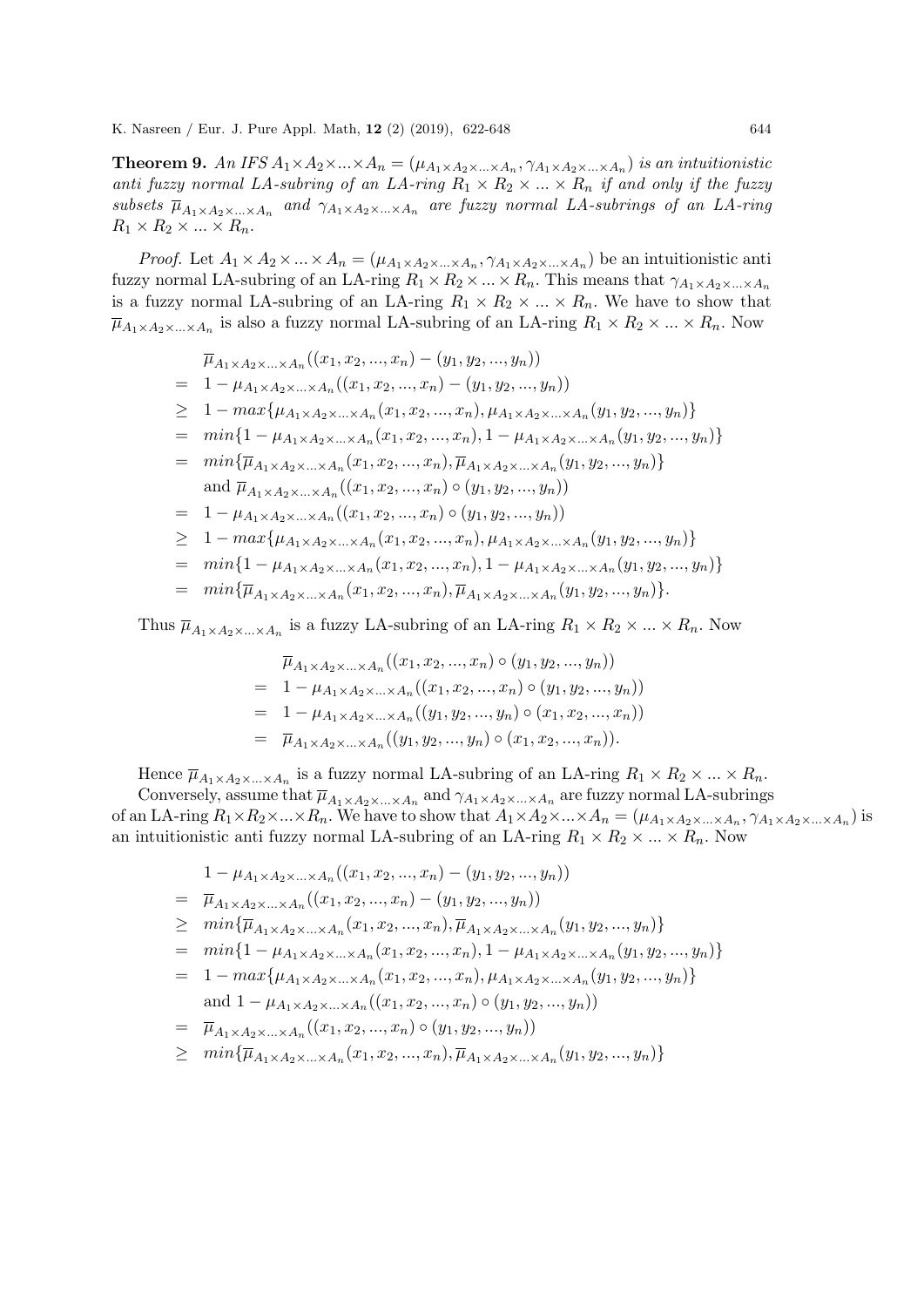$$
= min\{1 - \mu_{A_1 \times A_2 \times ... \times A_n}(x_1, x_2, ..., x_n), 1 - \mu_{A_1 \times A_2 \times ... \times A_n}(y_1, y_2, ..., y_n)\}
$$
  
= 1 - max\{\mu\_{A\_1 \times A\_2 \times ... \times A\_n}(x\_1, x\_2, ..., x\_n), \mu\_{A\_1 \times A\_2 \times ... \times A\_n}(y\_1, y\_2, ..., y\_n)\}.

Thus  $A_1 \times A_2 \times ... \times A_n = (\mu_{A_1 \times A_2 \times ... \times A_n}, \gamma_{A_1 \times A_2 \times ... \times A_n})$  is an intuitionistic anti-LA-subring of an LA-ring  $R_1 \times R_2 \times ... \times R_n$ . Now

$$
1 - \mu_{A_1 \times A_2 \times \ldots \times A_n}((x_1, x_2, \ldots, x_n) \circ (y_1, y_2, \ldots, y_n))
$$
  
=  $\overline{\mu}_{A_1 \times A_2 \times \ldots \times A_n}((x_1, x_2, \ldots, x_n) \circ (y_1, y_2, \ldots, y_n))$   
=  $\overline{\mu}_{A_1 \times A_2 \times \ldots \times A_n}((y_1, y_2, \ldots, y_n) \circ (x_1, x_2, \ldots, x_n))$   
=  $1 - \mu_{A_1 \times A_2 \times \ldots \times A_n}((y_1, y_2, \ldots, y_n) \circ (x_1, x_2, \ldots, x_n)).$ 

Hence  $A_1 \times A_2 \times ... \times A_n = (\mu_{A_1 \times A_2 \times ... \times A_n}, \gamma_{A_1 \times A_2 \times ... \times A_n})$  is an intuitionistic antinormal LA-subring of an LA-ring  $R_1 \times R_2 \times ... \times R_n$ .

**Proposition 5.** Let  $A = A_1 \times A_2 \times ... \times A_n$  and  $B = B_1 \times B_2 \times ... \times B_n$  be intuitionistic fuzzy sets of LA-rings  $R = R_1 \times R_2 \times ... \times R_n$  and  $R' = R'_1 \times R'_2 \times ... \times R'_n$  with left identities  $e = (e_1, e_2, ..., e_n)$  and  $e' = (e_1, e_2, ..., e_n)$ , respectively. If  $A \times B$  is an intuitionistic anti fuzzy LA-subring of an LA-ring  $R \times R'$ , then at least one of the following two statements must hold.

1.  $\mu_A(x) \geq \mu_B(e')$  and  $\gamma_A(x) \leq \gamma_B(e')$ , for all  $x \in R$ . 2.  $\mu_B(x) \geq \mu_A(e)$  and  $\gamma_B(x) \leq \gamma_A(e)$ , for all  $x \in R'.$ 

*Proof.* Let  $A \times B$  be an intuitionistic anti-unitary LA-subring of an LA-ring  $R \times R$ . By contraposition, suppose that none of the statements  $(i)$  and  $(ii)$  holds. Then we can find  $a$  and  $b$  in  $R$  and  $R'$ , respectively such that

$$
\mu_A(a) \leq \mu_B(e') \text{ and } \gamma_A(a) \geq \gamma_B(e').
$$
  

$$
\mu_B(b) \leq \mu_A(e) \text{ and } \gamma_B(b) \geq \gamma_A(e).
$$

Thus

$$
\mu_{A \times B}(a, b) = \max{\mu_A(a), \mu_B(b)}
$$
  
\n
$$
\leq \max{\mu_A(e), \mu_B(e')}
$$
  
\n
$$
= \mu_{A \times B}(e, e')
$$
  
\nand  $\gamma_{A \times B}(a, b) = \min{\gamma_A(a), \gamma_B(b)}$   
\n
$$
\geq \min{\gamma_A(e), \gamma_B(e')}
$$
  
\n
$$
= \gamma_{A \times B}(e, e').
$$

Therefore  $A \times B$  is not an intuitionistic anti-fuzzy LA-subring of an LA-ring  $R \times R'$ . Hence either  $\mu_A(x) \ge \mu_B(e')$  and  $\gamma_A(x) \le \gamma_B(e')$ , for all  $x \in R_1$  or  $\mu_B(x) \ge \mu_A(e)$  and  $\gamma_B(x) \leq \gamma_A(e)$ , for all  $x \in R_2$ .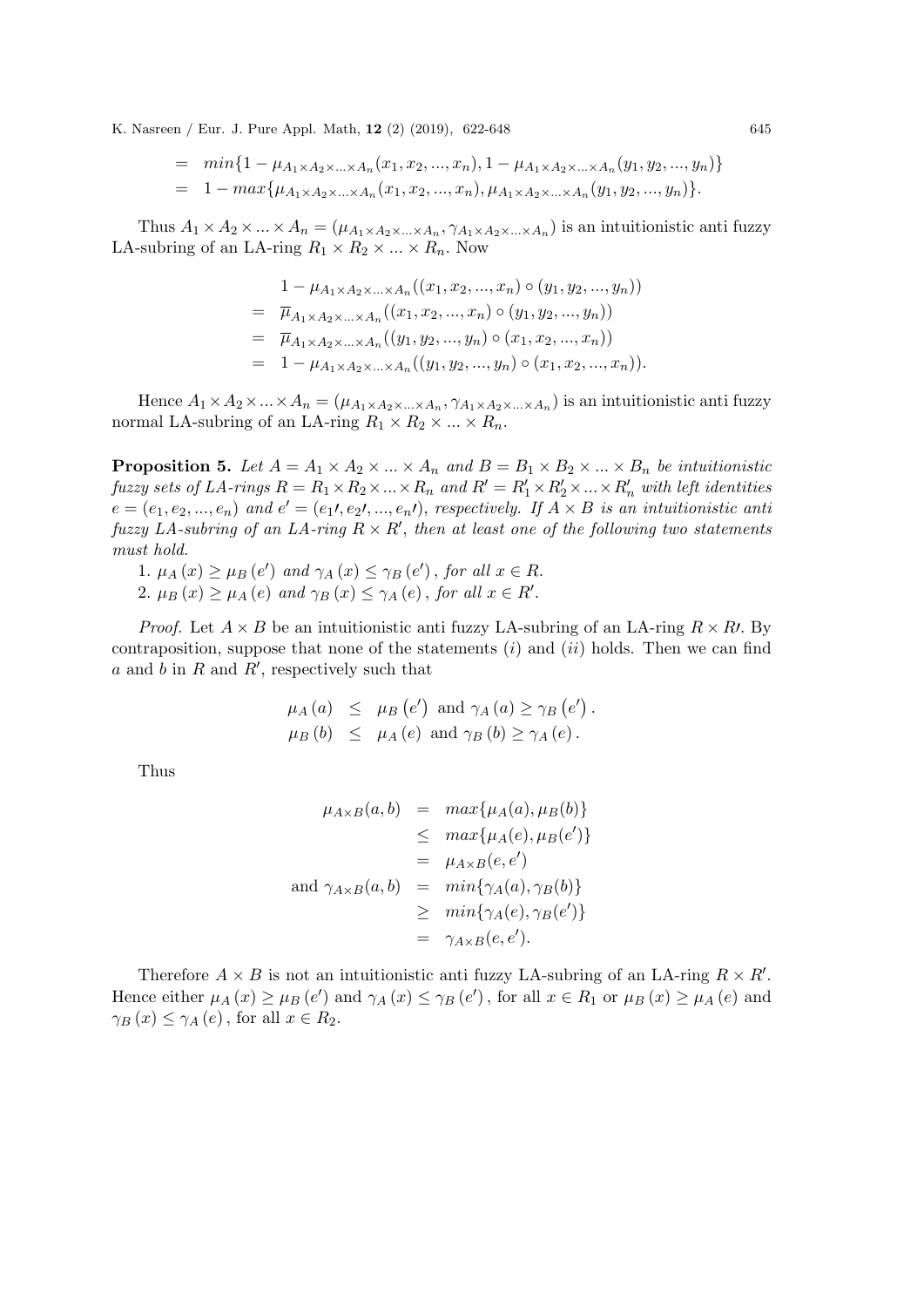**Theorem 10.** Let  $A = A_1 \times A_2 \times ... \times A_n$  and  $B = B_1 \times B_2 \times ... \times B_n$  be intuitionistic fuzzy sets of LA-rings  $R = R_1 \times R_2 \times ... \times R_n$  and  $R' = R'_1 \times R'_2 \times ... \times R'_n$  with left identities  $e = (e_1, e_2, ..., e_n)$  and  $e' = (e_1, e_2, ..., e_n)$ , respectively and  $A \times B$  is an intuitionistic anti fuzzy normal LA-subring of an LA-ring  $R \times R'$ . Then the following conditions are true.

1. If  $\mu_A(x) \geq \mu_B(e')$  and  $\gamma_A(x) \leq \gamma_B(e')$ , for all  $x \in R$ , then A is an intuitionistic anti fuzzy normal LA-subring of R.

2. If  $\mu_B(x') \ge \mu_A(e)$  and  $\gamma_B(x') \le \gamma_A(e)$ , for all  $x' \in R'$ , then B is an intuitionistic anti fuzzy normal LA-subring of  $R'$ .

*Proof.* 1. Let  $\mu_A(x) \geq \mu_B(e')$  and  $\gamma_A(x) \leq \gamma_B(e')$  for all  $x \in R$ , and  $y \in R$ . We have to show that A is an intuitionistic anti fuzzy normal LA-subring of R. Now

$$
\mu_A(x - y) = \mu_A(x + (-y))
$$
  
=  $max{\mu_A(x + (-y)), \mu_B(e' + (-e'))}$   
=  $\mu_{A \times B}(x + (-y), e' + (-e'))$   
=  $\mu_{A \times B}((x, e') + (-y, -e'))$   
=  $\mu_{A \times B}((x, e') - (y, e'))$   
 $\leq \mu_{A \times B}(x, e') \vee \mu_{A \times B}(y, e')$   
=  $max{\max{\mu_A(x), \mu_B(e')}, max{\mu_A(y), \mu_B(e')}}$   
=  $\mu_A(x) \vee \mu_A(y)$ 

and

$$
\mu_A(xy) = \max{\mu_A(xy), \mu_B(e'e')} \n= \mu_{A \times B}(xy, e'e') \n= \mu_{A \times B}((x, e') \circ (y, e')) \n\leq \mu_{A \times B}(x, e') \vee \mu_{A \times B}(y, e') \n= \max{\max{\mu_A(x), \mu_B(e')}, \max{\mu_A(y), \mu_B(e')}} \n= \mu_A(x) \vee \mu_A(y).
$$

Similarly, we have

$$
\gamma_A(x - y) \ge \min\{\gamma_A(x), \gamma_A(y)\} \text{ and } \gamma_A(xy) \ge \min\{\gamma_A(x), \gamma_A(y)\}.
$$

Thus A is an intuitionistic anti fuzzy LA-subring of R. Now

$$
\mu_A(xy) = \max{\mu_A(xy), \mu_B(e'e')} \n= \mu_{A \times B} (xy, e'e') \n= \mu_{A \times B} ((x, e') \circ (y, e')) \n= \mu_{A \times B} ((y, e') \circ (x, e')) \n= \mu_{A \times B} (yx, e'e') \n= \max{\mu_A(yx), \mu_B(e'e')}
$$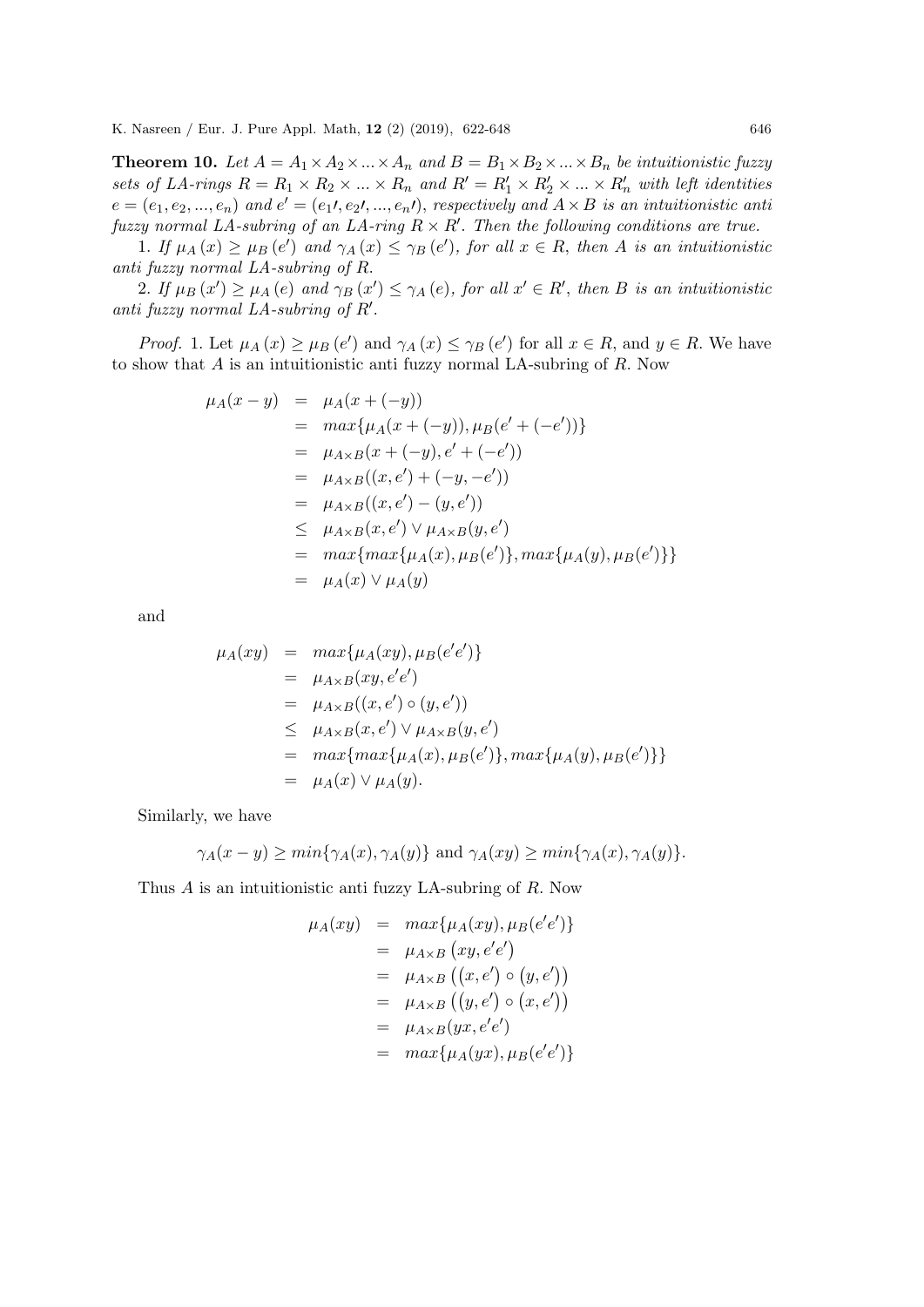#### REFERENCES 647

$$
= \mu_A(yx).
$$

Similarly,  $\gamma_B(xy) = \gamma_B(yx)$ . Hence A is an intuitionistic antiof  $R$ . 2. is same as 1.

Conclusion 1. Our aim is to encourage the research of associative algebraic structure by studying a class of non-associative and non-commutative algebraic structure means LAring and explored new methodological developments on LA-ring, which will be helpful in future. The objective of this paper is to initiate the notion of intuitionistic anti fuzzy normal subrings on LA-ring and established some imperative properties of such subrings. We hope that in future, this concept would be a useful contribution in the theory of nonassociative algebraic structures.

### References

- [1] K. Atanassov, Intuitionistic fuzzy sets, Fuzzy sets and systems 20(1986) 87-96.
- [2] K. Atanassov, New operations defined over the intuitionistic fuzzy sets, Fuzzy sets and systems, 61(1994) 137-142.
- [3] B. Banerjee and D. K. Basnet, Intuitionistic fuzzy subrings and ideals, J. Fuzzy Math., 11(2003) 139-155.
- [4] R. Biswas, Intuitionistic fuzzy subgroups, Math. Forum, x(1989) 37-46.
- [5] R. J. Cho, J. Jezek and T. Kepka, Paramedial groupoids, Czechoslovak Math. J., 49(1999) 277-290.
- [6] K. Hur, H. W. Kang and H. k. Song, Intuitionistic fuzzy subgroups and subrings, Honam Math. J., 25(2003) 19-41.
- [7] J. Jezek and T. Kepka, Medial groupoids, Rozpravy CSAV Rada Mat. a Prir. Ved., 93/2, 1983, 93 pp.
- [8] M. S. Kamran, Conditions for LA-semigroups to resemble associative structures, Ph.D. Thesis, Quaid-i-Azam University, Islamabad 1993.
- [9] M. A. Kazim and M. Naseerudin, On almost semigroups, Alig. Bull. Math., 2(1972) 1-7.
- [10] M. F. Marashdeh and A. R. Salleh, Intuitionistic fuzzy rings, Int. J. Algebra, 5(2011) 37-47.
- [11] M. T. A. Osman, On the direct product of fuzzy subgroups, Fuzzy sets and systems, 12(1984) 87-91.
- [12] M. T. A. Osman, On some product of fuzzy subgroups, Fuzzy sets and systems, 24(1987) 79-86.